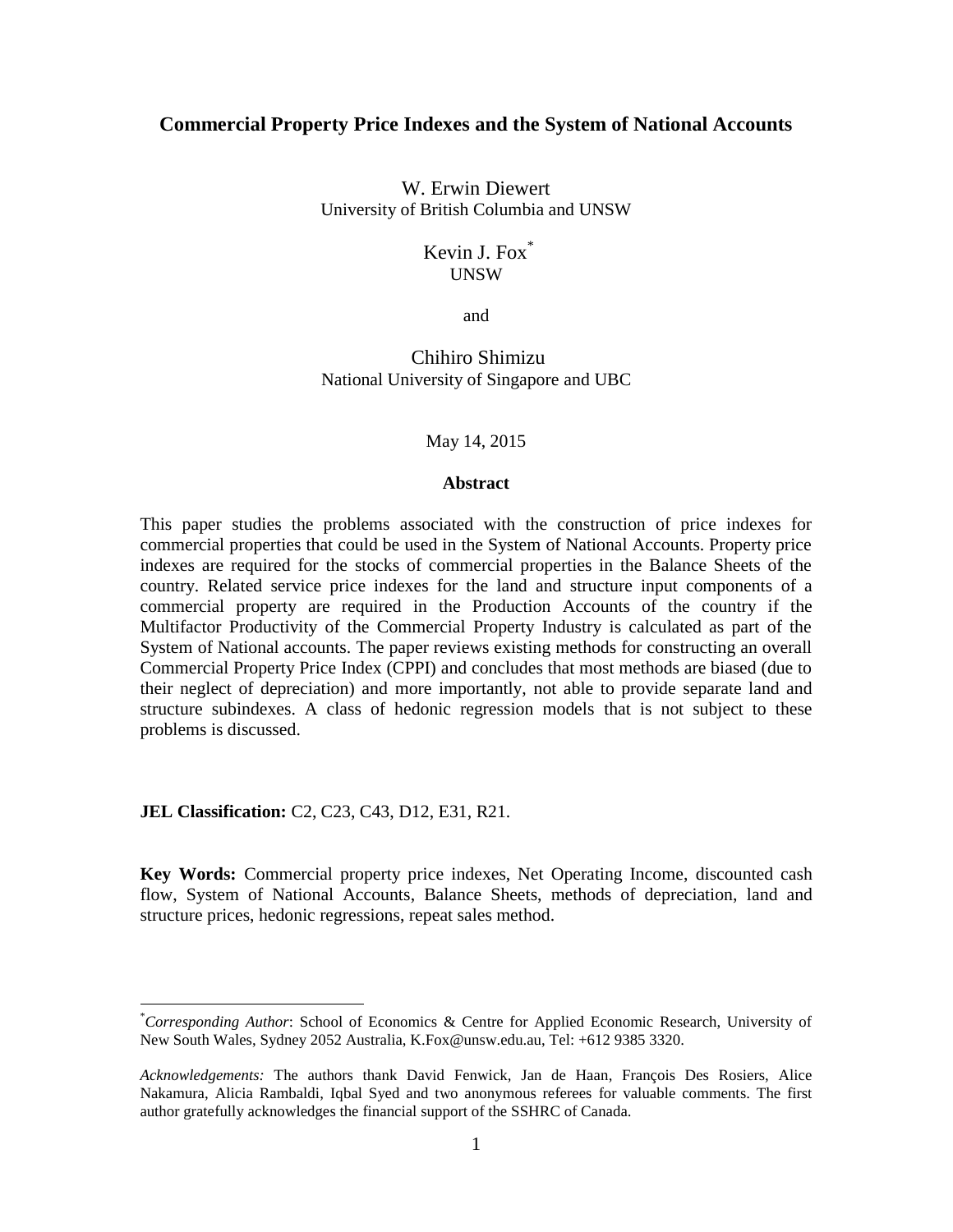#### **1. Introduction**

This paper presents a conceptual framework for measuring prices (and the corresponding quantities or volumes) of inputs, outputs and assets of the commercial property industry of a country in the context of the requirements for the production accounts in the System of National Accounts  $(SNA)^1$ 

In sections 2 and 3 of the paper, we outline some of the measurement problems associated with measuring the outputs and variable inputs<sup>2</sup> of a commercial property firm.<sup>3</sup> These measurement problems are not particularly troublesome.

The main measurement problems associated with the commercial property industry occur when we attempt to measure asset values associated with a property and the corresponding service flow input contributions of the land plot and the structure on the plot. The fundamental problem is that once the structure on a property has been completed, it is a fixed factor of production as is the land plot associated with the structure. Since there are two fixed factors, it is difficult to determine the separate contributions to production of each factor. Thus when a commercial property is sold, it is sold at a price that is the joint value of the structure and the land at that moment. But for SNA purposes, we need to decompose that value into structure and land components. How exactly should this be done? In order to answer this question, we need a model of the determinants of property value. In sections 4-6, we provide such a model<sup>4</sup> and show how it can lead to decompositions of asset values into land and structure components. The model assumes that the fundamental determinants of property value are the discounted stream of cash flows that the property is expected to generate. In order to obtain a decomposition of aggregate property value into land and structure components, an extra assumption is needed; i.e., investors are able to form expectations about the future price of the land that the structure sits on.

The theoretical model of property value indicates that the pattern of structure depreciation is likely to be quite variable over time and that it is unlikely that standard structure depreciation models (declining balance, straight line or one hoss shay) will be able to capture the actual amounts of depreciation that occur in commercial property structures.<sup>5</sup> Thus in section 7, we describe the recent research by Diewert and Shimizu (2014) that allows for more arbitrary patterns of depreciation to be measured. Their method requires information on asset values for a group of commercial properties over a time period. For their particular application, they used the appraised values for a group of office buildings in Tokyo (along with a few other characteristics of the property which will be explained in section 7). They applied a hedonic regression model to the panel data set of commercial properties and estimated depreciation rates as well as providing separate indexes for the structure and the land components of the properties.

<sup>&</sup>lt;sup>1</sup> See the UN, Eurostat, IMF, OECD and World Bank (2009) for the latest international version of the SNA. <sup>2</sup> Variable inputs comprise intermediate and labour inputs.

<sup>&</sup>lt;sup>3</sup> Once prices and quantities for outputs and variable inputs for a single production unit have been

determined, standard index number theory can be used to aggregate up to the industry level.

 $4$  This model draws on the work of Diewert and Fox (2014).

<sup>&</sup>lt;sup>5</sup> Dixon, Crosby and Law (1999) and Crosby, Devaney and Law (2012) provide extensive reviews of the depreciation literature as it applies to commercial properties.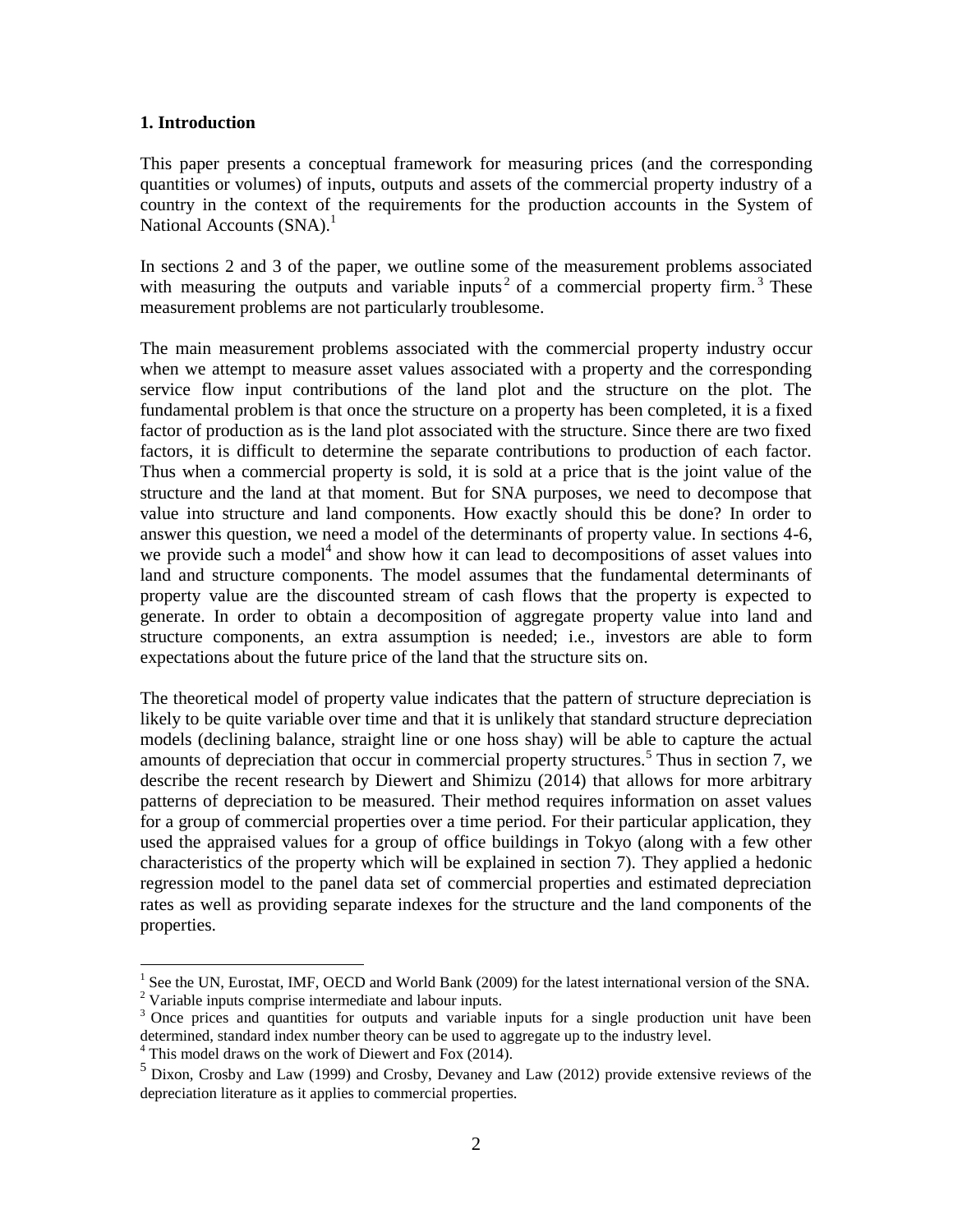The depreciation rates that Diewert and Shimizu estimated were for continuing properties and their estimated CPPI was constructed for this group of continuing properties. But structures on commercial properties are often demolished even though they are still earning positive cash flows. This early retirement of a productive asset is basically due to *obsolescence*; i.e., new (unanticipated) uses of the property spring up over time and so better returns on the property can be earned by investors if the existing structure is torn down and replaced with an alternative more productive structure. Section 8 of the paper also draws on Diewert and Shimizu (2014) and outlines how this extra depreciation component can be estimated if information on births and deaths of commercial buildings is available.

Section 9 reviews most of the methods that have been used in order to construct practical CPPIs.

Section 10 concludes.

### **2. The Construction of Output Price Indexes**

We consider the problems associated with constructing quarterly input and output price indexes for a particular commercial property in a single location. We assume that the property has K sources of revenue and the quarter t price for product  $k = 1, 2, ..., K$  is  $p_k^t$  and the corresponding quantity sold during the quarter is  $q_k$ <sup>t</sup>. Before proceeding further, we need to discuss the exact meaning of the microeconomic prices and quantities if there are *multiple* transactions for say commodity n within quarter t. In this case, it is natural to interpret  $q_k^{\hat{t}}$  as the *total* amount of commodity k sold within quarter t. In order to conserve the value of transactions, it is necessary that  $p_k^t$  be defined as a *unit value*; <sup>6</sup> i.e.,  $p_k^t$  must be equal to the value of transactions for commodity n during quarter t divided by the total quantity transacted, qk t . Thus define *the revenue of the commercial property in quarter t* as:

(1)  $R^t \equiv \sum_{k=1}^K p_k^t q_k^t \equiv p^t \cdot q^t$ 

 $\overline{a}$ 

where  $p^t \equiv (p_1^t, ..., p_K^t)$  is the quarter t output price vector,  $q^t \equiv (q_1^t, ..., q_K^t)$  is the quarter t output quantity vector and  $p^t \cdot q^t$  denotes the inner product of these two vectors.

The outputs produced by an office or retail building will typically consist primarily of the rental or leasing of individual units of floor space. The total floor space leased or rented will generally be well below the total floor space of the building since some space will be taken up by hallways, utility rooms, caretaker and managerial offices.<sup>7</sup> When measuring outputs, rented space is what counts but in section 5 when valuing the cost of the services provided by the basic building structure, it is total floor space that matters. In addition to leased office and

<sup>&</sup>lt;sup>6</sup> The early index number theorists Walsh (1901; 96), Fisher (1922; 318) and Davies (1924; 96) all suggested unit values as the prices that should be inserted into an index number formula. This advice is followed in the *Producer Price Index Manual: Theory and Practice* with the proviso that the unit value be a narrowly defined one; see the IMF/ILO/OECD/UNECE/Eurostat/World Bank (2004).

<sup>&</sup>lt;sup>7</sup> However, an industrial building is typically leased to a single business and in this case, total floor space would coincide with rented floor space.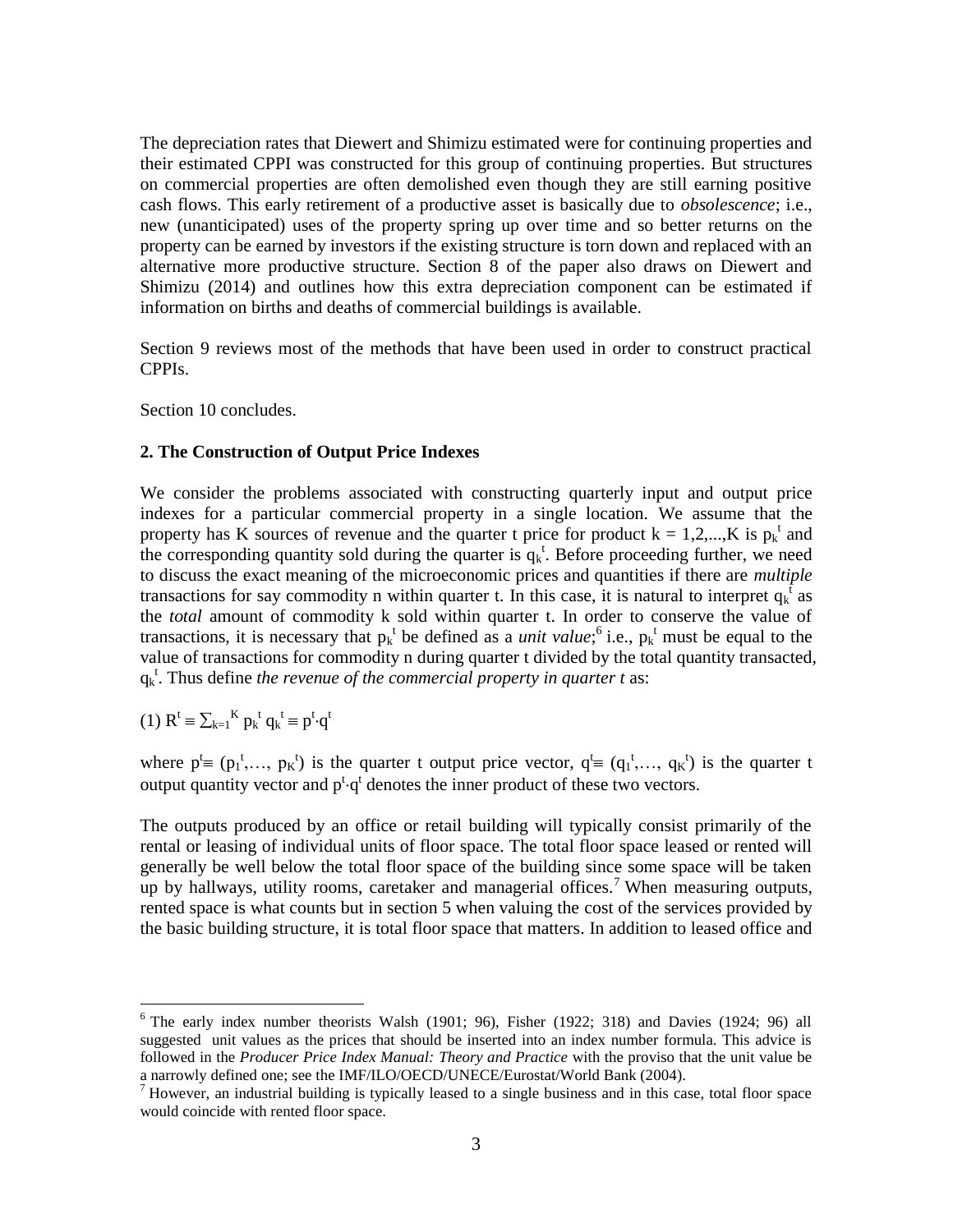retail space, the building may make additional revenues from renting parking spaces and other miscellaneous sources of revenues.<sup>8</sup>

If the revenue generating property leases (for commercial space in the building) are monthly or quarterly, there is no problem in determining quarterly revenues. However, if the leases extend longer than a quarter and there is a fixed payment at the beginning of the lease for the use of leased space that covers the entire leasing period, then this total lease payment has to be *amortized* into imputed quarterly payments over the life of the lease. There are various commercial accounting methods for accomplishing this amortization and the price statistician may have no choice but to use whatever amortization method was used in the quarterly statements of the property owner.

The index number problem can be explained in the following manner. Consider the property's revenue ratio going from say quarter 0 to 1,  $R^1/R^0$ . Index numbers attempt to decompose a *value ratio* for the two periods under consideration into a *price change component* P times a *quantity change component* Q. Thus we look for two functions of 4K variables,  $P(p^0, p^1, q^0, q^1)$  and  $Q(p^0, p^1, q^0, q^1)$  such that:<sup>9</sup>

(2) 
$$
p^1 \cdot q^1/p^0 \cdot q^0 = P(p^0, p^1, q^0, q^1)Q(p^0, p^1, q^0, q^1).
$$

It can be seen that if the price index function  $P(p^0, p^1, q^0, q^1)$  has been determined, then the quantity index  $Q(p^0, p^1, q^0, q^1)$  can be residually determined using equation (2). If the functional form for  $P(p^0, p^1, q^0, q^1)$  is known, then we can use (2) to determine the period 0 and 1 aggregate price *levels*,  $\mathbf{P}^0$  and  $\mathbf{P}^1$  respectively, and the period 0 and 1 aggregate quantity (or volume) *levels*,  $Q^0$  and  $Q^1$  respectively, as follows:

(3) 
$$
P^0 \equiv 1
$$
;  $P^1 \equiv P(p^0, p^1, q^0, q^1)$ ;  $Q^0 \equiv p^0 \cdot q^0$ ;  $Q^1 \equiv p^1 \cdot q^1 / P(p^0, p^1, q^0, q^1)$ .

Thus once the functional form for the price index  $P(p^0, p^1, q^0, q^1)$  is determined (and detailed price and quantity data are available for the two quarters), aggregate output price and quantity levels for the two quarters under consideration can be determined using the definitions in (3).

There are four main approaches to the determination of the functional form for a price index  $P(p^0, p^1, q^0, q^1)$  that compares the prices (and associated quantities) between two periods: fixed basket and averages of fixed basket approaches; the test or axiomatic approach; the stochastic approach and the economic approach.

These four approaches are explained in detail elsewhere.<sup>10</sup>

There are two main functional forms for the price index that are used by statistical agencies as ideal target indexes: the Fisher ideal price index  $P_F$  and the Törnqvist-Theil price index  $P_T$ .

<sup>&</sup>lt;sup>8</sup> For example, a building may derive revenues from a transmission tower on the top of the building.

<sup>&</sup>lt;sup>9</sup> If K = 1, then we define  $P(p_1^0, p_1^1, q_1^0, q_1^1) \equiv p_1^1/p_1^0$  and  $Q(p_1^0, p_1^1, q_1^0, q_1^1) \equiv q_1^1/q_1^0$ , the single price ratio and the single quantity ratio respectively. In the case of a general  $K > 1$ , we think of  $P(p_1^0, p_1^1, q_1^0, q_1^1)$  as being a weighted average of the price ratios  $p_1^{-1}/p_1^0$ ,  $p_2^{-1}/p_2^0$ , ...,  $p_K^{-1}/p_K^0$ . Thus we interpret  $P(p_1^0, p_1^1, q_1^0, q_1^1)$ as an aggregate price ratio,  $P^{1}/P^{0}$ , where P<sup>t</sup> is the aggregate price level for period t for t = 0,1.

<sup>&</sup>lt;sup>10</sup> See the *Producer Price Index Manual*, IMF/ILO/OECD/UNECE/Eurostat/The World Bank (2004).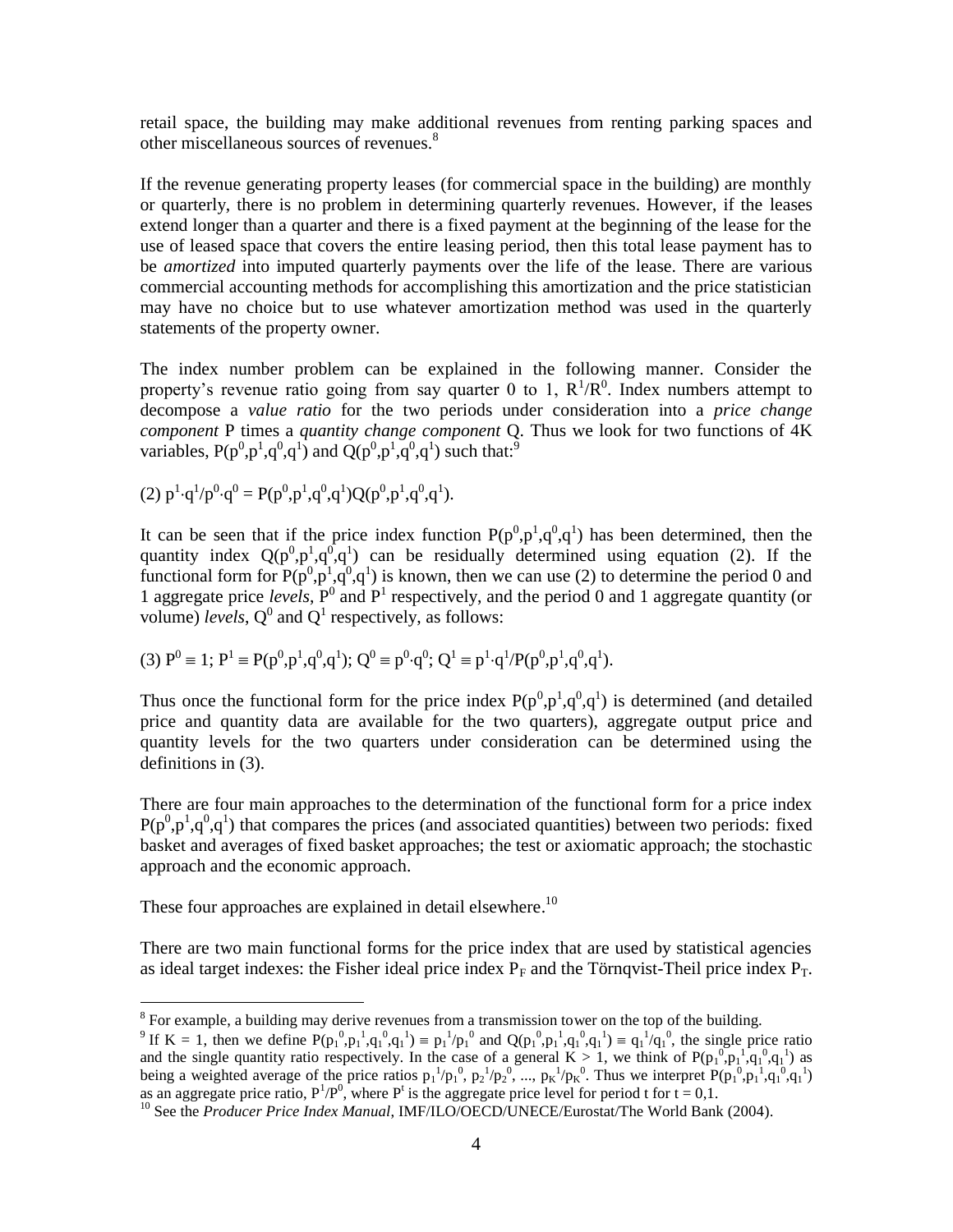Before defining these two indexes, it is useful to define some other indexes that are frequently used by statistical agencies.

One of the earliest approaches to defining a price index is the *fixed basket approach*. In this approach, we are given a "representative" basket of commodities that is defined by the positive quantity vector q. Given the price vectors for periods 0 and 1,  $p^0$  and  $p^1$  respectively, we can calculate the cost of purchasing this same basket in the two periods,  $p^{0}$  q and  $p^{1}$  q. Then the ratio of these costs is a very reasonable indicator of pure price change over the two periods under consideration, provided that the basket vector q is "representative". Thus define the *Lowe* (1823) *price index*,  $P_{Lo}$ , as follows:

(4) 
$$
P_{Lo}(p^0, p^1, q) \equiv p^1 \cdot q/p^0 \cdot q
$$
.

As time passed, economists and price statisticians demanded a bit more precision with respect to the specification of the basket vector q. There are two natural choices for the reference basket: the period 0 commodity vector  $q^0$  or the period 1 commodity vector  $q^1$ . These two choices lead to the Laspeyres (1871) price index  $P<sub>L</sub>$  defined by (5) and the Paasche (1874) price index  $P_P$  defined by (6):<sup>11</sup>

(5) 
$$
P_L(p^0, p^1, q^0, q^1) \equiv p^1 \cdot q^0 / p^0 \cdot q^0 = \sum_{k=1}^K s_k^0 (p_k^1 / p_k^0);
$$
  
(6)  $P_P(p^0, p^1, q^0, q^1) \equiv p^1 \cdot q^1 / p^0 \cdot q^1 = [\sum_{k=1}^K s_k^1 (p_k^1 / p_k^0)^{-1}]^{-1}$ 

where the period t expenditure share on commodity n,  $s_k^t$ , is defined as  $p_k^t q_k^t / p^t \cdot q^t$  for  $k =$ 1,..., K and  $t = 0,1$ . Thus the Laspeyres price index  $P<sub>L</sub>$  can be written as a base period expenditure share weighted average of the M price ratios (or price relatives),  $p_k^1/p_k^{0.12}$  The last equation in (6) shows that the Paasche price index  $P<sub>P</sub>$  can be written as a period 1 (or current period) expenditure share weighted *harmonic* average of the M price ratios.<sup>13</sup>

The problem with these index number formulae is that they are equally plausible but in general, they will give different answers. This suggests that if we require a single estimate for the price change between the two periods, then we should take some sort of evenly weighted average of the two indexes as our final estimate of price change between periods 0 and 1. An example of a symmetric average is the geometric mean, which leads to the *Fisher* (1922) *ideal index*, P<sub>F</sub>, defined as

$$
(7) \; P_F(p^0, p^1, q^0, q^1) \equiv [P_L(p^0, p^1, q^0, q^1) \; P_P(p^0, p^1, q^0, q^1)]^{1/2} \; .
$$

Another useful functional form for the target price index is the Törnqvist-Theil index  $P_T$ . Theil (1967; 137) provided a strong justification for the use of this index from the perspective of the stochastic or descriptive statistics approach to index number theory. Theil's measure of overall logarithmic price change is defined as follows:

(8)  $\ln P_T(p^0, p^1, q^0, q^1) \equiv \sum_{k=1}^K (1/2)(s_k^0 + s_k^1) \ln(p_k^1/p_k^0)$ .

<sup>&</sup>lt;sup>11</sup> Note that  $P_L(p^0, p^1, q^0, q^1)$  does not actually depend on  $q^1$  and  $P_P(p^0, p^1, q^0, q^1)$  does not actually depend on  $q^0$ .  $12$  This result is due to Walsh (1901; 428 and 539).

 $13$  This expenditure share and price ratio representation of the Paasche index is described by Walsh (1901; 428) and derived explicitly by Fisher (1911; 365).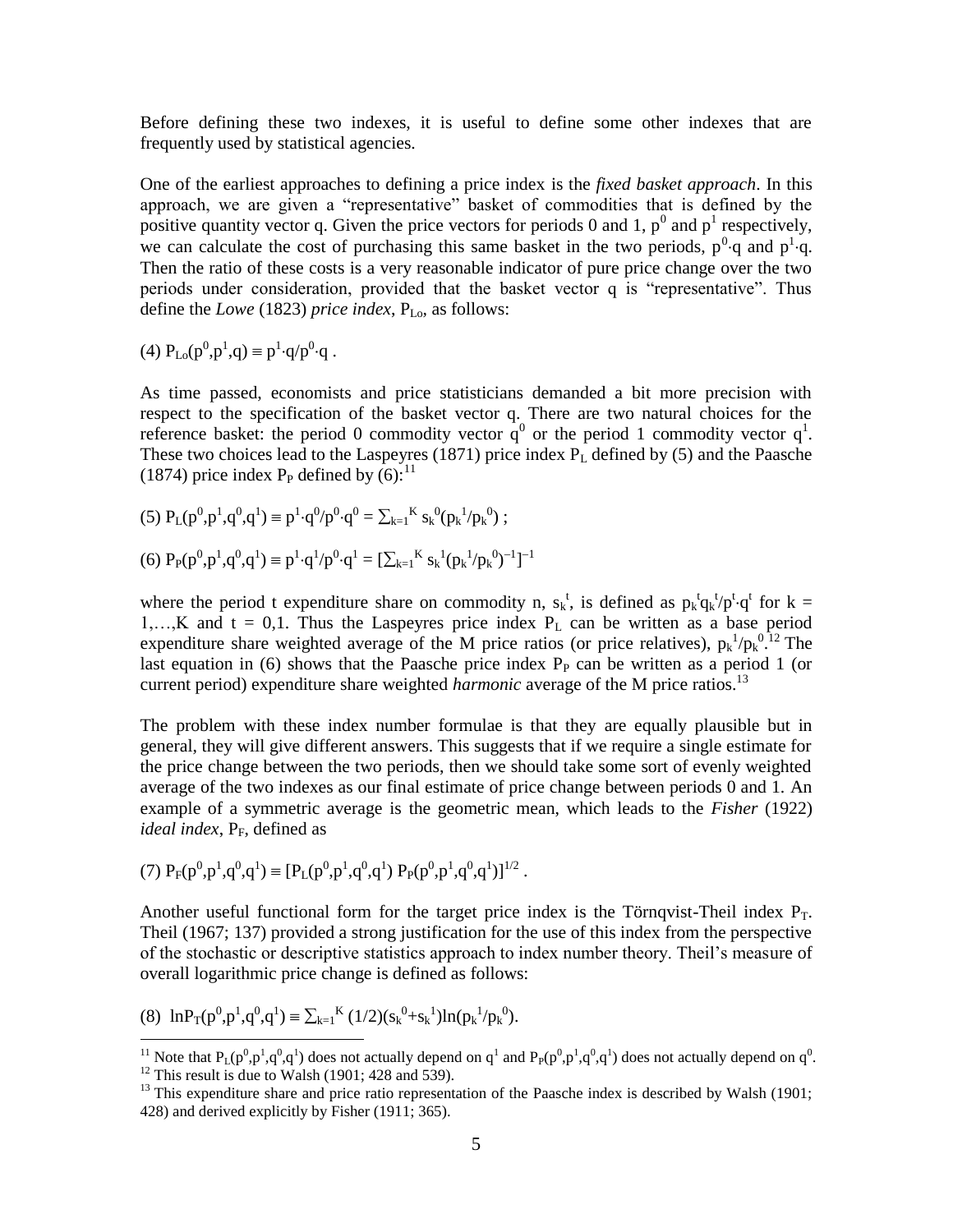Exponentiating the right hand side of (8) provides a formula for  $P_T(p^0, p^1, q^0, q^1)$ .<sup>14</sup>

The Fisher index  $P_F$  receives a strong justification as a target index from the perspectives of the basket, axiomatic and economic approaches to index number theory while the Törnqvist-Theil index  $P_T$  receives a strong justification from the perspectives of the axiomatic, stochastic and economic approaches to index number theory.<sup>15</sup> Thus choosing between these two alternative indexes is difficult but fortunately, using time series data, these two index formulae give very similar results and so typically, it will not matter which of these two indexes is chosen.<sup>16</sup>

The above material dealt with aggregating revenue information on multiple sources of revenue from the same building. This information can be aggregated over multiple buildings in the same location and in the same industry to form an industry output price index using the two stage aggregation procedures that are commonly used in the construction of a Producer Price Index.<sup>17</sup> Typically, commercial buildings in a particular location are classified into three broad groups: offices, retail sales, and industrial (or factories).

Buildings could be further subdivided according to the type of construction, the location of the building and other characteristics.

We conclude this section with a discussion of the problems raised by *vacancies*; i.e., for some quarters, some parts of the building may be temporarily vacant and thus for these components m of the building's revenue stream for quarter t, it may be the case that  $p_m$ <sup>t</sup> equals 0. These zero components can cause the Törnqvist-Theil index  $P_T$  to be ill-defined since the log of 0 is infinite.  $18$  The solution to this problem is to note that typically, the individual output quantities  $q_k^t$  are constant<sup>19</sup> and so we have  $q_k^0 = q_k^1$  for  $k = 1, 2, ..., K$ , irrespective of whether all units are rented for the two periods or not. Thus under these conditions, the Laspeyres, Paasche and Fisher output price indexes reduce to the Lowe index,  $P_{Lo}(p^0, p^1, q) \equiv p^1 \cdot q/p^0 \cdot q$ where q is the common quantity vector for the two periods under consideration. Under these conditions, letting P be either  $P_L$ ,  $P_P$  or  $P_F$ , we find using definitions (3) that the price and quantity levels for quarters 0 and 1 become:

$$
(9) P0 \equiv 1; P1 \equiv P(p0, p1, q0, q1) = R1/R0 = p1 \cdot q1/p0 \cdot q0; Q0 \equiv p0 \cdot q0; Q1 \equiv p0 \cdot q0 = Q0.
$$

Thus the price index  $P(p^0, p^1, q^0, q^1)$  collapses to the revenue ratio,  $R^1/R^0$  if we use the Laspeyres, Paasche or Fisher index number formula. Hence our solution to the vacancy problem is simple: use the Fisher formula  $P_F$  and not the index  $P_T$  in order to form a commercial property output price index.

<sup>&</sup>lt;sup>14</sup> The U.S. Bureau of Labor Statistics uses this index number formula as its target Consumer Price Index at higher levels of aggregation.

 $15$  See the ILO (2004).

<sup>&</sup>lt;sup>16</sup> Diewert (1978; 888) showed that  $P_T(p^0, p^1, q^0, q^1)$  approximates  $P_F$  to the second order around an equal price and quantity point. However, Diewert's results assumed that all prices and quantities were positive. <sup>17</sup> See the IMF/ILO/OECD/UNECE/Eurostat/The World Bank (2004).

 $18$  The second alternative formulae for the Laspeyres and Paasche indexes defined by (5) and (6) can also become ill-defined if some prices are zero.

<sup>&</sup>lt;sup>19</sup> If renovations occur while the unit is vacant, then there will be a quality adjustment problem.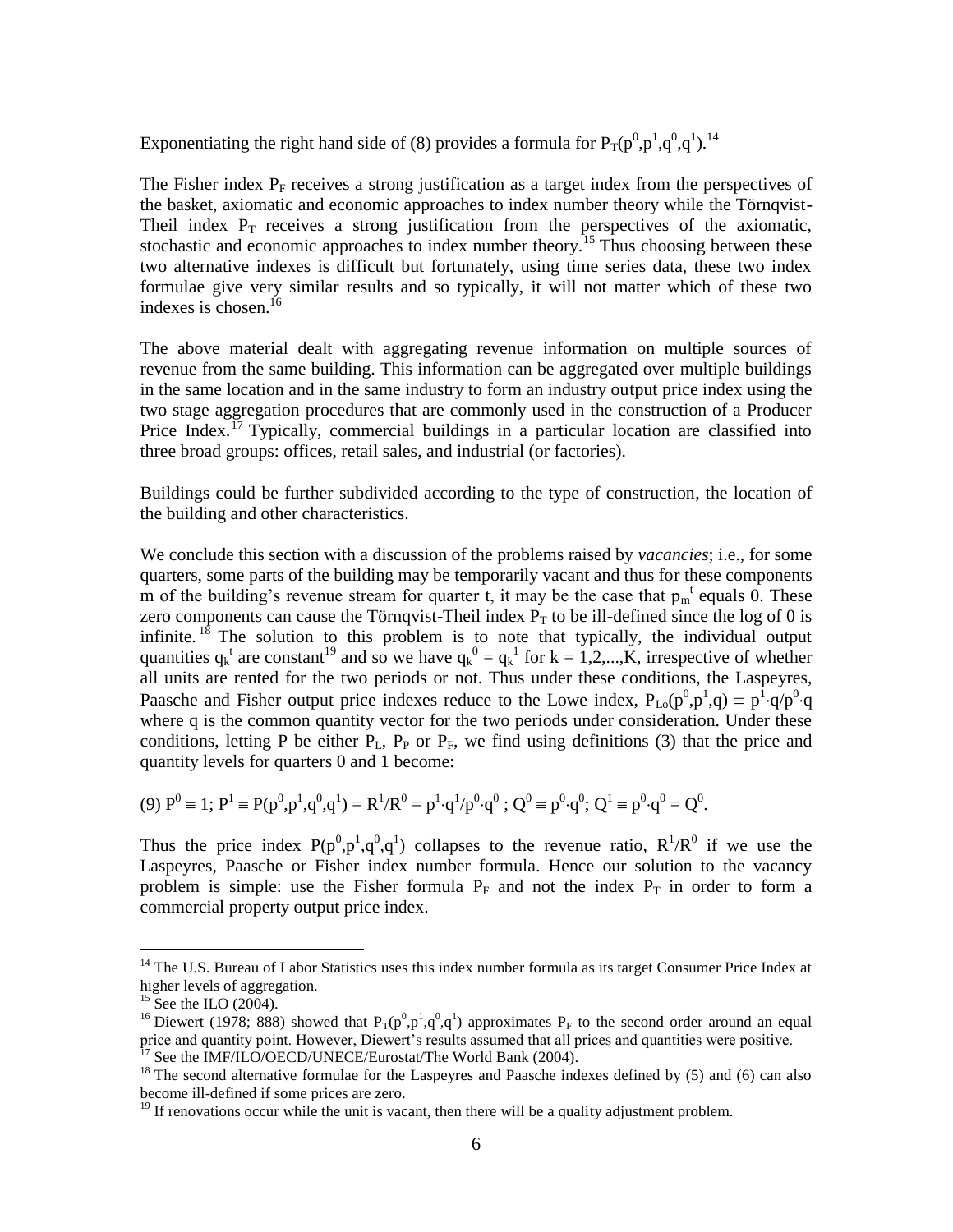It should be noted that our suggested national income accounting treatment of commercial property revenues differs somewhat from the treatment used by commercial property appraisers. Appraisers impute a "normal" rent for vacant suites in the building and add it to actual rent. They then reduce this imputed total rent by one minus a "normal" vacancy rate and they use this adjusted rent as their estimate of Net Operating Revenues for the building in the period under consideration.<sup>20</sup> However, this type of imputation would typically not be made for national accounting purposes where revenues are taken to be actual period t operating revenues for the production unit, not imputed revenues. It can be seen that, typically, appraised operating income will be smoother than actual operating revenues, since vacancies are not uniform over time.

We turn our attention to the construction of (non capital) input indexes for a commercial property.

### **3. The Construction of Variable Input Price Indexes**

In this section, we focus on nondurable variable inputs that have well defined price and quantity components and that are used by the commercial property firm in quarters  $t = 0.1$ . We assume that there are M such variable inputs.<sup>21</sup> Denote the quarter t unit value price of input m by  $p_{Im}^t$  and the corresponding total quantity purchased during the quarter by  $q_{Im}^t$  for  $m = 1, 2, \ldots, M$ <sup>22</sup> Examples of these nondurable inputs include: inputs used to heat the building such as fuel oil, coal and natural gas; electricity inputs; telecommunication inputs; cleaning supplies; janitorial, maintenance and repair inputs; insurance services; security and caretaker services and managerial and legal services inputs. <sup>23</sup>

In the standard System of National Accounts and in Multifactor Productivity Accounts,  $24$ these nondurable inputs are further classified as intermediate inputs or as labour inputs. The last three classes of inputs listed above could be listed as labour inputs if the type of service rendered is provided by an employee of the commercial property firm. Alternatively, these three types of input could be classified as intermediate inputs if the type of service is contracted out.

The construction of an input price index for the M classes of input proceeds in a manner that is entirely analogous to our discussion of an output price index in the previous section. Thus the property's *quarter t variable input cost* C<sup>t</sup> is defined as follows:

(10)  $C^t \equiv \sum_{m=1}^{M} p_{Im}^t q_{Im}^t \equiv p_I^t \cdot q_I^t$ 

<sup>&</sup>lt;sup>20</sup> See Baum and Crosby (2008; 67) and Chapter 11 in Geltner, Miller, Clayton and Eichholtz (2014).

 $21$  Using national income accounting terminology, the variables inputs in this section refer to intermediate inputs and labour inputs. In the Commercial Property literature, these inputs are aggregated into Operating Expenses; see Geltner, Miller, Clayton and Eichholtz (2014; 236).

<sup>&</sup>lt;sup>22</sup> We have added the subscript I to the prices and quantities in order to distinguish input prices and quantities from the output prices and quantities considered in the previous section.

<sup>23</sup> Another possible expense that could be included here are property taxes; see Geltner, Miller, Clayton and Eichholtz (2014; 236). However, property taxes are best regarded as being part of the user cost of structure and land services.

<sup>&</sup>lt;sup>24</sup> For explanations on how Multifactor Productivity Accounts can be constructed, see Jorgenson and Griliches (1967), Christensen and Jorgenson (1973), Diewert (1980) (1992) and Schreyer (2001) (2009).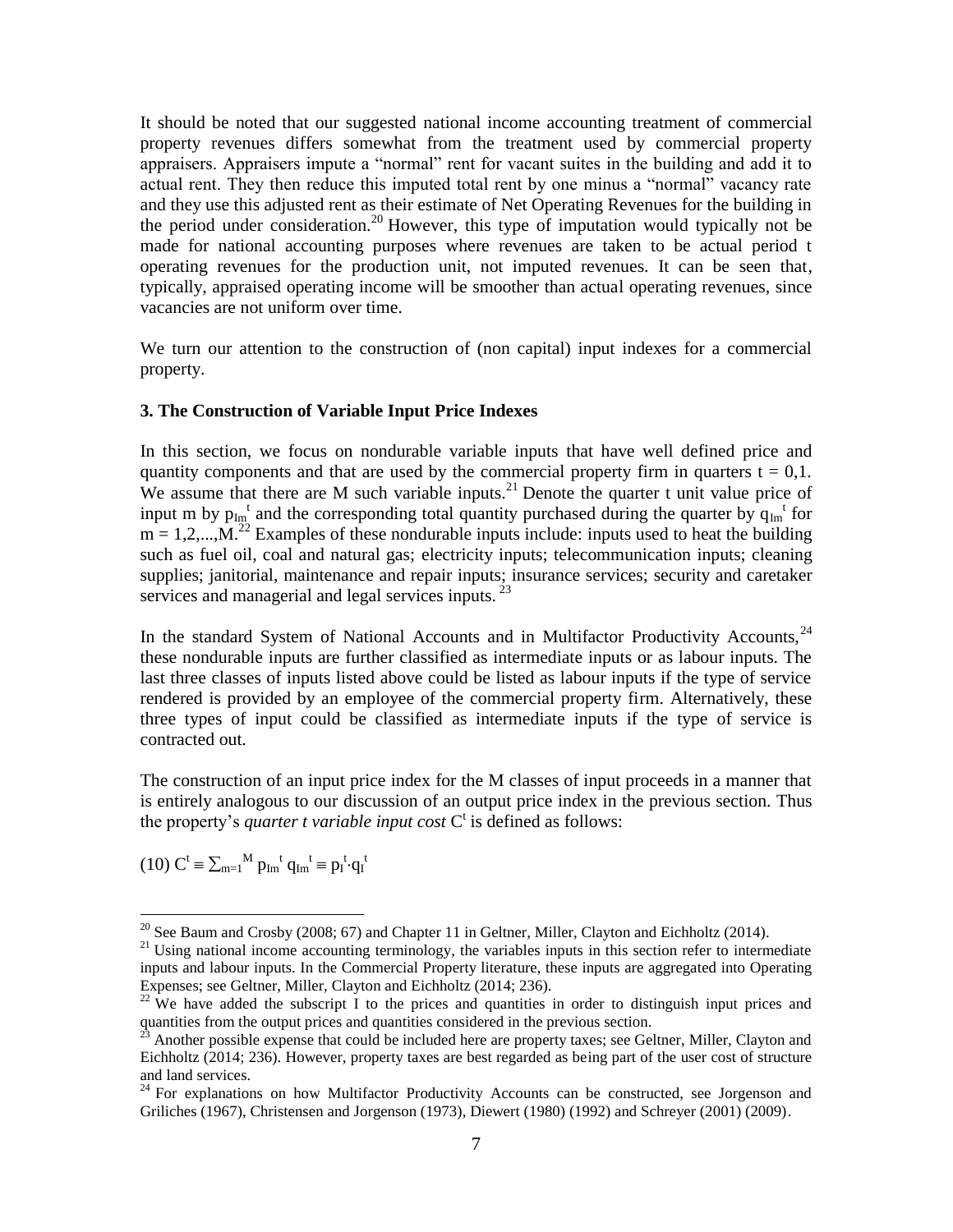where  $p_1^t \equiv (p_{11}^t, \ldots, p_{1M}^t)$  denotes the quarter t variable input price vector,  $q_1^t \equiv (q_{11}^t, \ldots, q_{1M}^t)$  is the corresponding quarter t variable input quantity vector and  $p_l^t \cdot q_l^t$  denotes the inner product of these two vectors.

Consider the property's variable cost ratio going from say quarter 0 to 1,  $C^{1}/C^{0}$ . As in the previous section, we decompose this *value ratio* for the two quarters under consideration into an *input price change component*  $P<sub>I</sub>$  times an *input quantity change component*  $Q<sub>I</sub>$ . Thus we look for two functions of 4M variables,  $P_I(p^0, p^1, q^0, q^1)$  and  $Q_I(p^0, p^1, q^0, q^1)$  such that:

$$
(11) p_I^{-1} \cdot q_I^{-1} / p_I^{-0} \cdot q_I^{-0} = P_I(p_I^{-0}, p_I^{-1}, q_I^{-0}, q_I^{-1}) Q_I(p_I^{-0}, p_I^{-1}, q_I^{-0}, q_I^{-1}).
$$

 $\overline{a}$ 

It can be seen that if the price index function  $P_I(p_I^0, p_I^1, q_I^0, q_I^1)$  has been determined, then the quantity index  $Q_I(p_I^0, p_I^1, q_I^0, q_I^1)$  can be residually determined using equation (11). If the functional form for  $P_I(p_I^0, p_I^1, q_I^0, q_I^1)$  is known, then we can use (11) to determine the quarter 0 and 1 aggregate input price levels,  $P_I^0$  and  $P_I^1$  respectively, and the quarter 0 and 1 aggregate input quantity (or volume) *levels*,  $Q_1^0$  and  $Q_1^1$  respectively, as follows:

$$
(12) P_I^0 \equiv 1; P_I^1 \equiv P_I(p_I^0, p_I^1, q_I^0, q_I^1); Q_I^0 \equiv p_I^0 \cdot q_I^0; Q_I^1 \equiv p_I^1 \cdot q_I^1 / P_I(p_I^0, p_I^1, q_I^0, q_I^1).
$$

As in the previous section, the four major approaches to index number theory that have been considered in the literature to date suggest that the Fisher or Törnqvist-Theil functional forms defined earlier by (7) and (8) would be good choices for  $P_I(p_I^0, p_I^1, q_I^0, q_I^1)$ .

The problem of zero purchases of a particular input during one of the two periods under consideration needs to be addressed.<sup>25</sup> We cannot use the solution to this problem that was used in the previous section because quantities of variable inputs are generally not constant across periods. To explain our suggested solution to the problem of zero purchases of an input during one period, we suppose  $q_m^0$  units of a particular input are purchased in quarter 0 at price  $p_m^0$  but no units of the input are purchased in quarter 1. Thus it is clear that we can set  $q_m^{-1}$  equal to 0 but if we set  $p_m^{-1}$  equal to zero as well, our preferred Fisher and Törnqvist-Theil input indexes can generate anomalous results. In order to obtain stable input indexes over time, it is best to impute a positive price for the missing price,  $p_m^{\,1}$ .

There are at least three possible choices for this imputation exercise.<sup>26</sup> First, carry forward the price of the previous period; i.e., set  $p_m^{-1}$  equal to the observed price  $p_m^{-0}$  for the product m in quarter 0. Second, collect a price for the same product in quarter 1. Thus if a quantity of a particular type of cleaning fluid was purchased by the firm in quarter 0 but not purchased in period 1, a price for the same product is collected for period 1. Or third, assume that the rate of price change for product m going from quarter 0 to 1 is the same as the rate of change of an available price index for a similar product or class of products. Thus suppose the level of a statistical agency price index for cleaning fluids is  $P_{CF}^{0}$  in quarter 0 and  $P_{CF}^{1}$  in quarter 1, then the imputed price for product m in quarter 1,  $p_m^{-1}$ , is set equal to  $p_m^{-0}[P_{CF}^{-1}/P_{CF}^{-0}]$ .

 $^{25}$  If the input m is not purchased in *both* quarters 0 and 1, then this input can simply be omitted in the list of inputs and normal index number theory is applied to the remaining commodities.

<sup>&</sup>lt;sup>26</sup> Additional imputation methods are considered in Diewert (1980; 498-501) and in Feenstra and Diewert (2001).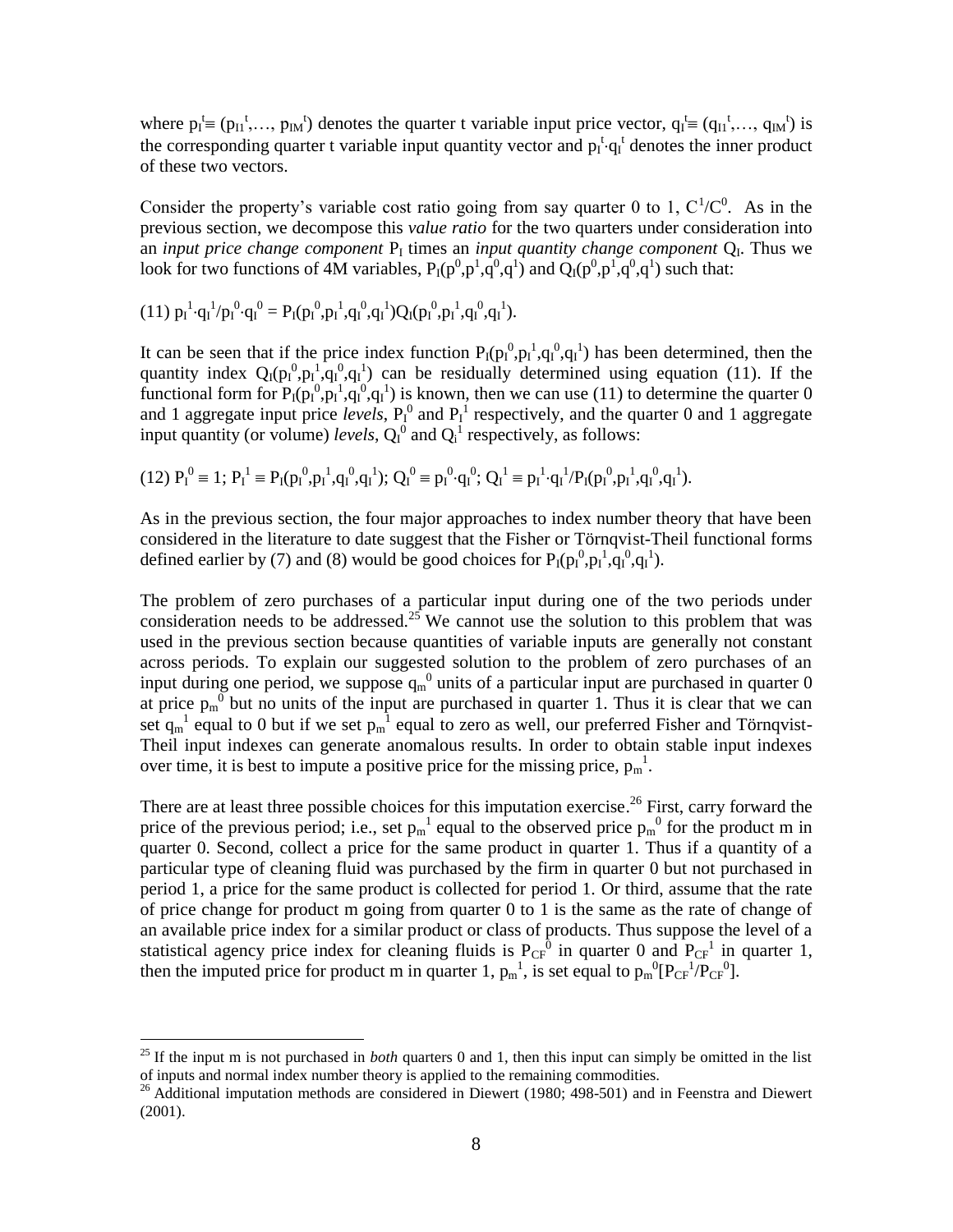The first method is not recommended if the inflation rate for product m is high or very variable.<sup>27</sup> The second method is a preferred method but it may be very costly to obtain the missing price quote from the marketplace.<sup>28</sup> The third method will generally be satisfactory but of course, price indexes by product category must be available.

The above discussion has focussed on nondurable variable inputs for which (at least in principle) it is possible to obtain period by period unit value prices and the corresponding period by period quantities purchased for the commercial property under consideration. However, there are four additional periodic input costs for which there are values but no obvious breakdown into price and quantity components. These classes of *value only nondurable variable input costs* are quarterly property tax payments, quarterly business income tax payments, quarterly property insurance payments, and quarterly direct and indirect charges for undertaking monetary transactions and holding bank balances.

These costs need to be decomposed into price and quantity components so that the real output and input of the Commercial Property sector can be computed for national income accounting purposes. There are several alternative approaches that countries have used to decompose property monetary and insurance payments into price and quantity components and since there is no generally accepted methodology, we will leave this decomposition problem to others to solve. However, the first two types of charges belong in the primary income accounts of the Commercial Property Industry and so we will defer the problems associated with decomposing these charges until we have studied the problems associated with costing out the contribution of the building or structure and of the land that the structure sits on. Thus in the following sections, we study in some detail what the determinants of property value are and how stock and flow price indexes for the building and for the property's land area can be constructed. $29$ 

## **4. The Determinants of Commercial Property Value**

 $\overline{a}$ 

The System of National Accounts (SNA) requires separate measures for the input contributions of a commercial property structure and the associated land plot. For the most part, this decomposition problem has been neglected in the commercial property academic literature, which has focused on the total investment return of a commercial property project; see for example Fisher, Geltner and Pollakowski (2007). Bokhari and Geltner (2012) and Geltner, Miller, Clayton and Eichholtz (2014; 635-644). However, decomposing property value into structure and land components is a very difficult task and before we can tackle

 $27$  In periods of high or moderate inflation, the carry forward method of imputation will tend to understate input cost inflation over the periods where the input is not purchased but then the index will jump up when the input is finally repurchased.

<sup>&</sup>lt;sup>28</sup> We are essentially assuming that the price statistician has access to building level data on revenues and costs, where the costs are listed by transaction. In many cases, only quarterly accounting data will be available and costs will generally be available for only a few product categories. Average prices by category will usually not be available and so separate price indexes will have to be constructed as separate exercises.

<sup>&</sup>lt;sup>29</sup> There is one additional cost category associated with a commercial property that needs to be taken into account and this category is period by period capital expenditures on the property. We will deal with these expenditures in section 7.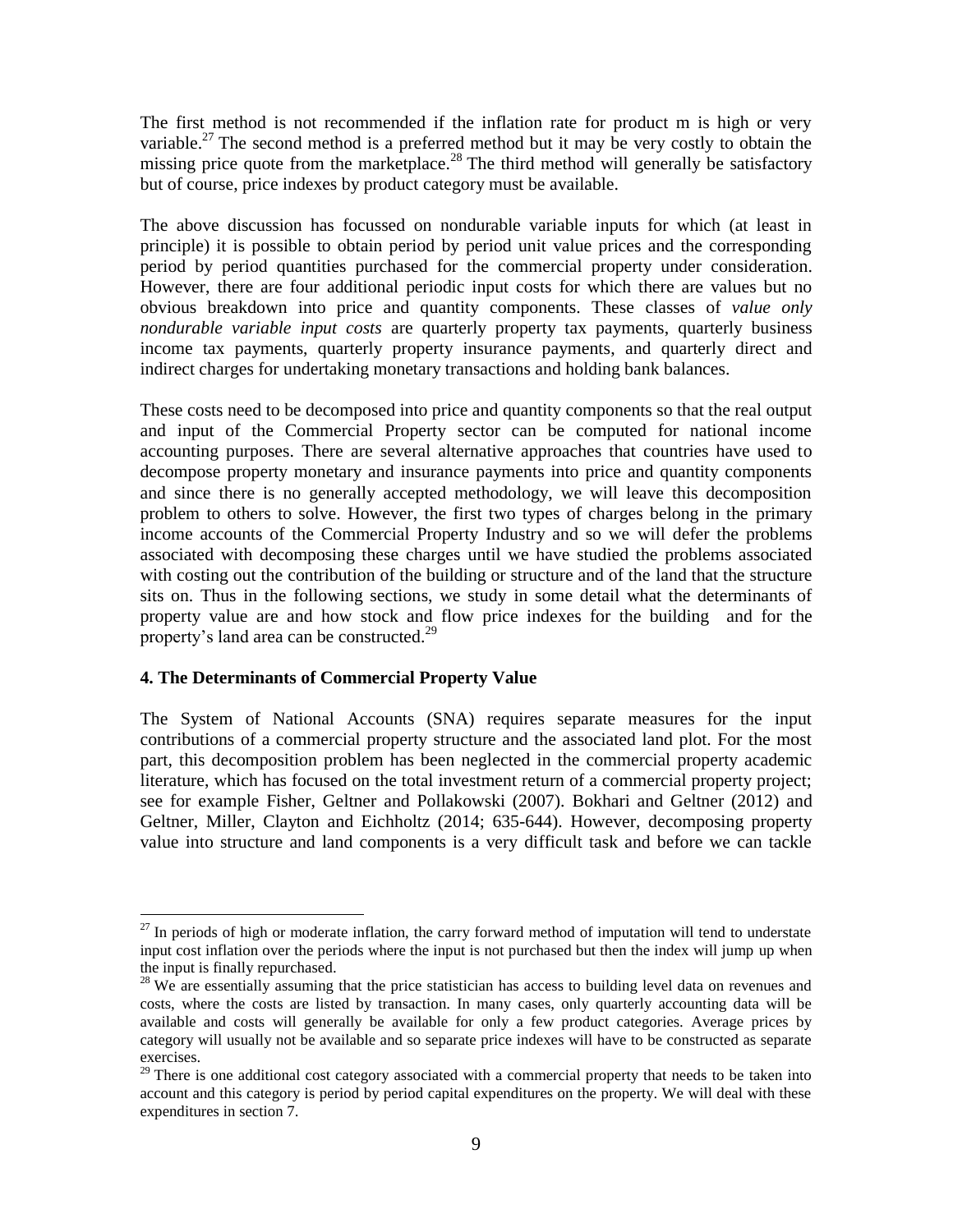these problems, it is necessary to first outline a theory of the determinants of the value of a commercial property, taking into account the fixity of the structure once it has been built.<sup>30</sup>

We outline a simplified model for an investment in a given property. We assume that a group of investors has either purchased a commercial property building at the end of period 0 (or the beginning of period 1) or has constructed a new building which is just ready for occupancy at the end of period 0.<sup>31</sup> We assume that the total actual cost of the structure at the beginning of period 1 is known to the investor group and is  $C_S^0 > 0$ , and the opportunity cost value of the land plot at the beginning of period 1 is  $V_L^0 > 0$ . The *total initial cost of the commercial property*,  $C^0$ , is then defined as

$$
(13) C^0 = C_S^0 + V_L^0.
$$

 $\overline{a}$ 

Time is divided up into discrete periods,  $t = 0, 1, 2, ...$  and we assume that the *end of period t value of the land plot* is expected to be  $V_L^t$  for  $t = 1, 2, ...$ . Thus the investors form definite expectations about the price movements of the land plot that the structure utilizes. It will be convenient to relate these expected land values to period by period *land price inflation rates*  $i_t$ ; i.e., we assume that the period t land prices  $V_L^t$  and land inflation rates  $i_t$  satisfy the following equations, with  $1+i<sub>t</sub> > 0$  for all t:<sup>32</sup>

(14) 
$$
V_L^t = (1+i_1)(1+i_2)...(1+i_t)V_L^0;
$$
  $t = 1,2,...$ 

We assume that the *beginning of period t cost of capital* (or interest rate) that the investors face is  $r_t > 0$  for  $t = 1, 2, ...$ . Finally, we assume that the building is expected to generate Net Operating Income (or cash flow) equal to  $N^t \ge 0$ ,<sup>33</sup> which, following Peasnell (1981) and Diewert (2005; 485), we assume to be realized at the end of each period  $t = 1, 2, ...$ . Thus the information set that we assume is known to the investors consists of the building cost  $C_S^0$ , the sequence of end of period land values  $V_L^t$  (or equivalently  $V_L^0$  and the sequence of land inflation rates i<sub>t</sub>), the sequence of one period interest rates  $r_t$  and the sequence of cash flows  $N<sup>t</sup>$ . As will be seen shortly, it is these variables that determine the value of the property.

Using the above information set, we can define an expected discounted profit maximization problem for each choice of time period  $t = 1, 2, ...$ . Problem t assumes that the firm demolishes the structure at the end of period t, at which time the structure has no remaining value, but of course the land will have (expected) value  $V_L^{t, 34}$  The resulting *expected discounted profit* ( $\Pi^t$ ) for the investor group will then be defined as follows:<sup>35</sup>

 $30$  The material in this section and the subsequent one is drawn from Diewert and Fox (2014). A revised version of this working paper differs somewhat from what is described here, as it explicitly takes into account demolition costs and the consideration of goodwill as an asset.

 $31$  The length of each period will typically be a quarter if our analysis is applied empirically because, usually, information on building cash flows will only be available on a quarterly (or annual) basis.

 $32$  We are assuming that investors have perfect foresight about price movements of the land plot, a strong assumption that can be relaxed but with complications beyond the scope of the current paper.

<sup>&</sup>lt;sup>33</sup> Cash Flow in the commercial property literature is defined as Net Operating Income less Capital Expenditures; see Geltner, Miller, Clayton and Eichholtz (2014; 231). In our equations (3),  $N^t$  should be interpreted as cash flow for period t.

 $34$  Our analysis of the determinants of property value follows the conventional commercial property valuation literature, as explained by Geltner, Miller, Clayton and Eichholtz (2014; 204) for example, but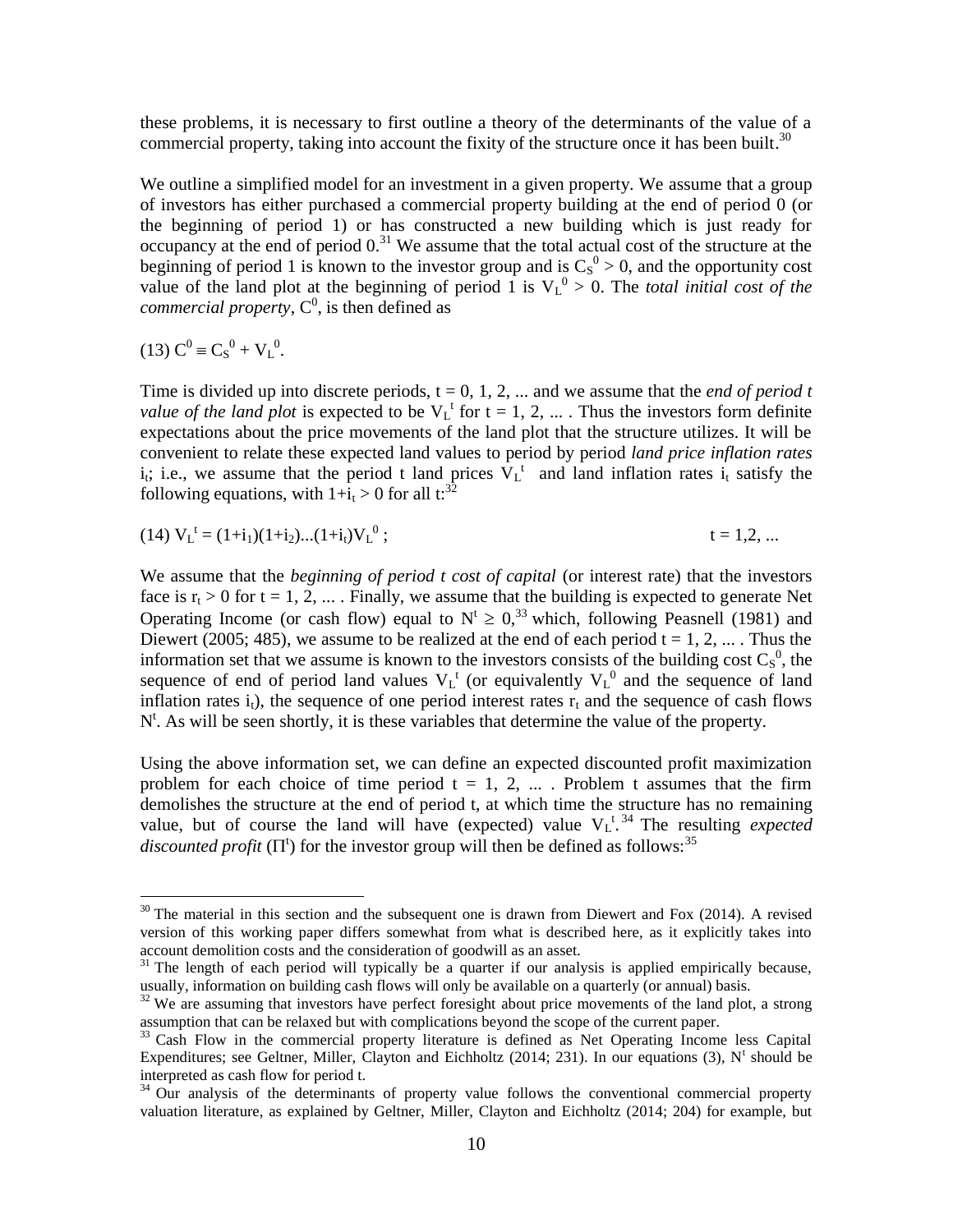(15) 
$$
\Pi^t = -C_S^0 - V_L^0 + \alpha_1 N^1 + \alpha_2 N^2 + ... + \alpha_t N^t + \alpha_t \beta_t V_L^0
$$
;  $t = 1, 2, ...$ 

where the  $\alpha_t$  and  $\beta_t$  are defined recursively as follows:

(16) 
$$
\alpha_1 = (1+r_1)^{-1}
$$
;  $\alpha_t = (1+r_t)^{-1}\alpha_{t-1}$  for  $t = 2, 3, ...$ ;  
(17)  $\beta_1 = (1+i_1)$ ;  $\beta_t = (1+i_t)\beta_{t-1}$  for  $t = 2, 3, ...$ 

 $\overline{a}$ 

Thus  $\Pi^t$  is the sum of the discounted cash flows that the property is expected to generate over time periods 1 to t,  $\alpha_1 N^1 + \alpha_2 N^2 + ... + \alpha_t N^t$ , plus the discounted expected land value of the property at the end of period t,  $\alpha_t \beta_t V_L^0 = \alpha_t V_L^t = (1+r_1)^{-1} (1+r_2)^{-1} ... (1+r_t)^{-1} V_L^t$ , less the initial value of the structure at the beginning of period 1,  $C_S^0$ , less the market value of the land at the beginning of period 1,  $V_L^0$ .

We assume that the sequence of  $\Pi^t$  is maximized at t equal to  $T \geq 1$ . We assume that  $\Pi^T$  is nonnegative: $36$ 

(18) 
$$
\Pi^T = -C_S{}^0 - V_L{}^0 + \alpha_1 N^1 + \alpha_2 N^2 + ... + \alpha_T N^T + \alpha_T \beta_T V_L{}^0 \ge 0.
$$

Thus T is the *endogenously determined expected length of life for the structure*. Note that the determination of the length of life of the structure is not a simple matter of determining when the building will collapse due to the effects of aging and use: it is an *economic decision*.

The above analysis shows that the decision to retire a commercial property structure is an endogenous one that is not determined exogenously by wear and tear physical deterioration of the building. Of course, building deterioration will eventually affect cash flows but the point is that demand conditions will also affect cash flows so that deterioration alone does not determine when a building will be retired. The retirement decision depends crucially on the intertemporal pattern of cash flows generated by the building and on the movements in the price of the land plot over time; structures in locations with a higher land inflation rate will tend to have a shorter life than structures in locations with a lower land inflation rate. Thus our theory of structure retirement is somewhat different from existing theories in the real estate literature about the retirement and depreciation of a commercial property structure.<sup>37</sup>

instead of considering just a single problem for a fixed horizon defined by (3), we consider the entire sequence of intertemporal profit maximization problems defined by (3).

 $35$  Our analysis utilizes the intertemporal production plan methodology that was pioneered by Hicks (1946).  $36$  Our analysis largely follows that of Cairns (2013; 639) who noted that unless the inequality in (18) is

satisfied, investors will not participate in the project: "This participation constraint provides that the cash flows of the project allow investors to recover their sunk investment as a stream of quasi-rents or user costs."

<sup>37</sup> Baum (1991; 59) and Dixon, Crosby and Law (1999; 162) distinguished *physical deterioration* and *obsolescence* of the structure as the primary causes of depreciation (decline in the value of the building over time). In our approach, it is increases in the price of land along with falls in cash flows that drives obsolescence. Dixon, Crosby and Law (1999; 168-170) also noted that *rental decline* (i.e., falls in net operating income as the building ages) contributed to building depreciation and of course, this effect is also part of our approach. Crosby, Devaney and Law (2012) investigate the rental decline phenomenon for UK commercial properties and they also take into account post construction capital expenditures on the properties. When depreciation rates for commercial properties are reported in the real estate literature, they are generally reported as fraction of property value (which includes the value of the land plot). Thus these reported property depreciation rates will understate depreciation rates on the structure by itself.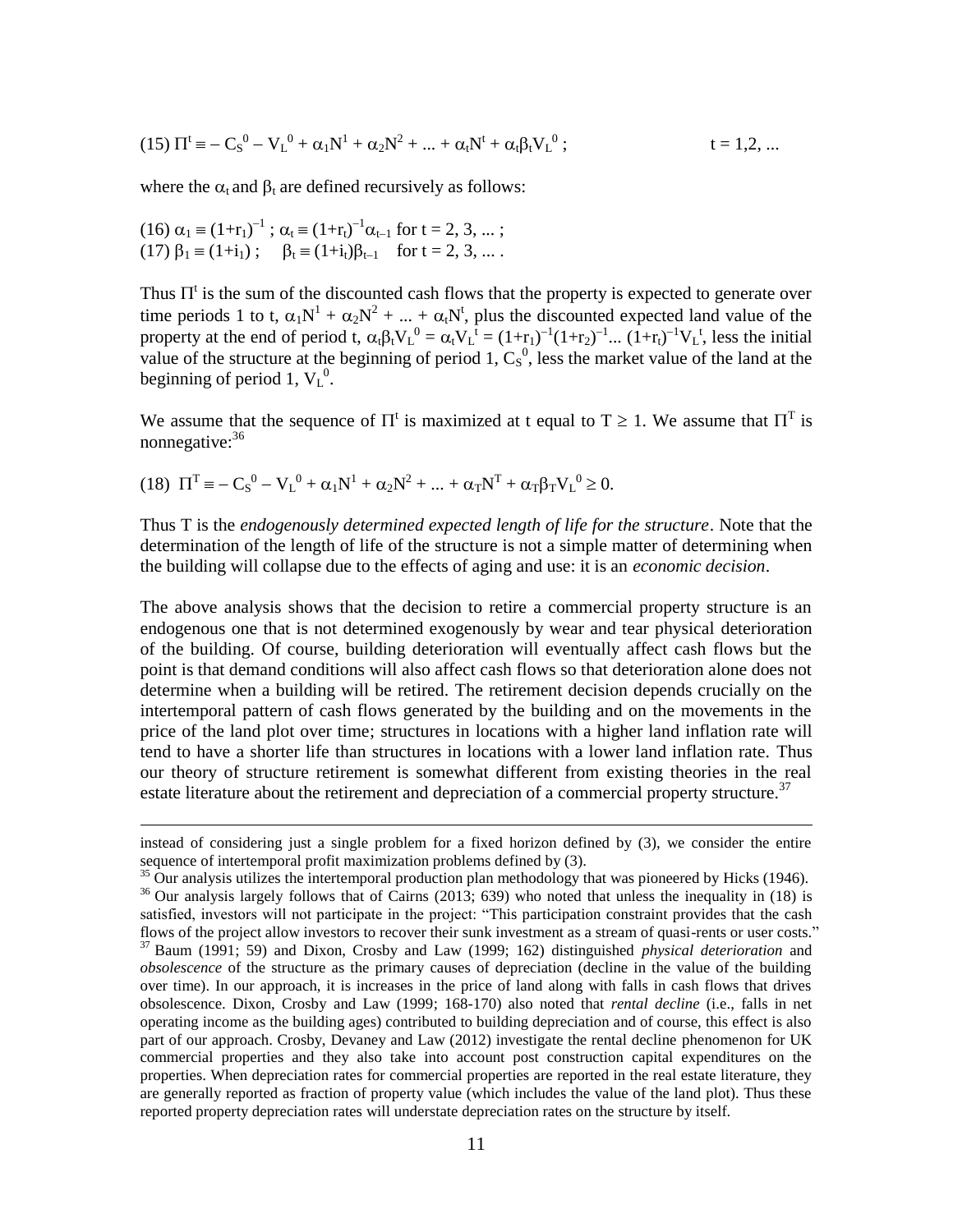In the following section, we show how the above theory of property value leads to estimates for structure depreciation.

### **5. Property Asset Values, User Costs and Depreciation**

We assume that the optimal length of life of the structure T has been determined and that the nonnegative discounted profits constraint (18) holds.

Our task in this section is to determine the sequence of project asset values and the changes in asset value over each time period.

The sequence of expected *end of period t project asset values*  $A<sup>t</sup>$  can be defined as follows:<sup>38</sup>

(19) 
$$
A^0 = \alpha_1 N^1 + \alpha_2 N^2 + ... + \alpha_T N^T + \alpha_T V_L^T
$$
;  
\n $A^1 = (1+r_1)[\alpha_2 N^2 + ... + \alpha_T N^T + \alpha_T V_L^T]$ ;  
\n $A^2 = (1+r_1)(1+r_2)[\alpha_3 N^3 + ... + \alpha_T N^T + \alpha_T V_L^T]$ ;  
\n...  
\n $A^{T-1} = (1+r_1)(1+r_2)...(1+r_{T-1})[\alpha_T N^T + \alpha_T V_L^T]$   
\n $= (1+r_T)^{-1}(N^T + V_L^T)$ ;  
\n $A^T = V_L^T$ .

 $\overline{a}$ 

Thus at the end of period t (which is equal to the beginning of period  $t+1$ ), the expected property asset value A<sup>t</sup> is equal to the expected period t+1 to period T cash flows,  $N^{t+1}$  to  $N^T$ , discounted appropriately to the beginning of period t+1 plus the discounted to the beginning of period t+1 expected value of the land plot at the end of period T,  $(1+r_{t+1})^{-1}(1+r_{t+2})^{-1}...(1+r_T)^{-1}V_L^T.$ 

Note that the last T equations in (19) can be rearranged to give us the following relationships between the end of period t asset values  $A^t$  and the period t cash flows  $N^t$ :

(20) 
$$
N^{t} = (1+r_{t})A^{t-1} - A^{t}
$$
  
=  $r_{t} A^{t-1} + (A^{t-1} - A^{t})$   
=  $r_{t} A^{t-1} + \Delta^{t}$ 

where  $r_t A^{t-1}$  reflects the opportunity costs of the capital that is tied up in the project at the beginning of period t, and  $\Delta^t$  is the period t expected *asset value change* for the project defined by  $(21)^{39}$ 

(21) 
$$
\Delta^t \equiv A^{t-1} - A^t
$$
;  $t = 1,...,T$ .

<sup>&</sup>lt;sup>38</sup> These equations implicitly assume that at the end of each period t, the period t cash flow  $N<sup>t</sup>$  is distributed to the owners of the property.

<sup>&</sup>lt;sup>39</sup> By rearranging equation (20), it can be seen that  $\Delta^t = N^t - r_t A^{t-1}$  so that fluctuations in the cash flows N<sup>t</sup> will drive fluctuations in the  $\Delta^t$  since the variations in  $r_t$  and  $A^{t-1}$  as t varies will generally be small.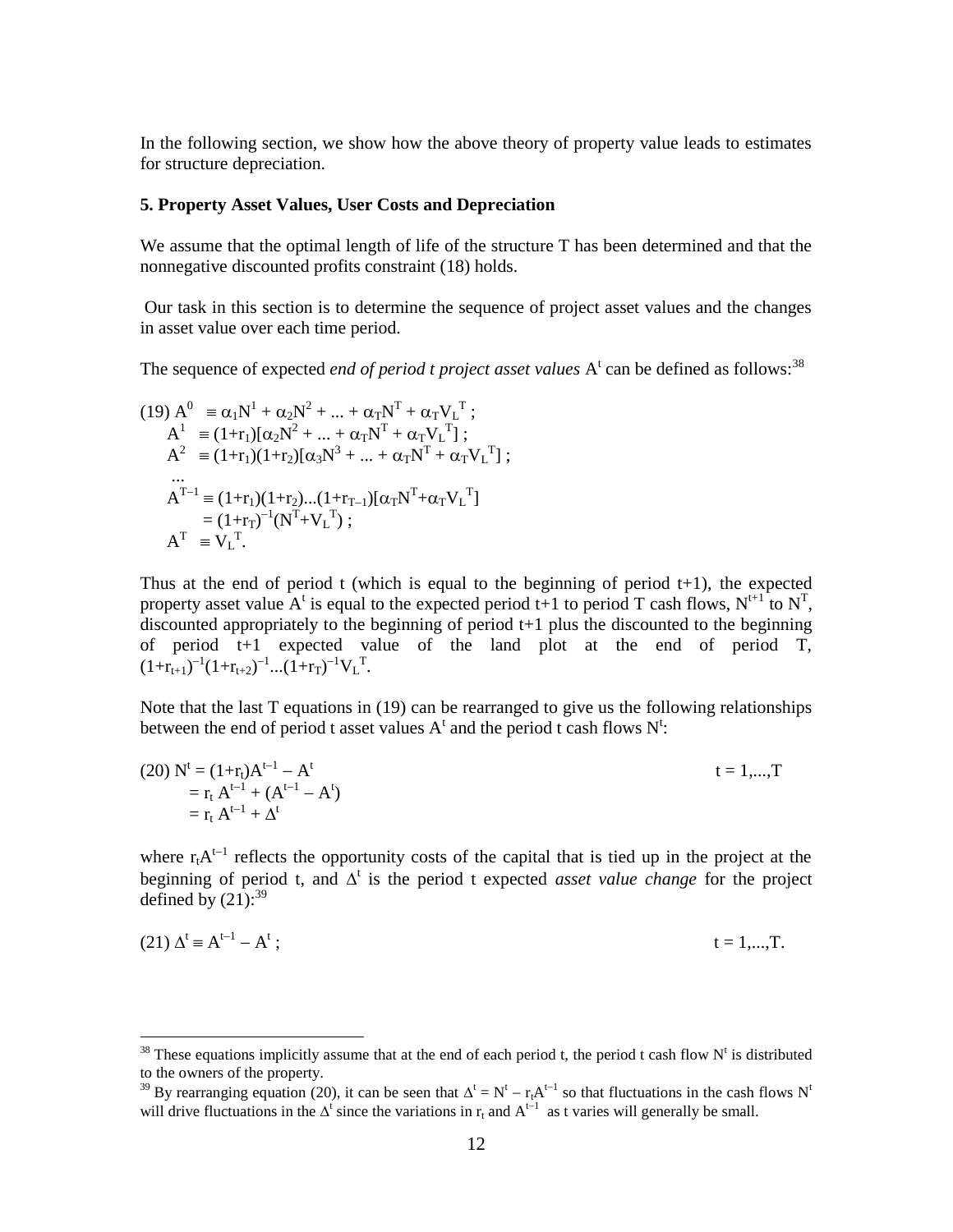Thus  $\Delta^t$  is simply the anticipated decline in asset value of the project from the beginning of period t to the end of period t. The  $\Delta^t$  can be interpreted as *time series depreciation* for the project.<sup>40</sup>

It can be seen that the expressions on the right hand side of (20) are analogous to expressions for the traditional user cost of capital; see Jorgenson (1963) (1989).<sup>41</sup>

Diewert (2009; 3) noted that measuring depreciation for a *sunk cost asset* like a commercial structure is difficult since there are no second hand asset markets for a sunk cost asset that can provide period-by-period opportunity costs in order to value the structure asset as it ages. Sales of commercial properties can provide some information but are infrequent and the sale price is for the combined land and structure. Thus it seems difficult to obtain a sequence of objective measures of period by period depreciation or amortization amounts over the life of the building. Let  $N^{t^*} \geq 0$  be a *period t amortization amount* for the commercial property for t  $= 1,2,...,T$  where the N<sup>t\*</sup> satisfy the following equation:

$$
(22) \alpha_1 N^{1^*} + \alpha_2 N^{2^*} + \ldots + \alpha_T N^{T^*} = C_S^0 + V_L^0.
$$

 $N^{t*}$  can be interpreted as a payment made to the owners of the project at the end of period t for t = 1,2,...,T. Equation (22) says that the initial project cost,  $C_S^0 + V_L^0$ , can be distributed across the T time periods before the building is demolished and the land plot sold by the series of period by period cost allocations  $N^{t*}$  where the discounted value of these cost allocations (to the beginning of period 1) is equal to the project cost. Note that the amortization schedules  $N^{t*}$  which satisfy (22) are largely arbitrary; the indeterminancy of amortization schedules for sunk cost assets was noticed by Peasnell (1981; 54), Schmalensee (1989; 295-296) and Diewert (2009; 9).

In the case where  $\Pi^T = 0$ , it can be seen that the following intertemporal cost allocations satisfy equation (22):

(23) 
$$
N^{t^*} \equiv N^t
$$
 for  $t = 1, 2, ..., T-1$  and  $N^{T^*} \equiv N^T + V_L^T$ .

 $\overline{a}$ 

Thus if  $\Pi^T = 0$  and if the period t cash flow  $N^t$  is distributed back to the owners at the end of each period t and the end of period T market value of the land plot  $V_L$ <sup>T</sup> is also distributed to the owners at the end of period T, then the present value of the resulting sequence of distributions will just be equal to the initial project cost. In the general case where optimal discounted profits  $\Pi^T$  are positive, the distribution pattern defined by (23) is consistent with the sequence of end of period asset values A<sup>t</sup> defined by (19) and the depreciation amounts  $\Delta^t$ defined by (21). The intertemporal allocation of project net revenues defined by (23) is preferred to any other allocation as it is useful for the property firm to value its assets at the end of each period at *market values*. As shown by Diewert (2009; 9-10) and Cairns (2013; 640-641), at the end of period t the market value of the firm's assets will be  $A<sup>t</sup>$  defined by

<sup>40</sup> The term *time series depreciation* is due to Hill (2000) but the concept dates back to Hotelling (1925; 341). We note that  $\Delta^t$  incorporates both the effects of wear and tear depreciation and anticipated revaluation; see Hill (2000; 6), Hill and Hill (2003; 617), Diewert (2009; 9) and Cairns (2013; 640).

<sup>&</sup>lt;sup>41</sup> See also Diewert (2005; 485) (2009; 8). Baumol, Panzar and Willig (1982; 384) identify  $r_t A^{t-1} + \Delta^t$  as the period t *payment to capital*; see also Cairns (2013; 640).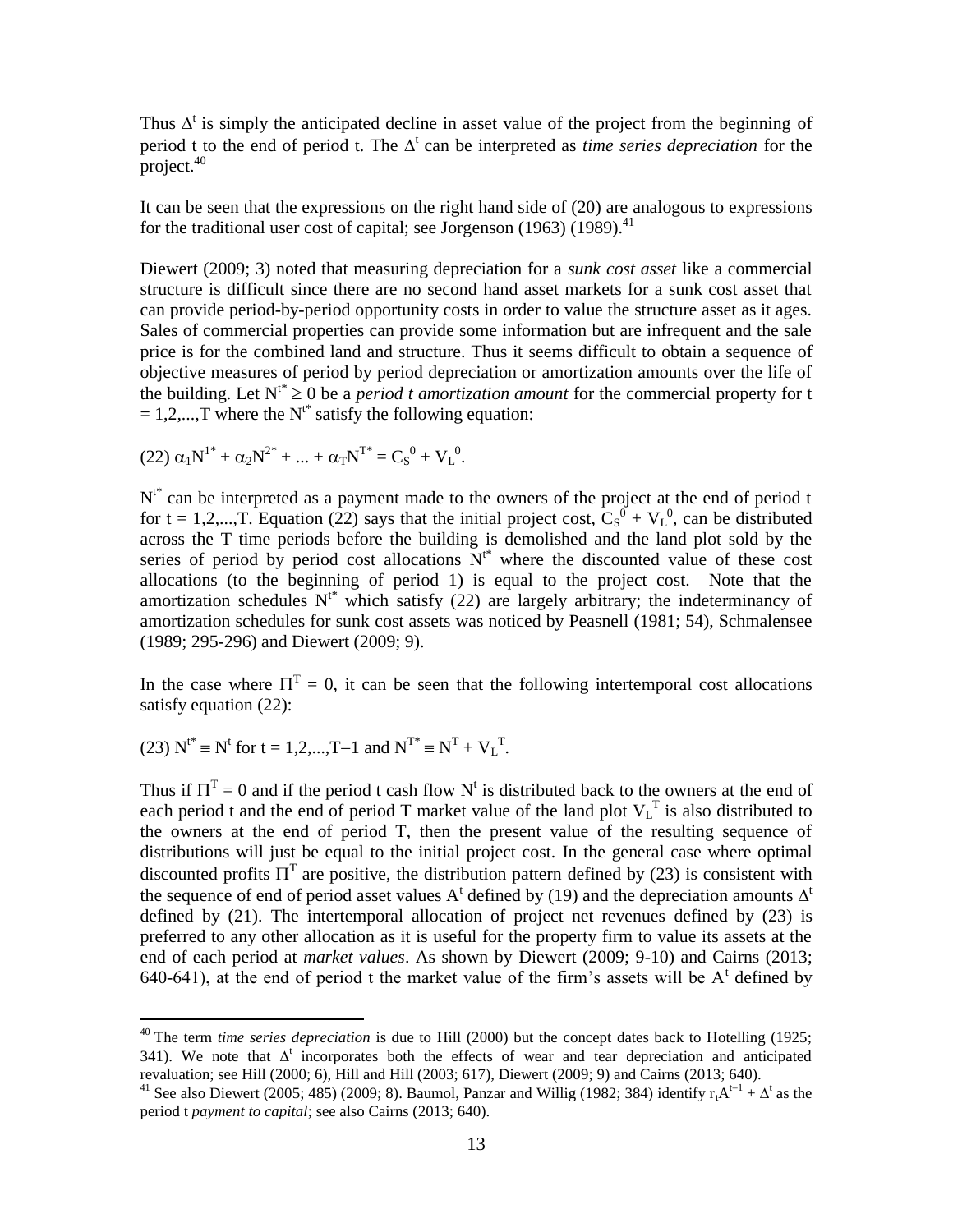equation t in (19) (if anticipations are realized) and thus the project depreciation schedule defined by (21) will be uniquely determined.

The  $\Delta^t$  defined by equations (21) can be interpreted as *aggregate period t time series depreciation allocations* for the project as a whole. In the  $\Pi^T = 0$  case, the period t cash flow  $N^{t}$  can be interpreted as a period t *aggregate user cost of capital* value for the property.<sup>42</sup> But for national income accounting purposes, it is necessary to decompose the aggregate asset values  $A<sup>t</sup>$  into land and structure components, and for productivity accounts to similarly decompose the aggregate user cost values  $N<sup>t</sup>$  into land and structure components. We turn to this decomposition problem in the following section.

### **6. The Decomposition of Asset Values into Land and Non-Land Components**

The balance sheet accounts in the System of National Accounts requires a decomposition of the aggregate property value at the end of period t, A<sup>t</sup>, into *additive* structure and land components, say  $V_s^t$  and  $V_l^t$  for  $t = 0,1,...,T$ . In section 4 above, it was assumed that investors could form expectations about the future end of period value of the land plot and  $V_L^t$  was defined as the expected land price at the end of period t. Given the sequence of expected land prices  $V_L^t$  and the sequence of expected property asset values  $A^t$ , it is natural to define the *expected structure value at the end of period t* residually as follows:

(24) 
$$
V_S^t \equiv A^t - V_L^t
$$
;  $t = 0, 1, ..., T$ .

Defining the value of structures in this way will of course lead to an additive decomposition of aggregate property asset value.

The above *cash flow valuation* for the property structure at the beginning of period 1,  $V_s^0$ , will exceed the *cost based value* of the structure at the beginning of period 1,  $C_S^0$ , if the property project makes a positive expected profit; i.e.,  $V_S^0 > C_S^0$  if the strict inequality holds in (18) so that  $\Pi^T > 0$ . In order to obtain an operational depreciation model, in what follows, we will assume that (18) holds as an equality so that:

$$
(25)\Pi^{T} = 0.
$$

 $\overline{a}$ 

Using  $(18)$  and  $(25)$ , we have

$$
(26) 0 = -CS0 - VL0 + \alpha1N1 + \alpha2N2 + ... + \alphaTNT + \alphaT\betaTVL0\n= -CS0 - VL0 + \alpha1N1 + \alpha2N2 + ... + \alphaTNT + \alphaTVLT\n= -CS0 - VL0 + A0\n= -CS0 - VL0 + VS0 + VL0\n= -CS0 + VS0
$$

which implies that  $C_S^0 = V_S^0$ . Thus if the zero expected profits condition (25) holds, then at the beginning of period 1, the cost based and expected cash flow based valuations for the structure will coincide.

<sup>&</sup>lt;sup>42</sup> If  $\Pi^T > 0$ , then the N<sup>t</sup> are not equal to user *cost* allocations since they will contain a pure profit component.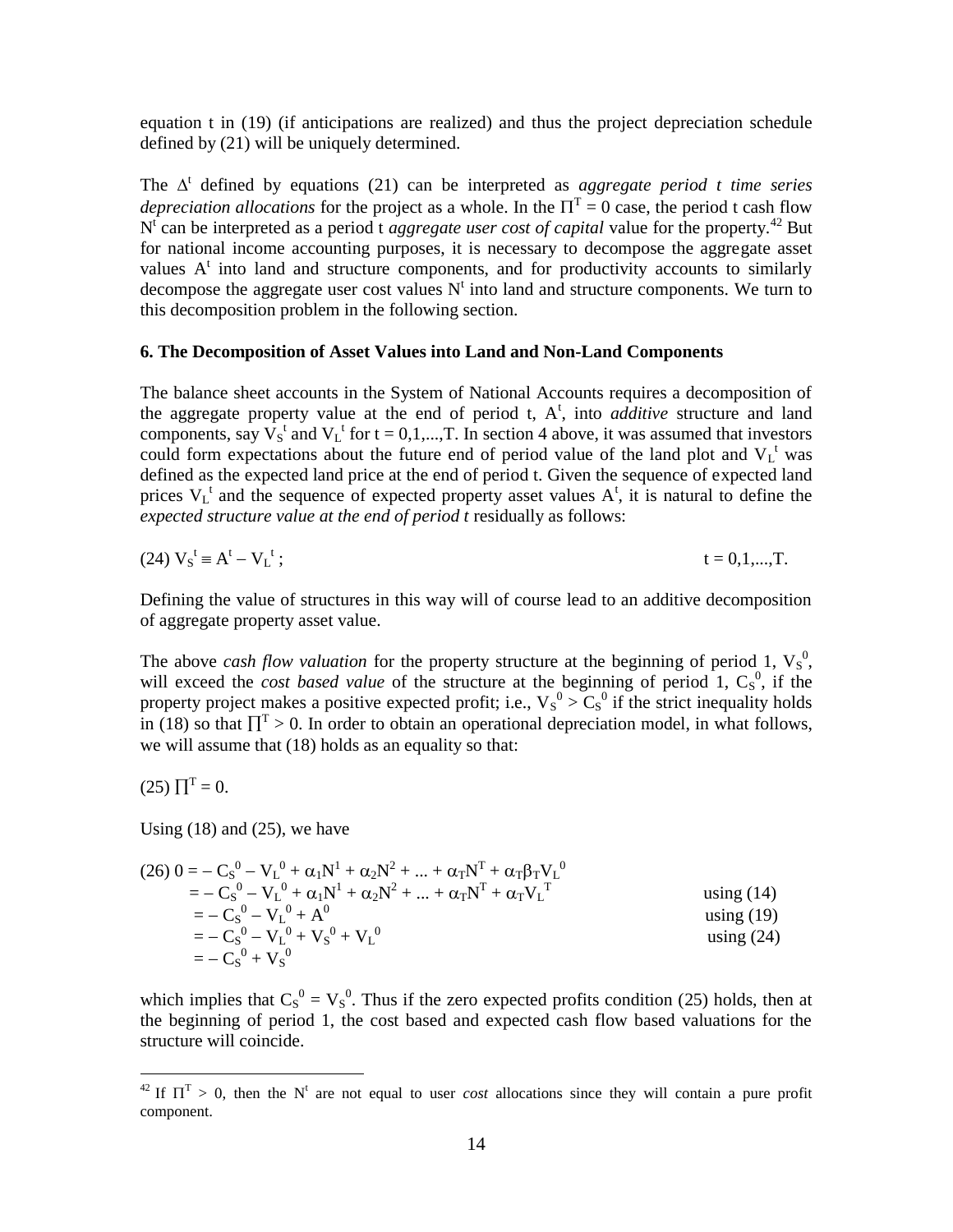The theory of property value that has been developed in sections 4-6 shows that depreciation (or amortization) of the structure is largely driven by the sequence of cash flows that the structure is able to generate over time. The pattern of cash flows is likely to be quite variable, depending on the location of the structure and the type of business that is associated with the structure. Thus in the following section, we turn to a more practical approach to the determination of structure depreciation rates. In doing so, we move away from the expected cash flow approach of Diewert and Fox (2014), which assumes an independent valuation for land, to the Residual Theory of Land approach used by Diewert and Shimizu (2014); see also e.g. Geltner, Miller, Clayton and Eichholtz (2014). This alternative approach is consistent with the usual national income accounting approach to measuring the depreciation of a structure: a sequence of depreciation rates for the asset is assumed that enables the original cost of the asset to be depreciated over time but the amounts of depreciation are expressed in terms of current period replacement cost. The practical problem with this approach is: how exactly is the sequence of depreciation rates to be determined? If current period asset values for a group of similar properties are available, either by appraisals or assessments, then these assessed values can be used as dependent variables in a system of hedonic regressions where the sequence of depreciation rates become parameters that can be estimated. The details of this alternative approach to asset valuation will be explained in the following section.

## **7. The Builder's Model Applied to Commercial Property Assessed Values**

Suppose that we have a sample of N commercial properties of the same general type in a particular geographic area for T consecutive quarters. We assume that appraised or assessed values  $V_{tn}$  are available for each property n at the beginning of quarter t as well as other variables which will be defined below.

The *builder's model* for valuing a commercial property postulates that the value of a commercial property is the sum of two components: the value of the land which the structure sits on plus the value of the commercial structure.<sup>43</sup> However, the structure is valued on a replacement cost basis rather than on a cash flow basis.

Consider a developer for property n who builds a structure on a particular property that is ready for commercial use at the beginning of quarter t. The total cost of the property after the structure is completed will be equal to the floor space area of the structure, say  $S_{tn}$  square meters, times the building cost per square meter,  $\beta_t$  say, plus the cost of the land, which will be equal to the land cost per square meter,  $\gamma_{tn}$  say, times the area of the land site,  $L_{tn}$ . Thus if property n has a new structure on it at the start of quarter t, the value of the property,  $V_{tn}$ , should be equal to the sum of the structure and land value,  $\beta_t S_{tn} + \gamma_{tn} L_{tn}.$ <sup>44</sup> Note that we

<sup>&</sup>lt;sup>43</sup> The material in this section is based on Diewert and Shimizu (2014). The builder's model has been applied to residential property sales by Eurostat (2011), Diewert, de Haan and Hendriks (2011) (2014) and Diewert and Shimizu (2013) except that straight line or piecewise linear depreciation was used as the depreciation model for the residential structures whereas in Diewert and Shimizu (2014), geometric depreciation models were used. Geometric depreciation models have the advantage that the implied structure asset values that the models generate always remain positive whereas piecewise linear depreciation models can generate negative asset values.

 $^{44}$  Note that V<sub>tn</sub> is now the beginning of period t value for property n, which would equal the end of period  $t-1$  asset value  $A^{t-1}$  defined in previous sections.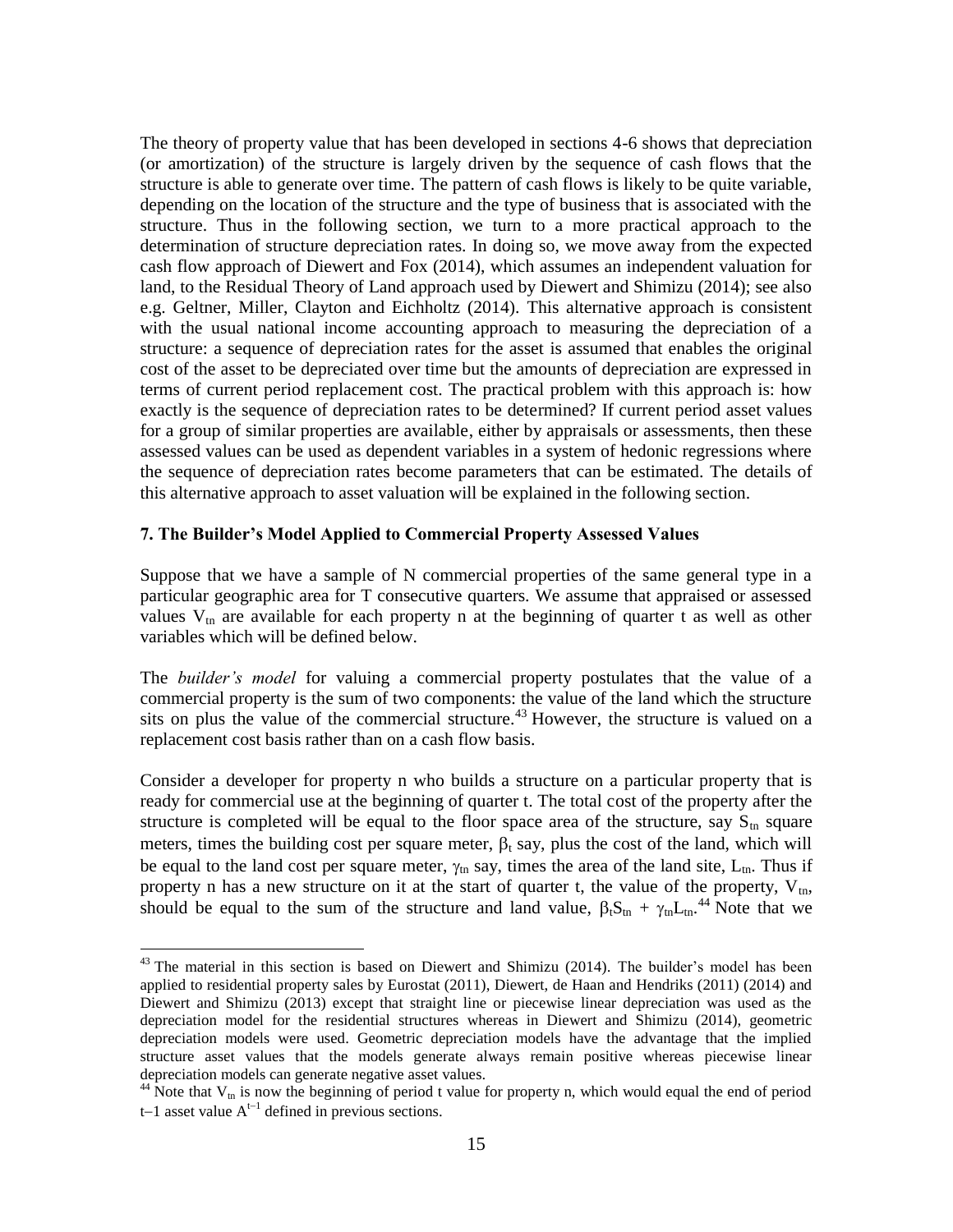assume that the building cost price  $\beta_t$  depends on time only and not on the location of the building. Thus we are assuming that the structures in our sample of properties are all of the same type of construction.<sup>45</sup> On the other hand, the land price (per unit area) for property n at the beginning of period t,  $\gamma_{\text{m}}$ , will generally depend on both the time period t and the location of the property which is indexed by n.

The above model applies to new structures, but it is likely that a similar model applies to older structures as well. In general, older structures will be worth less than newer structures due to the depreciation of the structure. Assuming that we have information on the age of the structure on property n at time t, say A(t,n), and assuming a *geometric depreciation model*, a model for the asset value of property n at the beginning of quarter t is the following *basic builder's model*: 46

(27) 
$$
V_{tn} = \beta_t S_{tn} (1-\delta)^{A(t,n)} + \gamma_{tn} L_{tn} + \epsilon_{tn}
$$
;  $t = 1,...,T; n = 1,...,N$ 

where  $\delta$  is defined as the quarterly geometric depreciation rate for the structure<sup>47</sup> and  $\varepsilon_{\rm in}$  is a random error term with mean 0. Note that  $(27)$  is a nonlinear regression model. There are two problems with the model defined by (27). First, we have only T times N observations on V but there are T new structure price parameters  $\beta_t$ , TN land price parameters  $\gamma_{tn}$  and one depreciation rate parameter  $\delta$  to be estimated and so there are not enough degrees of freedom to estimate all of the parameters in the above model. Second, the above model does not take into account the capital expenditures that were made in order to improve the structure after its initial construction.

In order to deal with the second problem, it is necessary to capitalize the sequence of property capital expenditures, assume a depreciation rate for these expenditures, and form a beginning of quarter t stock value for these expenditures which we denote by  $V_{CEtn}$  for property n.<sup>48</sup> Now subtract V<sub>CEtn</sub> from total asset value V<sub>tn</sub> in order to obtain a new dependent variable. Then a hedonic regression model can be used to decompose  $V_{\text{tn}} - V_{\text{CEtn}}$ into structure and land components. The problem of too many parameters in the model (27) can be dealt with by applying the Country Product Dummy model<sup>49</sup> to the land component on the right hand side of equations (27) above; i.e., set

 $\overline{a}$ 

(28)  $\gamma_{\text{tn}} = \alpha_{t} \omega_{\text{n}}$ ;  $t = 1,...,T; \text{ } n = 1,...,N.$ 

<sup>&</sup>lt;sup>45</sup> In practice, commercial properties are typically very heterogeneous. See Diewert and Shimizu (2013) on how to include more structure characteristics in the builder's model.

<sup>&</sup>lt;sup>46</sup> Note that depreciation applies only to the structure part of asset value. Typical hedonic regression models that use the time dummy approach and age as an explanatory variable estimate depreciation as a proportion of entire asset value instead of just the structure portion of asset value. This type of model will be biased unless the ratio of structure value to land value is constant. For a recent example of this type of model, see Bokhari and Geltner (2014).

<sup>&</sup>lt;sup>47</sup> Note that in their nonlinear regression model, Diewert and Shimizu (2014) replaced  $1-\delta$  by e<sup> $\phi$ </sup> where  $\phi$  is an unknown parameter to be estimated. However, the  $\phi$  estimate can readily be converted into a  $\delta$  estimate.

<sup>48</sup> Diewert and Shimizu (2014) used a quarterly geometric depreciation rate of 10% for capital expenditures. They attempted to estimate this depreciation rate but had only limited success in determining an accurate estimate for this rate.

 $49$  See Summers (1973) who introduced the method. Diewert and Shimizu (2013) used a similar approach to account for unobserved structure characteristics.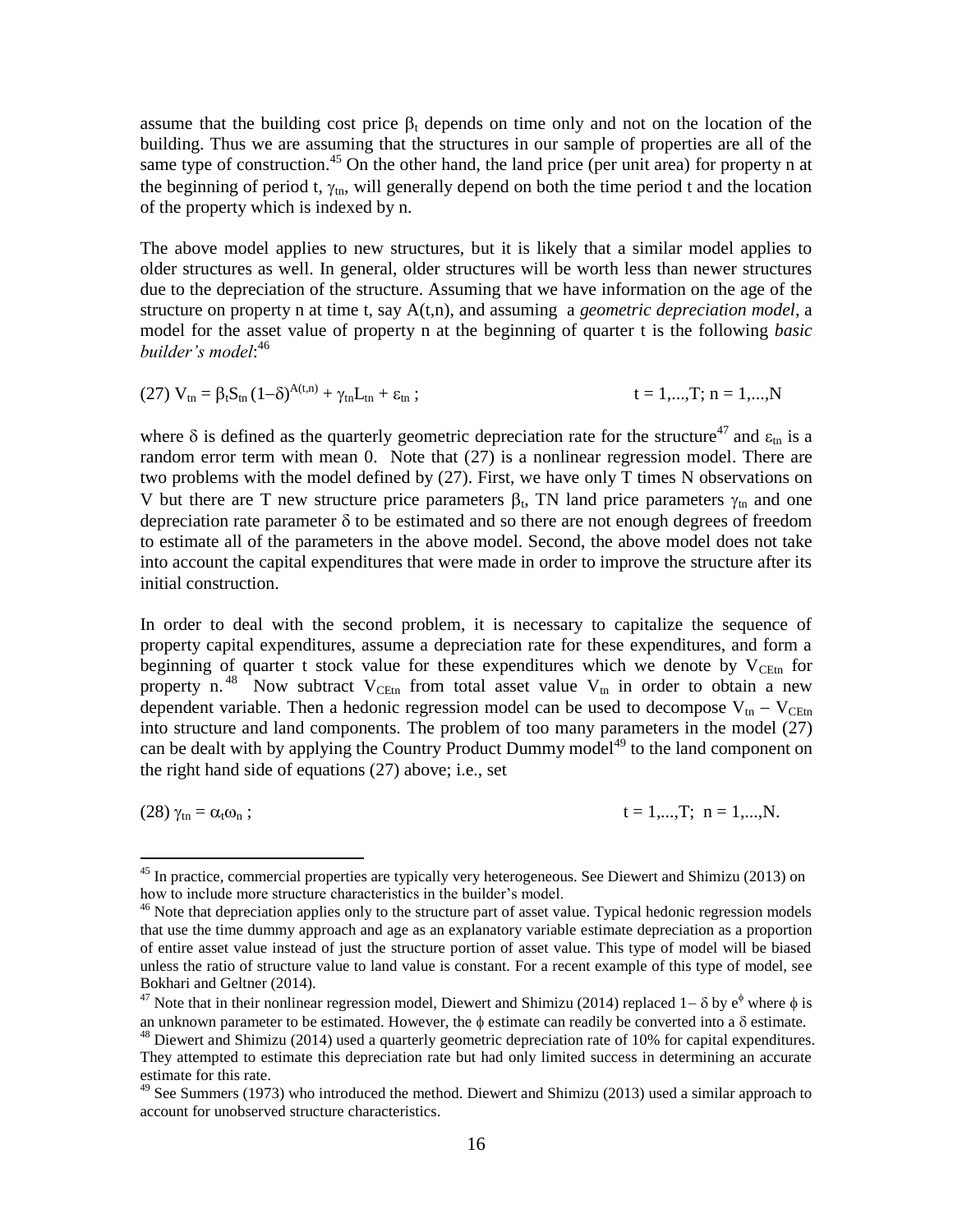The sequence of parameters,  $\alpha_1, \alpha_2, \ldots, \alpha_T$ , can be interpreted as the overall *constant quality land price index* for the group of properties while  $\omega_n$  can be interpreted as a *quality adjustment factor* for the land component of property n relative to the other properties in the sample. It is obvious that not all of the  $\alpha_t$  and  $\omega_n$  parameters can be identified so it is necessary to impose a normalization on these parameters. A natural normalization is

$$
(29) \alpha_1 = 1
$$

 $\overline{a}$ 

which means that the land price index will start at one in the first period of the sample.

Even though assumptions (28) and (29) have substantially reduced the number of unknown parameters to be estimated, experience has shown that it is difficult to obtain sensible estimates for the sequence of structure prices, the  $\beta_t$ , and the sequence of land prices, the  $\alpha_t$ .<sup>50</sup> National statistical agencies routinely produce construction cost price indexes because these indexes are necessary to deflate nominal structure investments into real structure investments. Thus we assume that there is an official construction cost index  $P_S^t$  that will adequately approximate the rate of change of structure prices for the sample of properties under consideration. This index is normalized to equal 1 in quarter 1 of our sample; i.e.,  $P_S^1 = 1$ . Set the new structure price for each quarter t,  $\beta_t$ , equal to a single price of structures in quarter 1, say  $\beta$ ,<sup>51</sup> times the official construction cost index  $P_s^t$ . Thus we have:

(30) 
$$
\beta_t = \beta P_S^t
$$
;  $t = 1,...,T$ .

Replacing  $V_{tn}$  by  $V_{tn}$  –  $V_{CEtn}$  and substituting (28) and (30) into equations (27) leads to the following nonlinear regression model:

(31) 
$$
V_{tn} - V_{CEtn} = \beta P_S^t S_{tn} (1 - \delta)^{A(t,n)} + \alpha_t \omega_n L_{tn} + \epsilon_{tn}
$$
;  $t = 1,...,T; n = 1,...,N$ .

This nonlinear regression has one unknown structure price level parameter  $\beta$ , one unknown geometric quarterly depreciation rate  $\delta$ , T-1 unknown  $\alpha_t$  (the land price series for our sample) and N unknown  $\omega_n$  (which reflect the relative discount or premium in the land price for property n relative to other properties). There are TN degrees of freedom.

Diewert and Shimizu (2014) implemented this model for a panel data set of 50 REITs (Real Estate Investment Trusts) that had a single commercial property in the Tokyo area for 22 consecutive quarters, starting in Q1 of 2007 and ending in Q2 of 2012. The variables that were used in this paper were  $V_{tn}$ , the assessed value of property n at the beginning of quarter t; CE<sub>tn</sub>, the quarterly capital expenditures made on property n during quarter t;  $L_{tn} = L_n$ , the area of the land plot for property n in square meters  $(m^2)$ ;  $S_{tn} = S_n$ , the total floor area of the structure for property n in  $m^2$  and  $A_m = A(t,n)$ , the age of the structure on property n in

 $50$  The problem is a multicollinearity problem: structure size is frequently correlated with lot size. See Diewert, de Haan and Hendriks (2011) (2014) for an explanation of the problem in the context of constructing residential house price indexes using hedonic regressions.

<sup>&</sup>lt;sup>51</sup> This parameter determines the overall quality of the structures for the group of properties.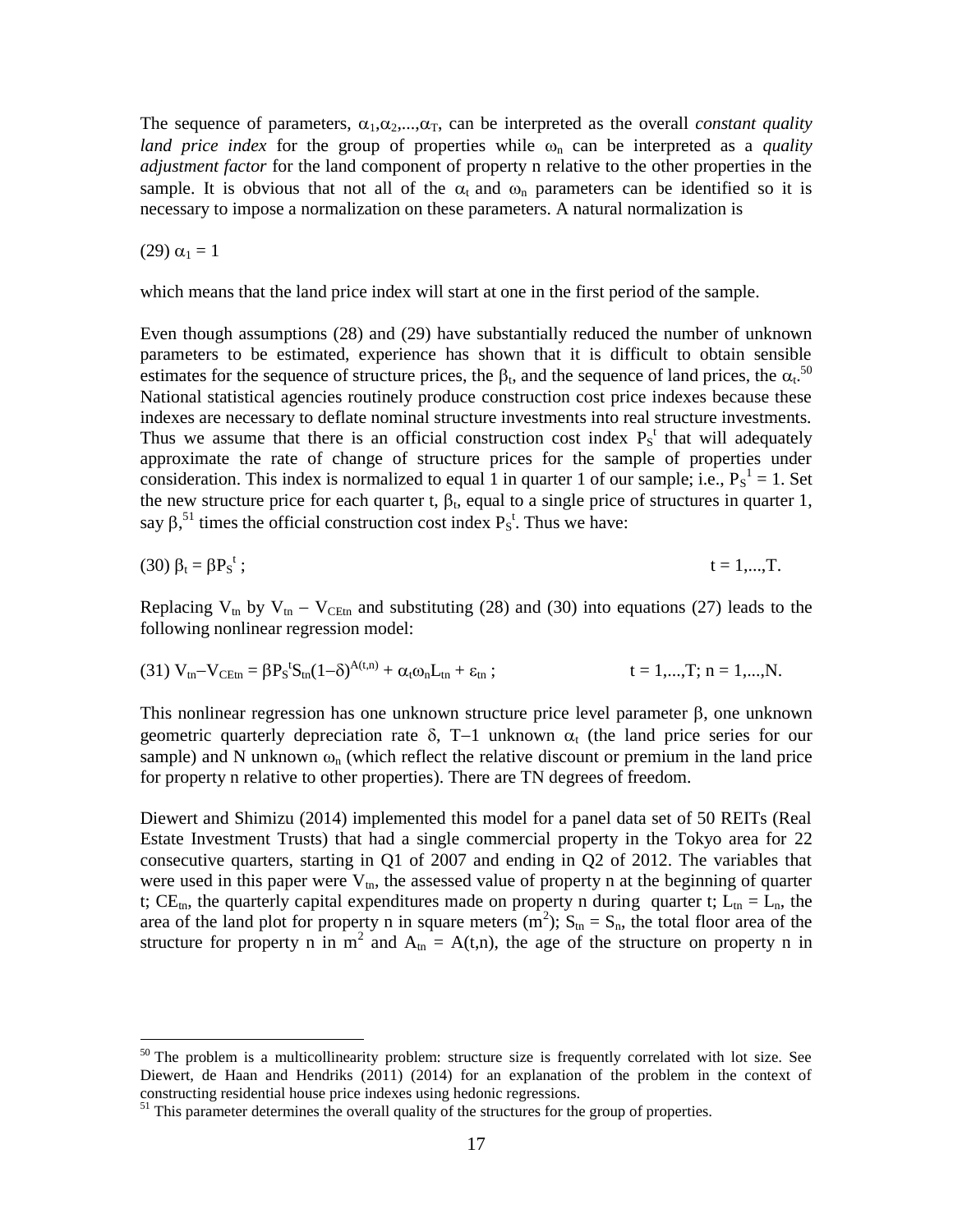quarters at the beginning of quarter t. In addition, Diewert and Shimizu used a Construction Cost Price Index for Tokyo,  $P_s^t$ .<sup>52</sup>

Overall, there were 73 independent parameters to be estimated with 1100 degrees of freedom. Diewert and Shimizu used the nonlinear option in the econometric programming package, Shazam to estimate the nonlinear regression defined by (29) and (31); see White (2004). The  $R<sup>2</sup>$  between the observed variables and the predicted variables turned out to be 0.9943 and the log likelihood was  $-7658.84$ . The estimated quarterly depreciation rate turned out to be 0.00453. Thus a structure geometric depreciation rate of about 0.45 percent per quarter led to a model that could explain Tokyo commercial property appraised values very well.

The age of the structures in the Diewert and Shimizu sample of Tokyo commercial office buildings ranged from about 4 years to 40 years. As we have indicated in sections 4-6 above, it is very likely that the quarterly depreciation rates change as the structure on the property ages. Thus Diewert and Shimizu (2014) also experimented with a hedonic model that allowed for different rates of geometric depreciation over each 10 year period. However, they found that there were not enough observations of "young" buildings to accurately determine separate depreciation rates for the first and second age groups so they divided observations up into three groups where the change in the depreciation rates occurred at ages (in quarters) 80 and 120. They found that 550 observations fell into the interval  $0 \le A(t,n) \le 80$ , 424 observations fell into the interval  $80 < A(t,n) \le 120$  and 126 observations fell into the interval  $120 < A(t,n) \le 160$ . Now define the *real depreciation function*  $g[A(t,n)]$  as a function of the structure age,  $A(t,n)$ , as follows:

$$
(32) g[A(t,n)] = (1-\delta_1)^{A(t,n)} \quad \text{if } 0 \le A(t,n) \le 80; \n= (1-\delta_1)^{80} (1-\delta_2)^{[A(t,n)-80]} \quad \text{if } 80 < A(t,n) \le 120; \n= (1-\delta_1)^{80} (1-\delta_2)^{40} (1-\delta_3)^{[A(t,n)-120]} \quad \text{if } 120 < A(t,n) \le 160.
$$

 $\overline{a}$ 

Note that if  $\delta_1 = \delta_2 = \delta_3 \equiv \delta$ , then  $g[A(t,n)] = (1-\delta)^{A(t,n)}$ , which is the real depreciation function that was used in the standard geometric depreciation model defined by (31). Thus the following model defined by (28) and (32) is a generalization of the usual geometric depreciation model used by national income accountants:

(33) 
$$
V_{tn} - V_{CEtn} = \beta P_S^t S_{tn} g[A(t, n)] + \alpha_t \omega_n L_{tn} + \epsilon_{tn}
$$
;  $t = 1,...,T; n = 1,...,N.$ 

The economic meaning of all of the new model is as follows: first the first 80 quarters of a building's life, the constant price quantity of the structure declines at the quarterly geometric rate  $(1-\delta_1)$ . Then for the next 40 quarters, the quarterly geometric rate of depreciation switches to  $(1-\delta_2)$ . Finally after 120 quarters, the quarterly geometric rate of depreciation switches to  $(1-\delta_3)$ . Thus for the Diewert and Shimizu data set, the new model contains 2 additional depreciation parameters or 75 parameters in all.

 $52$  This index was constructed by the Construction Price Research Association which is now an independent agency but prior to 2012 was part of the Ministry of Land, Infrastructure, Transport and Tourism (MLIT), a ministry of the Government of Japan. The quarterly values were constructed from the Monthly Commercial Construction Cost index for Tokyo for reinforced concrete buildings.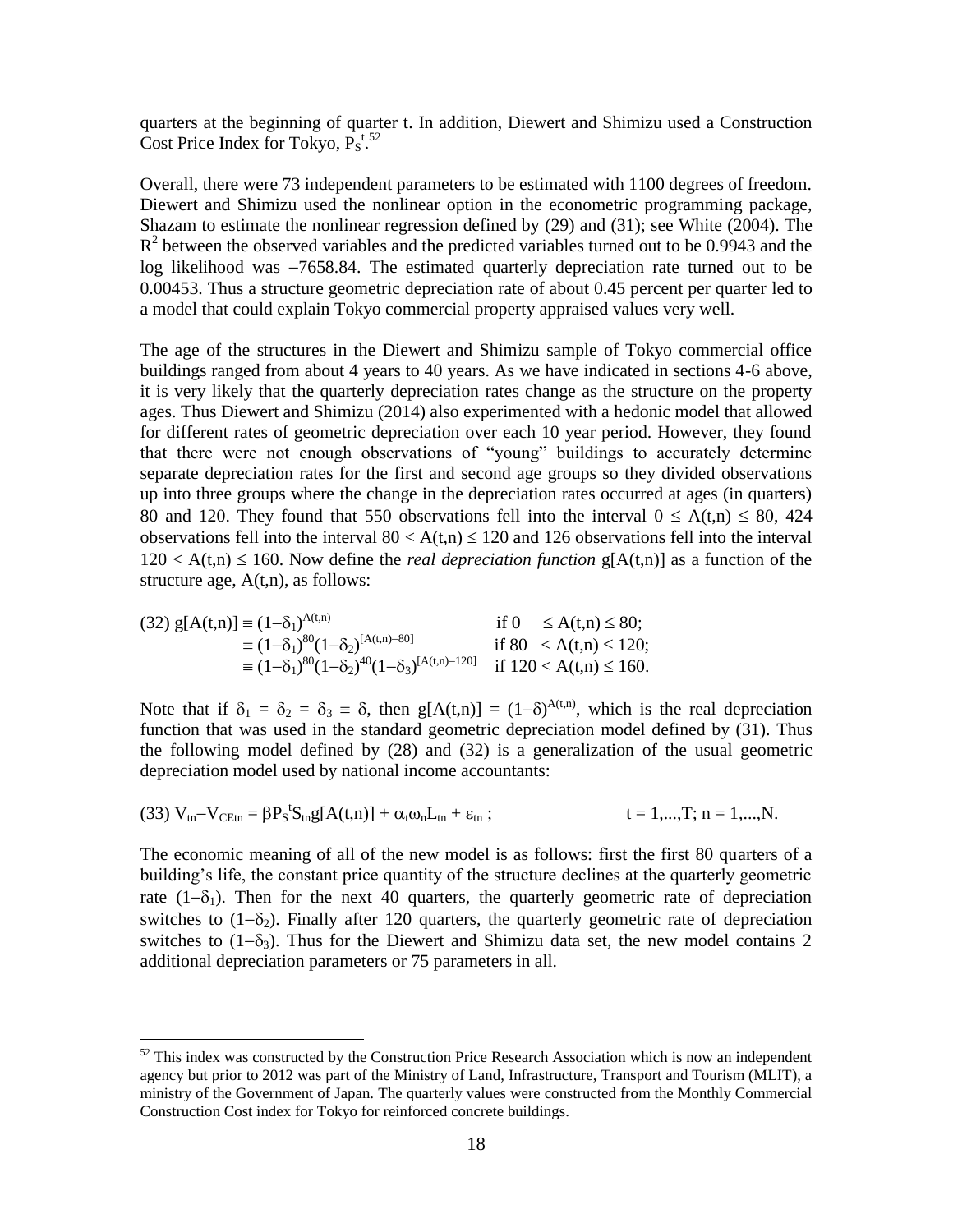Using the nonlinear regression program in Shazam, Diewert and Shimizu estimated the new generalized geometric depreciation model for their Tokyo data set. The  $R^2$  between the observed variables and the predicted variable increased to 0.9946 and the log likelihood increased to  $-7633.63$ , which was a fairly large increase in log likelihood of 25.2 over the previous model for the addition of two new depreciation parameters. The estimated quarterly depreciation rates turned out to be  $\delta_1 = 0.00327$ ,  $\delta_2 = 0.00702$  and  $\delta_3 = 0.03558$ . Compare these rates to the single quarterly geometric depreciation rate from the previous model, which was 0.00453. Thus the new results indicate that the quarterly depreciation rate is around 0.33% for the first 20 years of building life, increasing to 0.70% for the next 10 years and then finishing its useful life with a 3.6% per quarter depreciation rate. These rates seem to be quite reasonable.

The above material indicates how estimates of structure depreciation rates can be obtained provided that a suitable panel data set of market based appraised values or assessed values for a number of commercial properties can be obtained.<sup>53</sup> Once depreciation rates have been estimated for the sample of properties, the same depreciation rates can be applied to nation wide investment data (for the same general type of commercial property) and national estimates for the stock of commercial structures can be obtained using the usual perpetual inventory method for constructing reproducible capital stocks.<sup>54</sup> The above econometric models will also generate estimated constant quality land price indexes for the sample of properties and these indexes can be applied to national benchmark data for the value of commercial land; see e.g. EuroStat (2011) for how price indexes can be constructed from the estimated hedonic models.

Unfortunately, the depreciation rates that are estimated by the above type of model will underestimate "true" depreciation of commercial property structures. The problem will be explained in the following section.

## **8. Estimating Demolition or Obsolescence Depreciation**

 $\overline{a}$ 

The models that were described in the previous section are useful for national income accountants because they facilitate the accurate estimation of structure depreciation, which is required for the national accounts. The depreciation estimates that are generated by those models are estimates that apply to structures that continue in existence over the sample period. However, there is another form of structure depreciation that is not addressed by the methodology presented in the previous section: namely the loss of residual structure value that results from the *early demolition* of the structure. This problem was noticed and addressed by Hulten and Wykoff  $(1981)$ .<sup>55</sup> Below, we will describe the methodology suggested by Diewert and Shimizu (2014) to address this problem.<sup>56</sup>

<sup>53</sup> The same type of builder's model can be applied using a sample of commercial property *sales*; see Diewert and Shimizu (2013) for an example of this type of hedonic model applied to residential property sales. However, the problems with applying this type of model to commercial property sales are twofold: (i) commercial properties do not sell at the same frequency as residential properties and (ii) commercial properties are much more heterogeneous than residential properties so the estimated depreciation rates may not turn out to be sensible.

 $54$  See section 4 in Diewert and Shimizu (2014) for a worked example showing how a commercial property price index can be constructed using the methodology described in this section.

<sup>&</sup>lt;sup>55</sup> "Any analysis based only on survivors will therefore tend to overstate both the value and productivity of estimated capital stocks." Charles Hulten and Frank Wykoff (1981; 377). Wear and tear depreciation is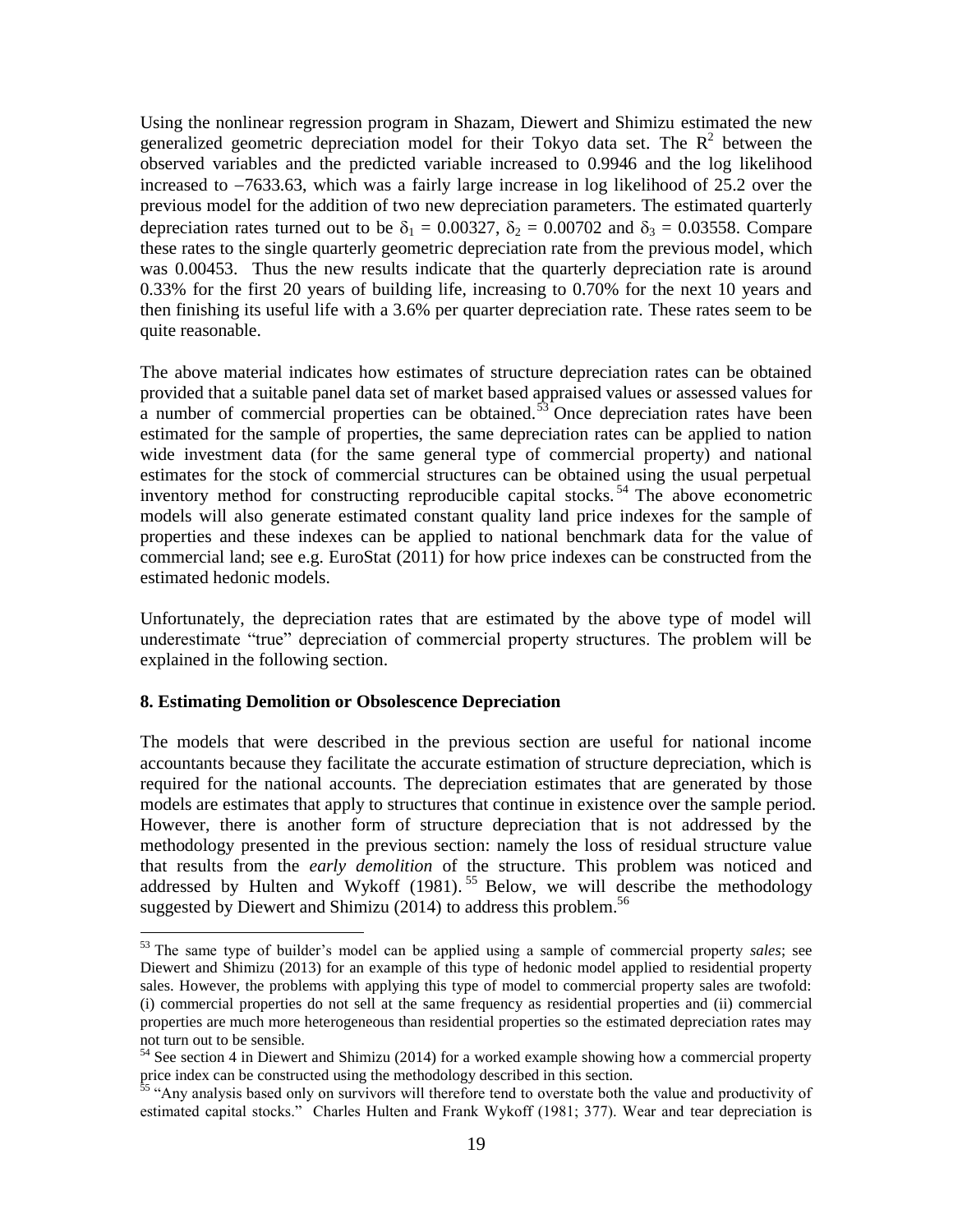Their solution to the problem of measuring the effects of the early retirement of a building requires the existence of data on the date of construction and the date of retirement of each building in the class of buildings under consideration and for the region that is in scope.<sup>57</sup> Komatsu, Kato and Yashiro (1994) collected date of construction and date of retirement data for reinforced concrete office buildings in Japan for the reference year 1987. Thus for each age of building s (in years), they were able to calculate the number of office buildings of age s (in years),  $N_s$ , as of January 1, 1987 along with the number of office buildings of age  $s$ ,  $n_s$ , that were demolished in 1987 for ages  $s = 1, 2, \ldots, 75$ . Given this information, they were able to calculate the *conditional probability*,  $\rho_s$ , that a surviving structure of age s at the beginning of the year would be demolished during 1987; i.e., they defined  $\rho_s$  as follows:

(34) 
$$
\rho_s \equiv n_s/N_s
$$
;  $s = 1,...,75$ .

Under the assumption that the conditional probabilities defined by (34) have persisted through time, the *unconditional probability*  $\pi_s$  that a building of age s is still in existence at the beginning of the year 1987 is defined as follows:

(35) 
$$
\pi_0 \equiv 1
$$
;  $\pi_s \equiv \pi_{s-1}(1-\rho_s)$ ;  $s = 1,...,75$ .

It can be seen that the series  $\pi_s$  are a building counterpart to *life expectancy tables*; i.e., the births and deaths of a population of buildings are used to construct the probability of building survival as a function of age instead of the probability of individual survival as a function of age.

Once the probabilities of survival  $\pi_s$  have been determined, then the conditional probabilities of demolition  $\rho_s$  can be determined from the  $\pi_s$  using equations (35) above. <sup>58</sup> For the Japanese data, the conditional probabilities of demolition are very small for the first 20 years or so of building life. From 20 to 42 years, these probabilities gradually increase from 1.4% to about 11% and then the probabilities fluctuate around the 10% level from age 43 to 67. Finally, after age 67, the conditional probabilities of demolition increase rapidly to end up close to unity at age 75.

Recall that the (single) geometric depreciation rate for continuing office structures in Tokyo that Diewert and Shimizu (2014) estimated for Japanese commercial office buildings was about 0.45% per quarter. Diewert and Shimizu (2014) formed a rough approximation to the

<sup>58</sup> Define  $\rho_0 = 0$ .

often called *deterioration* depreciation and *demolition* or *early retirement depreciation* is sometimes called *obsolescence* depreciation. Crosby, Devaney and Law (2012; 230) distinguish the two types of depreciation and in addition, they provide a comprehensive survey of the depreciation literature as it applies to commercial properties. Note that if we use the expected discounted cash flow approach to the valuation of a commercial property, deterioration depreciation is simply the loss of cash flow generated by the building during the accounting period, adjusted for a normal return to capital invested.

<sup>&</sup>lt;sup>56</sup> There is also the problem of how new properties should be taken into account in the construction of price indexes. Although we do not explicitly address this problem here, the usual approach is to construct chained indexes to take into account the changing stock.

<sup>57</sup> Usually, land registry offices and/or municipal authorities issue building permits for the construction of new buildings and demolishment permits for the tearing down of buildings. It may be difficult to classify buildings into the desired economic categories.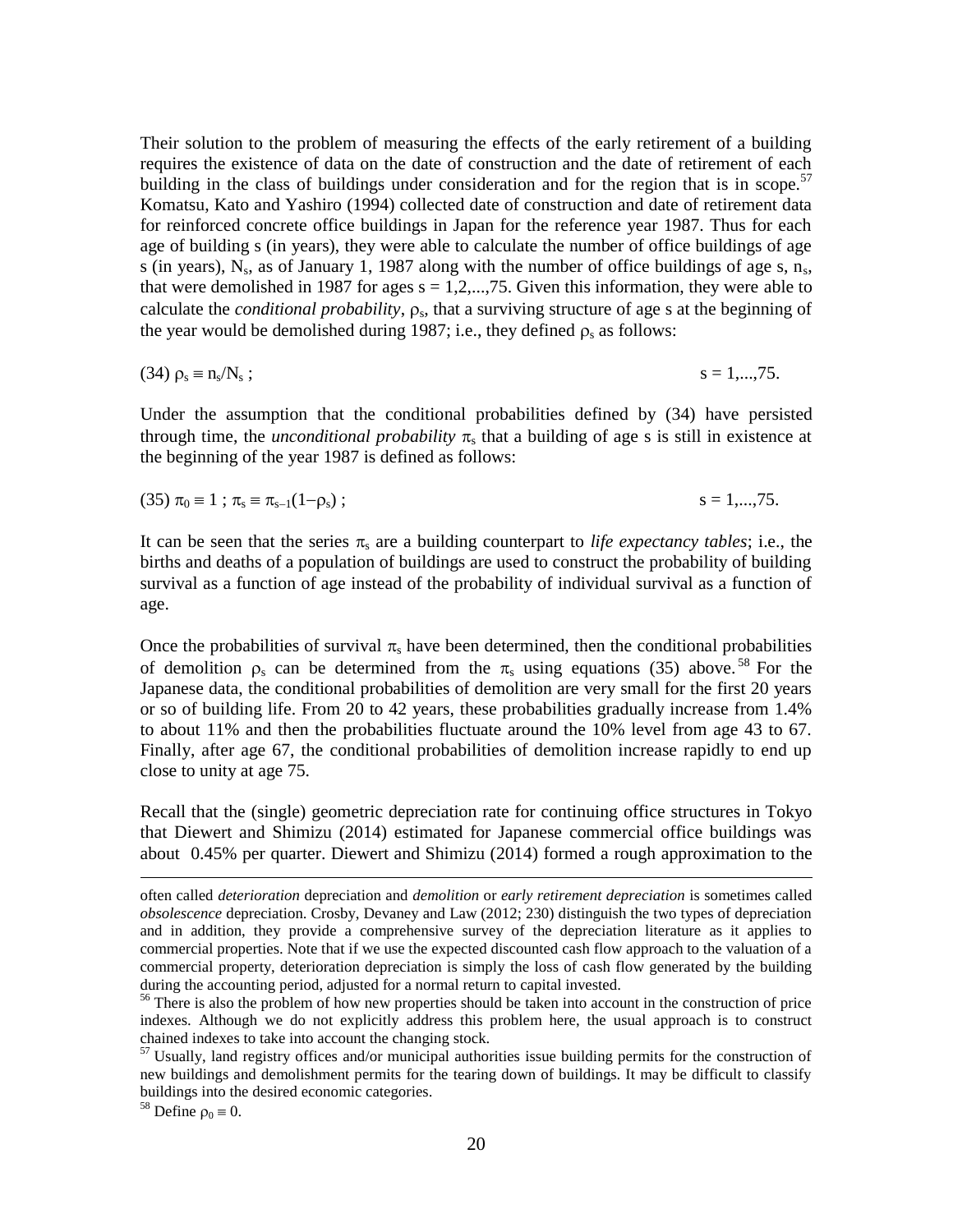possible magnitude of *demolition depreciation* <sup>59</sup> using the life table information provided by Komatsu, Kato and Yashiro. We will now explain how Diewert and Shimizu constructed their rough estimate of demolition depreciation.

Suppose that the *annual wear and tear geometric depreciation rate* is 1.8%<sup>60</sup> so that the annual  $\delta$  is 0.018. Suppose further that investment in Tokyo office buildings has been constant for 75 years. Normalize the annual structure investment to equal unity in constant yen units. Finally, suppose that the Komatsu, Kato and Yashiro survival probabilities  $\pi_s$ apply to the hypothetical steady state investment data. Thus after 75 years of steady investment, the index of constant yen value of the Tokyo commercial *office building stock* can be K defined as follows:

$$
(36) K \equiv \pi_0 + \pi_1 (1-\delta) + \pi_2 (1-\delta)^2 + ... + \pi_{75} (1-\delta)^{75}.
$$

The corresponding index of real value of *wear and tear depreciation*  $\Delta$  is defined as follows:

$$
(37)\Delta \equiv \delta \pi_0 + \delta \pi_1 (1-\delta) + \delta \pi_2 (1-\delta)^2 + \dots + \delta \pi_{75} (1-\delta)^{75} = \delta K.
$$

The corresponding amount of *demolition depreciation* D is defined as each component of the surviving capital stock on the right hand side of equation (36),  $\pi_s(1-\delta)^\text{s}$ , multiplied by the corresponding conditional probability of demolition,  $\rho_s$ ; i.e., define D as follows:

$$
(38) D \equiv \rho_0 \pi_0 + \rho_1 \pi_1 (1-\delta) + \rho_2 \pi_2 (1-\delta)^2 + \dots + \rho_{75} \pi_{75} (1-\delta)^{75}.
$$

Once the surviving capital stock K, the amounts of wear and tear depreciation  $\Delta$  and demolition depreciation D have been defined, the *average wear and tear depreciation and demolition depreciation rates*,  $\delta$  and d, are defined as the following ratios:

 $(39)$   $\delta \equiv \Delta/K$ ;  $d \equiv D/K$ .

 $\overline{a}$ 

Of course, the assumed annual wear and tear depreciation rate of 0.018 turns out to equal the average wear and tear depreciation rate defined in (39) and the average demolition depreciation rate d turns out to equal 0.01795. Thus for the first depreciation model considered in section 7 above, *it is likely that demolition depreciation is almost equal to wear and tear depreciation*. Note that the sum of the two depreciation rates is approximately 3.6 % per year.<sup>61</sup>

<sup>59</sup> Another term for demolition depreciation is *obsolescence depreciation*. Recall the analysis in section 4 above where a model for the expected length of life of the structure was developed. The model depended on the sequence of expected cash flows, the sequence of expected interest rates and the sequence of expected land prices. If any of these expectations are not realized, then it may become optimal to retire the building prematurely; i.e., before the original expected life has been reached. In particular, technical progress may lead to new types of structure that are able to generate much higher cash flows than the existing building and this will lead to an increase in land prices which in turn will lead to an unanticipated early retirement of the building.

 $60$  This is four times the estimated quarterly depreciation rate of 0.45%.

<sup>&</sup>lt;sup>61</sup> Our method for adjusting wear and tear depreciation rates for the early retirement of assets is similar to the method suggested by Hulten and Wykoff. The main difference between our suggested method and their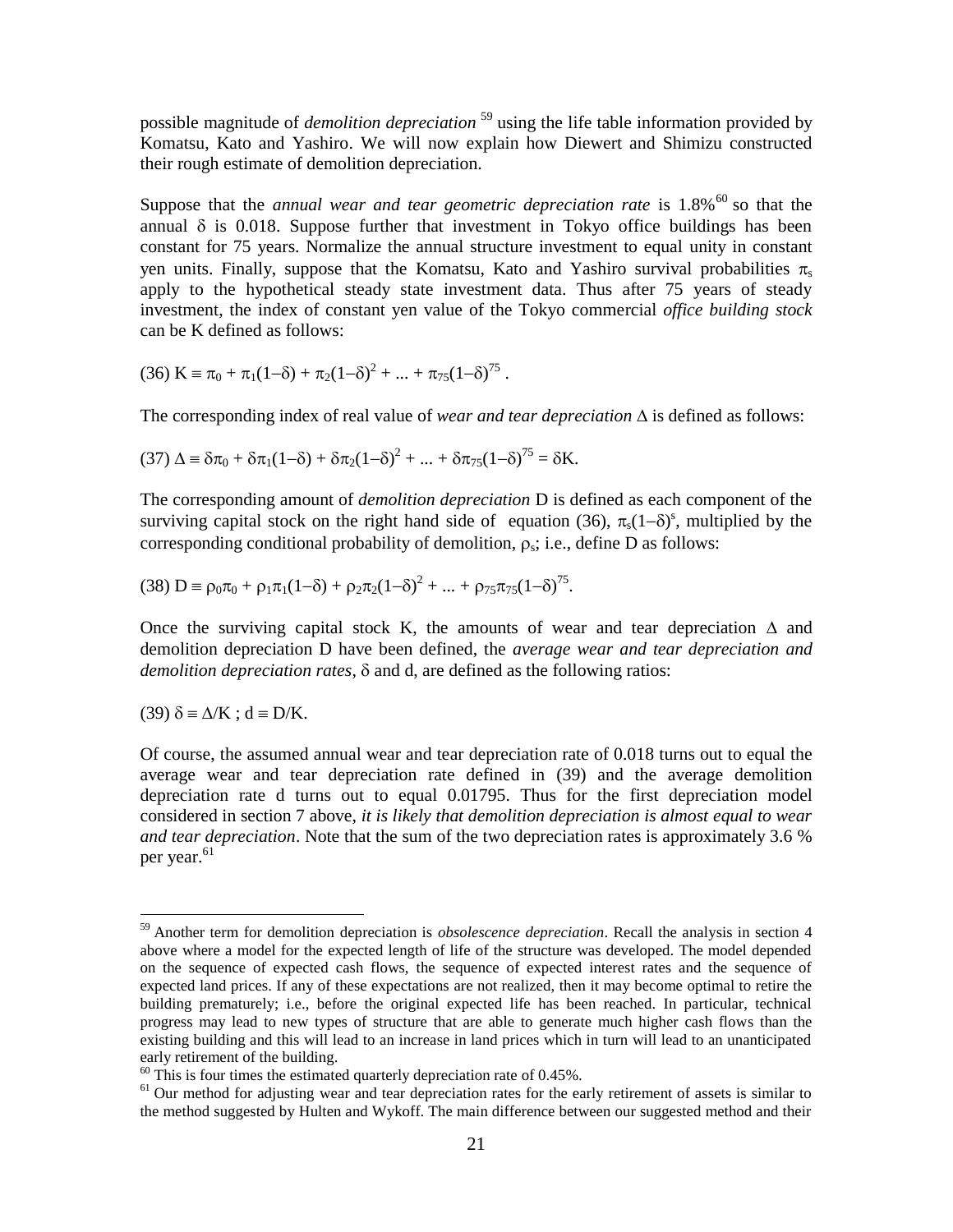The demolition depreciation rates estimated by Diewert and Shimizu are only rough approximations to actual demolition depreciation rates. The actual rates of demolition depreciation depend on actual investments in commercial property office buildings in Tokyo for the past 75 years and this information was not available. However, the above calculations indicate that accounting for premature retirements of buildings adds significantly to the wear and tear depreciation rates that are estimated using hedonic regressions on continuing buildings. Thus it is important that national statistical agencies construct a data base for building births and retirements so that depreciation rates for buildings that are not retired can be adjusted to reflect the loss of building asset value that is due to premature retirement.

The analysis presented in this section does not invalidate the hedonic regression approach for constructing constant quality price indexes for commercial properties, since price indexes compare like to like and thus apply only to continuing structures.<sup>62</sup> As a by product of the hedonic regression approach outlined in section 7, statisticians can form estimates of wear and tear depreciation for buildings that remain in use. The analysis in this section simply warns the reader that wear and tear depreciation is not the entire story;<sup>63</sup> there is also a loss of asset value that results from the early retirement of a building that needs to be taken into account when constructing national income accounting estimates of depreciation.

There is a need to determine exactly how obsolescence depreciation should be treated in the System of National Accounts. Treatment 1 would simply add the obsolescence depreciation to deterioration depreciation for the period when the asset is prematurely retired. Both forms of depreciation would appear in the Consumption of Fixed Capital accounts. Treatment 2 would simply add expected demolition depreciation to regular deterioration depreciation, which spreads out the demolition depreciation out over the average useful life of the asset. Hulten and Wykoff (1981) follow the second treatment of demolition depreciation. Thus following their example, the 1.8% demolition depreciation rate would simply be added to the 1.8% deterioration geometric depreciation rate, leading to an overall 3.6% geometric depreciation rate. The problem with the second treatment is that while it will be approximately correct for the entire economy, it will distort the "truth" for each producing unit in the economy. It is also possible that national income accountants could decide to place demolition depreciation into the Other Changes in Assets account.

method is that we use a building life table to form estimates of building survivor probabilities whereas Hulten and Wykoff used somewhat arbitrary assumptions to form their estimates of survivor probabilities.

 $62$  The worked example of how a hedonic regression model on appraised values for continuing commercial properties can be used to generate a CPPI for the group of properties that is developed in section 4 of Diewert and Shimizu (2014) also developed capital stock estimates for both structures and land for the group of properties. These capital stock estimates did not take into account demolition depreciation (since the sample of properties was a continuing sample. However, when developing national estimates for the stock of structures on commercial properties, demolition depreciation must be taken into account.

<sup>63</sup> What we have labelled as wear and tear depreciation could be better described as *anticipated amortization of the structure* rather than wear and tear depreciation. Once a structure is built, it becomes a fixed asset which cannot be transferred to alternative uses (like a truck or machine). Thus amortization of the cost of the structure should be roughly proportional to the cash flows that the building generates over its expected lifetime; see equations (22) and (23) of section 5 and the related discussion. The pattern of cash flows generated by a commercial property can be quite volatile but market based assessed values should be able to forecast these cash flows to some degree. However, technical progress, obsolescence or unanticipated market developments can cause the building to be demolished before it is fully amortized. See Diewert and Fox (2014) for a more complete discussion of the fixity problem.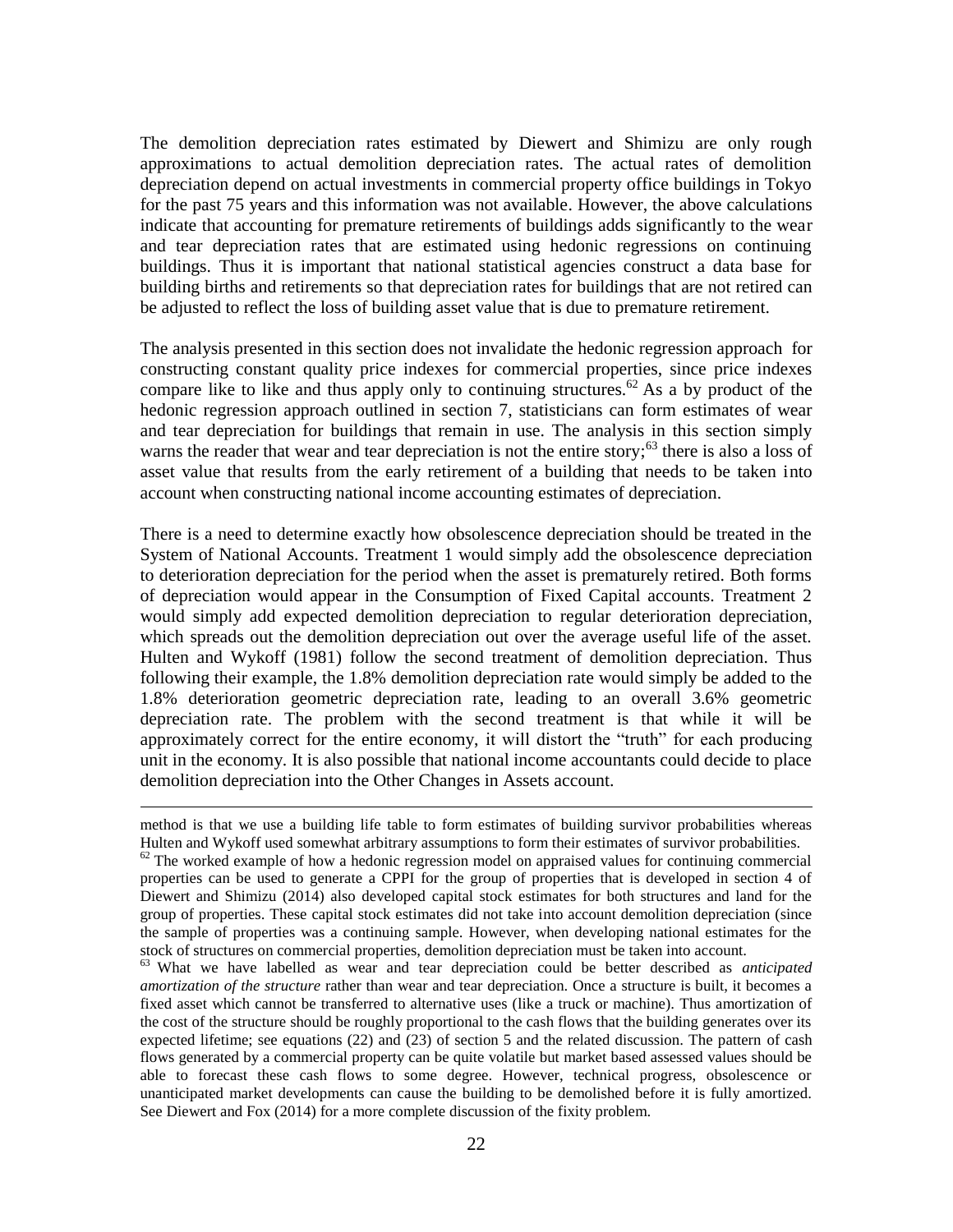The method for obtaining an overall commercial property price index, building depreciation rates and subindexes for commercial structures and land explained in section 7 relied on information on appraisal values for commercial properties. There are other methods that can be used for form overall commercial property price indexes. In the following section, we will review these methods and comment on their strengths and weaknesses.

#### **9. Alternative Methods for Constructing Commercial Property Price Indexes**

There are four general classes of methods that have been suggested in the literature that can be used to form commercial property price indexes: Capitalization Methods, <sup>64</sup> Sales Transaction Based Methods, <sup>65</sup> Appraisal Based Methods, <sup>66</sup> and Stock Market Based Methods.<sup>67</sup> We will briefly discuss each class of methods.

#### **9.1 Capitalization or Ratio Methods**

In order to introduce this class of methods, recall the first equation in equations (19) in section 5 which defined the asset value of the commercial property  $A^0$  at the end of period 0 (or the beginning of period 1) in terms of a discounted stream of expected cash flows ( $N<sup>t</sup>$  for period t) and an end of period T expected value of the property. Suppose that instead of ending our analysis of the property's cash flow at the end of period T, we assumed that the cash flows persisted into the indefinite future. Suppose further that the sequence of cash flows is expected to grow at the constant geometric rate g so that  $N^t = (1+g)^{t-1} N^1$  and suppose further that the one period discount rates  $r^t$  are all equal to a constant r for all  $t =$ 1,2,... Then the beginning of period 1 asset value for the property,  $V^1$ , should be equal to the following expression where  $y = (1+g)/(1+r)$ :<sup>68</sup>

(40) 
$$
V^{1} = (1+r)^{-1}N^{1}[1 + \gamma + \gamma^{2} + ...]
$$

$$
= (1+r)^{-1}N^{1}/(1-\gamma)
$$

$$
= N^{1}/(r-g).
$$

 $\overline{a}$ 

Thus if estimates for r and g can be formed and the cash flow generated by the property can be observed in each period, equation (40) can be used to form an asset value for the property.

 $64$  Methods of this type are discussed in some detail in Baum and Crosby (2008; 27) and Geltner, Miller, Clayton and Eichholtz (2014; 585-591) and are labelled as *discounted cash flow models* or *capitalization of income approaches*.

<sup>&</sup>lt;sup>65</sup> For a fairly comprehensive review of the alternative sales based methods for constructing property price indexes in the context of residential properties, see Eurostat (2011). For comparisons of the hedonic regression and the repeat sales methodologies, see Diewert, Nakamura and Nakamura (2009), Diewert (2010) (2011), Shimizu, Nishimura and Watanabe (2010) and Deng, McMillen and Sing (2013). See Devaney and Diaz (2010) and Bokhari and Geltner (2014) for applications of the hedonic regression methodology in the commercial property context.

 $66$  Appraisers frequently base their estimates for the asset value of a commercial property on sales of similar properties during the same time period: "Real estate valuation is founded primarily on the use of comparable sales information." Andrew Baum and Neil Crosby (2008; 17). This valuation method can be considered as a type of informal hedonic regression model.

 $<sup>67</sup>$  Papers that use this methodology include Fisher, Geltner and Webb (1994), Geltner (1997), Geltner,</sup> Pollakowski, Horrigan and Case (2010), Bokhari and Geltner (2012) and Shimizu, Diewert, Nishimura and Watanabe (2013).

<sup>&</sup>lt;sup>68</sup> We assume that  $g < r$  so that the infinite series in (28) converges.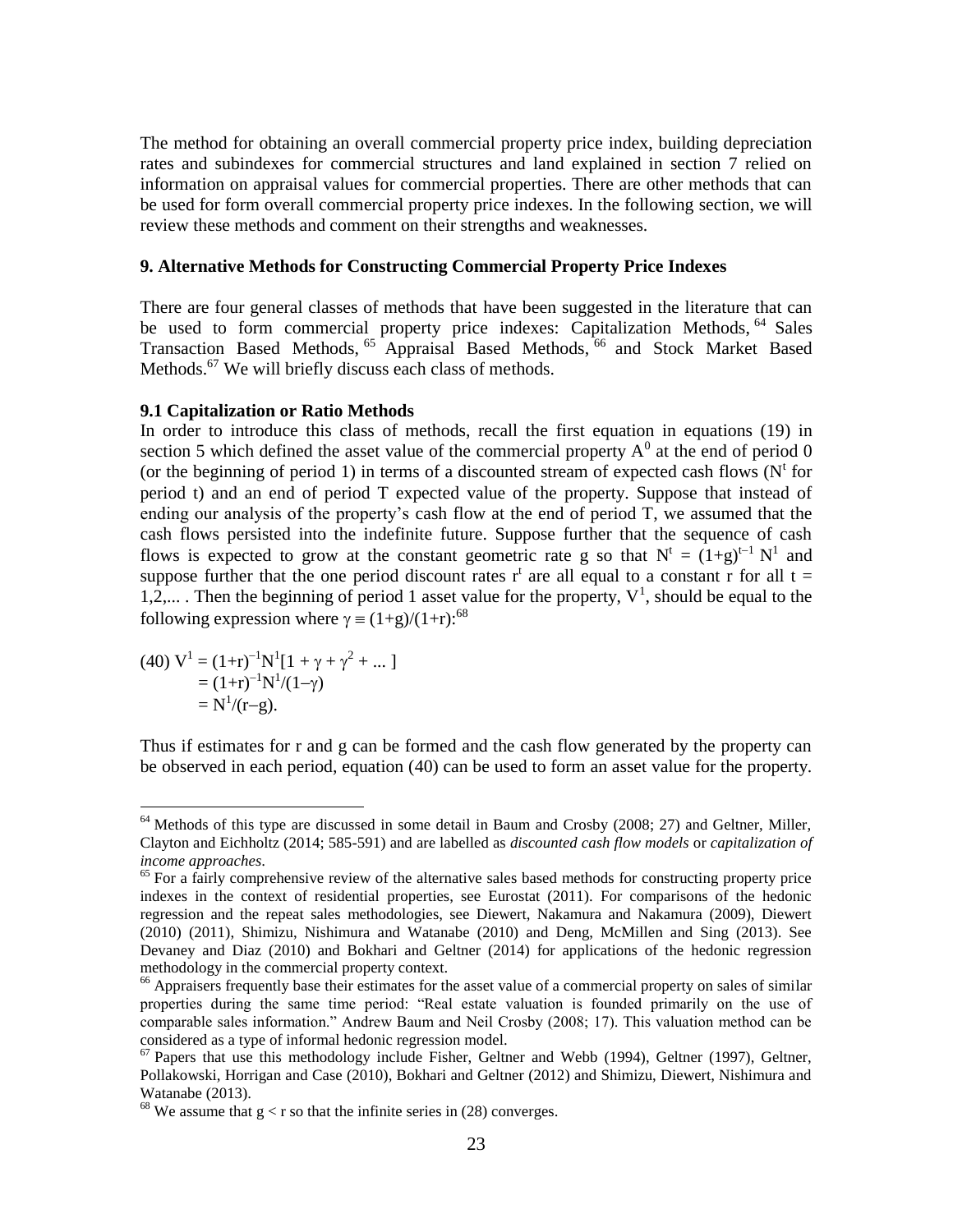Equation (40) is known as the *Gordon Growth Model* in the finance and commercial property literature.<sup>69</sup>

The period t *capitalization rate or cap rate* for the property under consideration,  $k^t$ , is defined as the ratio of period t asset value  $V^t$  to the cash flow generated by the property during period t  $N^{t,70}$ 

 $(41)$  k<sup>t</sup>  $\equiv V^{t}/N^{t}$ .

 $\overline{a}$ 

Under the assumptions of the Gordon Growth Model,  $k^t$  will be constant over time; i.e.,  $k^t$ will equal  $1/(r-g)$  for all periods t.

An *imperfect commercial property price index*<sup>71</sup>  $P_{IN}$ <sup>t</sup> for the property under consideration going from period  $t-1$  to t is simply the ratio of property values for the two periods; i.e., define

(42) 
$$
P_{IN}^t = V^t/V^{t-1} \equiv N^t/N^{t-1}
$$

where the second equality follows if the Gordon Growth Model defined by (40) is valid with r and g constant over time or, more generally, if the capitalization rates  $k^t$  defined by (41) are constant over time. Thus under these conditions, a commercial property price index for a single property or a group of properties can be constructed by calculating (one plus) the rate of cash flow growth for the single property or for the group of properties.

A problem with using the cash flow ratio,  $N^t/N^{t-1}$ , as a property price index is that cash flows can be very volatile due to fluctuations in vacancy rates, intermediate input expenditures and in capital expenditures.

Thus the price index defined by  $N^t/N^{t-1}$  will generally fluctuate too much to be useful for national income accounting purposes if commercial property price indexes are needed by disaggregated industries and by regions within the country.<sup>72</sup>

The last fluctuation problem can be mitigated by interpreting  $N<sup>t</sup>$  as Net Operating Income (NOI) for period t (rather than cash flow for period t which subtracts very variable capital expenditures made in period t from period t NOI) and the second fluctuation problem can be

 $^{69}$  In the finance literature, N<sup>1</sup>is interpreted as the period 1 dividend or payout to investors. Geltner, Miller, Clayton and Eichholtz (2014; 585) note that while the Gordon Growth Model did not originate with Gordon, it is most often attributed to Gordon and Shapiro (1956). Geltner, Miller, Clayton and Eichholtz (2014; 585-591) develop a series of generalizations of the Gordon Growth Model.

<sup>&</sup>lt;sup>70</sup> Geltner, Miller, Clayton and Eichholtz (2014; 17) define the cap rate  $k^t$  as in definition (29) above but N<sup>t</sup> is interpreted as period t net operating income rather than as period t cash flow. Recall that cash flow subtracts capital expenditures from net operating income.

 $71$  The index is imperfect because it is not a pure price index that compares like with like; capital expenditures and depreciation make the structure part of the property asset different as the structure ages. Since depreciation of the structure will eventually be bigger than capital expenditures on the structure, we expect that the imperfect index defined by (30) will have a downward bias. Diewert and Shimizu (2014) called this type of index an *asset value price index*.

 $72$  However, at a country wide aggregate level, the fluctuations in country wide cash flow may not be a problem.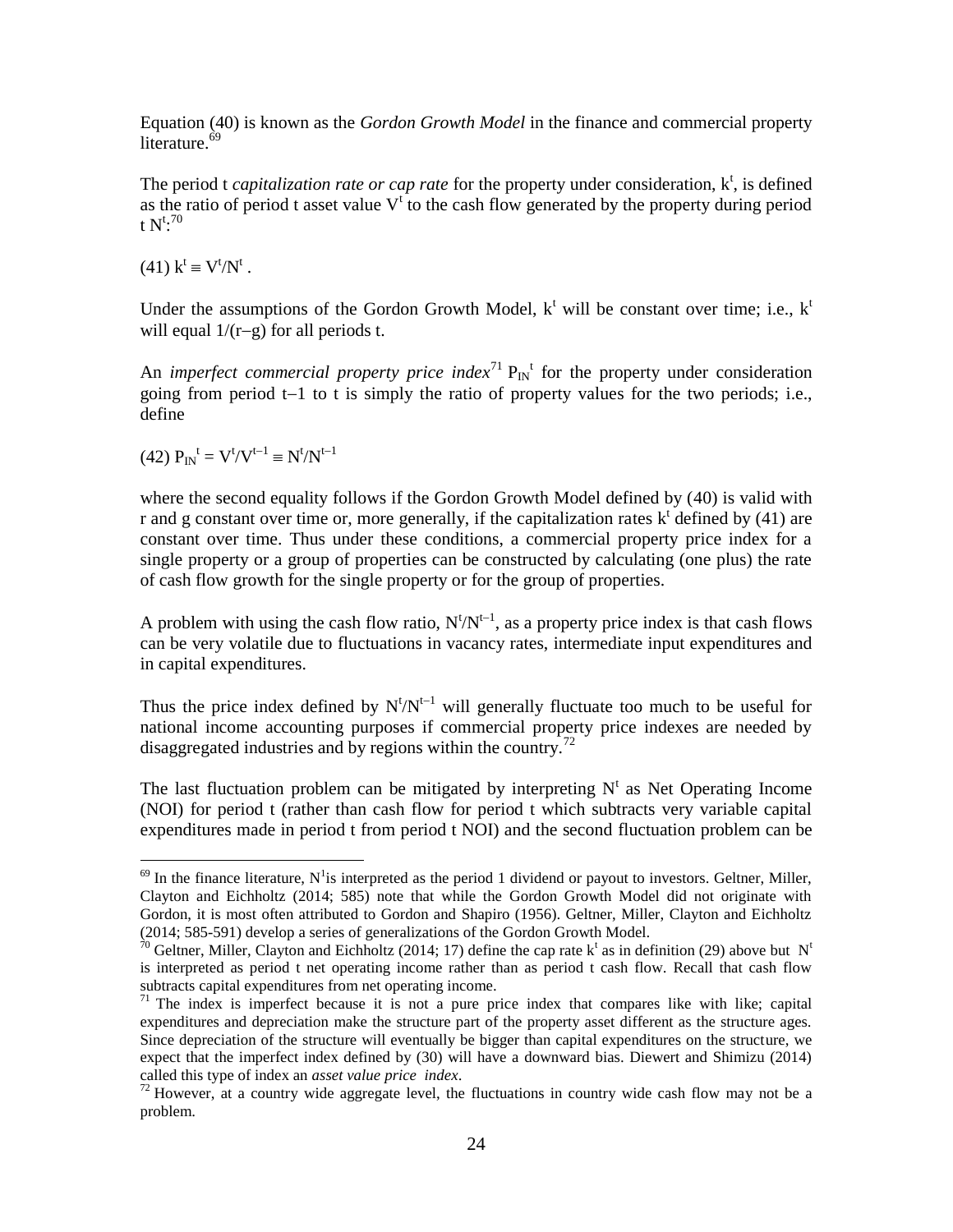mitigated by assuming that period t asset value  $V^t$  is a multiple of period t revenue  $R^t$  for the property (or group of properties). Thus define the *revenue cap rate for period t* as  $\kappa^t$ :

$$
(43) \ \kappa^t \equiv V^t / R^t.
$$

Now assume that the revenue cap rates  $\kappa^t$  are constant across time and under this assumption, an alternative *imperfect commercial property price index* for period t,  $P_{IR}^{\{t\}}$ , is defined as the revenue ratio,  $R^t/R^{t-1}$ :

(44)  $P_{IR}^{t} = V^{t}/V^{t-1} \equiv R^{t}/R^{t-1}$ .

The revenue based imperfect price index  $P_{IR}$ <sup>t</sup> defined by (44) will generally fluctuate much less than the cash flow based imperfect price index  $P_{IN}^t$  defined by (42).<sup>73</sup> However, the assumption that revenue cap rates (or cash flow cap rates) remain constant over time is unlikely to hold empirically, thus casting doubt on the accuracy of the resulting property indexes.

The *strengths of the ratio approach* to the construction of a commercial property price index are that the methodology is relatively simple and easy to explain to the public, and the resulting indexes can be constructed by disaggregated sector (on a quarterly basis) using information on NOI or revenues by sector that are available to national statistical agencies.

The *weaknesses of the ratio approach* to the construction of a commercial property price index are: 1. The resulting indexes will have a downward bias due to their neglect of net depreciation. 2. The indexes may fluctuate more than is warranted, particularly when indexes are required by detailed industrial sector or by region. 3. The indexes are based on the assumption of constant cap rates over time; if this assumption is not satisfied, then the resulting indexes will be biased. 4. The indexes cannot be decomposed into separate land and structure subindexes.

## **9.2 Sales Transaction Based Methods**

 $\overline{a}$ 

It is generally agreed that the best measure of property value in period t is the *sale price of the property* if it sold in period t.<sup>74</sup> Commercial property price indexes that are based on the sales of commercial properties are *sales transactions based* indexes.

The *advantages and disadvantages* of sales transaction based indexes were discussed in detail in the context of the sales of residential properties in the *Residential Property Price Handbook*; see Eurostat (2011). The following transactions based methods were discussed

 $73$  The revenue based indexes will still fluctuate due to short term variations in vacancy rates. The problem is that these revenue fluctuations will probably be larger than the corresponding fluctuations in market asset values since forward looking asset values will average over short term fluctuations in vacancy rates.

 $74$  There are complications in this definition of property value if (i) the reported sale price is not the true sales price (as can happen when the buyer and seller try to avoid property transactions taxes); (ii) the agreed upon sale price takes place at a time that is different from the time when payment is received and (iii) if there are transactions costs associated with the transfer of title for the property. These are standard difficulties that national income accountants are familiar with and so in the interests of brevity, we will ignore these complications and assume that the sale price of a commercial property is unambiguous and pertains to a given period t.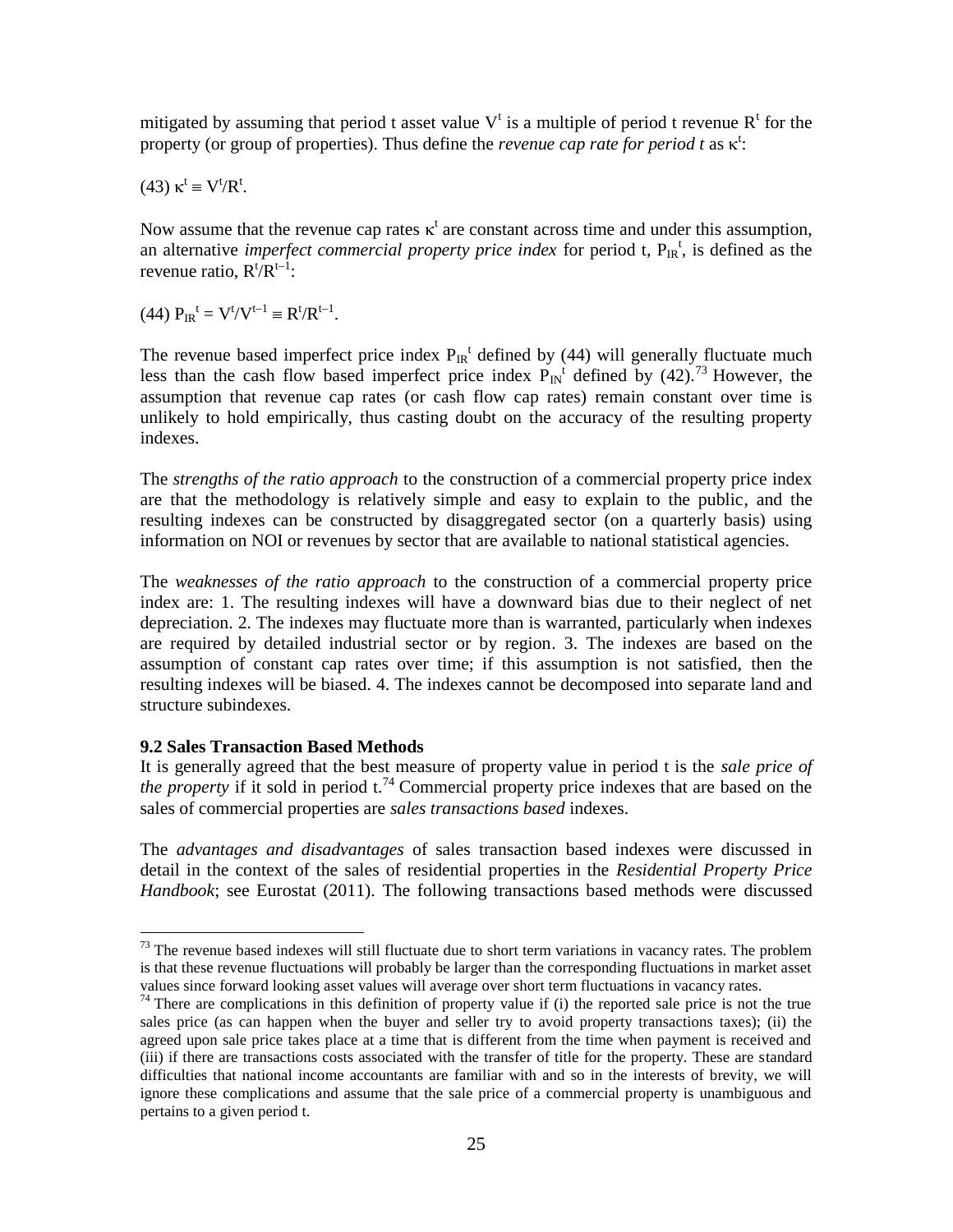there: Stratification or Mix Adjustment Methods (Chapter 4); Hedonic Regression Methods (Chapter 5); Repeat Sales Methods (Chapter 6); and Hedonic Regression Methods that lead to a Land and Structure Decomposition of Property Value (Chapter 8).

The discussions about the above methods in the *Residential Property Price Handbook* are valid in the present Commercial Property context but there are two additional factors that make the construction of a CPPI much more difficult than a RPPI if a transactions based method is used. First, commercial property sales are much less frequent than residential house sales, and second commercial property characteristics are much more diverse and complex than the main characteristics that explain the value of residential properties. Both of these differences mean that a transaction based CPPI will be much less accurate than a corresponding RPPI.

We will conclude this section by offering a very brief outline of the three main transactions based methods for constructing a CPPI.

# **9.2.1 Stratification Methods**

The simplest method that could be used to construct a CPPI would be to simply track the change in the average (mean or median) price of commercial properties in scope that were sold during a period. However, mean (and median) indexes confound changes in prices with changes in the quality of the properties because the mix of heterogeneous properties sold in one period could be quite different from the mix of properties sold in another period.

The stratification method works as follows. Commercial properties are classified according to their main price determining characteristics. Thus the land area of the property, the structure floor space area, the age of the structure, the type of construction of the structure, the location or neighbourhood of the property and the property's industry would be important examples of price determining property characteristics. Each of these characteristics is decomposed into a finite number of non overlapping cells. Suppose there were 3 cells in each of the above 6 classifications. The overall number of cells in the classification is  $3<sup>6</sup>$  which is 729 cells. Then each property sale is classified into 1 of these 729 cells. The average selling price within each cell can be used as a constant quality price for that type of property. Regular index number theory can then be used to aggregate up the average prices by cell into an overall index.

The *main advantages* of the stratification method are that the method adjusts for compositional change of the properties sold, and that it is relatively easy to explain to users.

The *main disadvantages* of the stratification method are: 1. It cannot deal adequately with depreciation of the structure unless age of the structure is a stratification variable. 2. It cannot deal adequately with structures that have undergone major repairs or renovations (unless renovations are a stratification variable). 3. It requires information on property characteristics so that sales transactions can be allocated to the correct strata. 4. If the classification scheme is very coarse, compositional changes will affect the indexes, i.e., there may be some unit value bias in the indexes. 5. It does not lead to a decomposition of property value into land and structure components. 6. Due to paucity of commercial property transactions and the multiplicity of relevant commercial property characteristics, the method is basically unworkable: too many cells will be empty and index number theory breaks down under these conditions.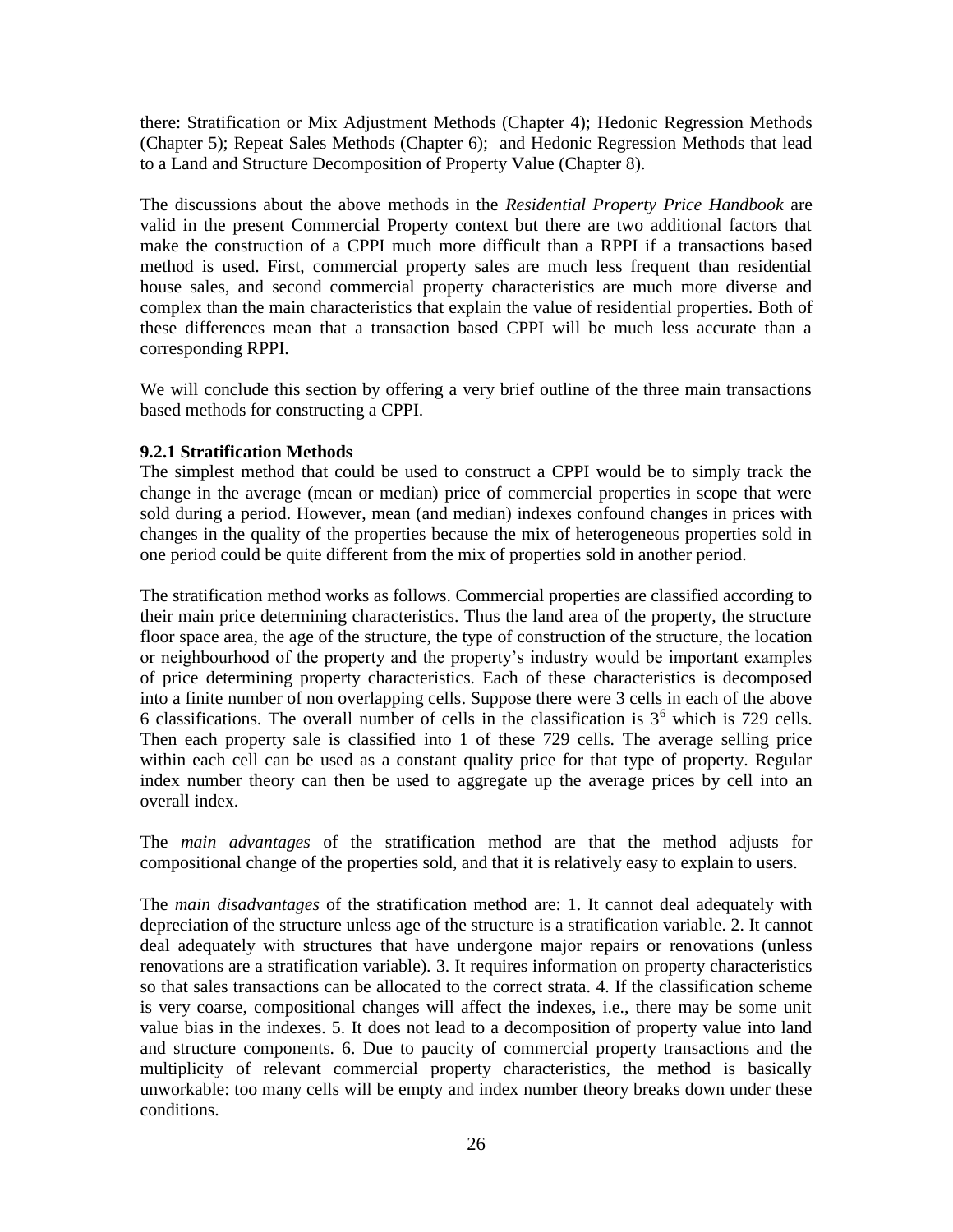### **9.2.2 Hedonic Regression Methods**

Hedonic regression models use the selling price of a property as the dependent variable in a regression model with continuous quantities of characteristics (or dummy variables for characteristics groupings) as independent variables. The models described in section 7 above are examples of hedonic regression models, except that appraised values were used as the dependent variables instead of market sales values.<sup>7</sup>

The advantages and disadvantages of the hedonic regression approach to the construction of property price indexes were extensively discussed in Chapters 5 and 8 of Eurostat (2011). We summarize the advantages and disadvantages of hedonic methods below.

The *main advantages* of the hedonic method are as follows: 1. If the list of available property characteristics is sufficiently detailed, the method adjusts for both sample mix changes and quality changes of the individual properties. 2. The method is probably the most efficient method for making use of the available data on market sales of commercial properties. 3. The method can be used to decompose the overall price index into land and structures components.

The *main disadvantages* of the hedonic regression approach using property sales as the dependent variable are: 1. The method is data intensive since it requires data on all important price determining property characteristics and so it is relatively difficult to implement. 2. The method may not lead to reasonable results due to multicollinearity problems. 3. Different choices will be made about the set of characteristics that are entered into the regression, the functional form for the model, the stochastic specification, and possible transformations of the dependent variable, which could lead to varying estimates of overall price change. 4. The general idea of the hedonic method is easily understood but some of the technicalities may not be easy to explain to users. 5. Sparseness of observations for sales of commercial properties and the multiplicity of price determining characteristics means that the method may not always lead to "reasonable" indexes.

## **9.2.3 The Repeat Sales Method**

 $\overline{a}$ 

The repeat sales method was initially proposed by Bailey, Muth and Nourse (1963). The only information required to estimate a standard repeat sales regression equation is the sales price of the commercial property, sales date and address of properties that have sold more than once during the sample period. Thus this method requires no information on property and structure characteristics except for the location of the properties (so that repeat sales of the same property can be ascertained). Hence this method is much less data intensive than

 $75$  However, the hedonic regression models presented in section 7, which used appraised values for commercial properties as the dependent variable, are generally not suitable when appraised values are replaced by market sales values. When using appraised values as the dependent variable, the panel data nature of the regression model means that there is no need to account for the characteristics of the commercial property except for the age of the structure, capital expenditures on the structure and the floor space area of the structure. When we do not have panel data, it is necessary to take into account additional characteristics of the structure as well as locational characteristics. Examples of the hedonic regression approach applied to sales of residential properties that lead to land and structure decompositions of property value can be found in Eurostat (2011), Diewert, de Haan and Hendriks (2011) (2014) and Diewert and Shimizu (2013).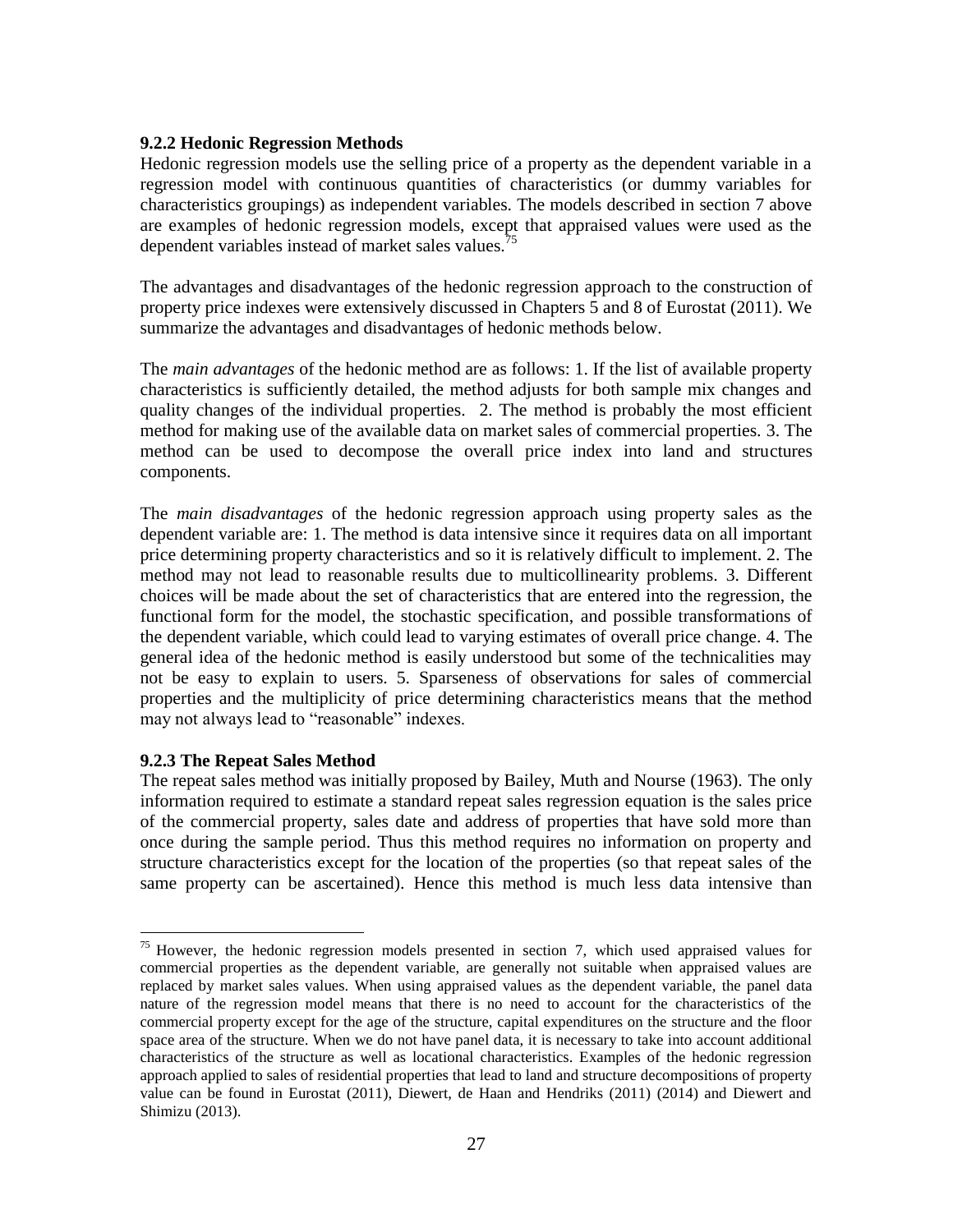hedonic methods. The repeat sales method is described in some detail in Chapter 6 of Eurostat (2011) and this discussion will not be repeated here.<sup>76</sup>

The *main advantages* of the repeat sales method are as follows: 1. The repeat sales method in its basic form needs no characteristics other than address of the commercial properties that are transacted more than once over the sample period. Source data may be available from administrative records such as those from the Land Registry. 2. Standard repeat sales regressions are easy to run and the resulting price indexes easy to construct. 3. The repeat sales method is a matched model type of method<sup> $77$ </sup> without any imputations. Locational factors that affect the value of the property are basically held constant<sup>78</sup> and thus it is not necessary to collect information on location characteristics.<sup>79</sup> 4. The results are essentially reproducible provided that the treatment of outliers and possible corrections for heteroskedasticity and sample selectivity bias are clearly described.

The *main disadvantages* of the repeat sales method are as follows: 1. The method is inefficient in the sense that it does not use all of the available transaction prices; it uses only information on units that have sold more than once during the sample period. 2. The method does not generate a pure price index since it ignores depreciation of the structure and capital expenditures made on the structure. The repeat sales index will generally have a downward bias since net depreciation (equal to gross depreciation less offsetting capital expenditures) will generally be positive. 3. The set of properties that transact more than once during the sample period may not be representative for the population of properties under consideration, leading to a sample selectivity bias. 4. The method cannot provide separate price indexes for land and for structures. 5. Each additional period adds new data to the sample of properties and new estimates of property inflation are obtained for the entire sample period. Call this Approach 1 to index construction. In order to avoid perpetual revision of the overall index that Approach 1 entails, one could use the newly computed price level for the last sample period relative to the previous period's price level to update the existing index, leading to an Approach 2 index. The two types of index may not agree very closely, leading to problems in deciding what is the "truth". $80\,$  6. The repeat sales method cannot be used if indexes are required for fine classifications (e.g., by type of property or by location or by both) of the type of property sold. This problem is much bigger for commercial properties than for residential properties due to the relative infrequency of commercial property sales.<sup>81</sup>

 $76$  For a discussion of the repeat sales method in the commercial property context, see Geltner, Miller, Clayton and Eichholtz (2014; 657-662).

 $77$  The method is not quite a matched model since depreciation and capital expenditures change the nature of the structure between the sales of the property.

<sup>&</sup>lt;sup>78</sup> Some price determining locational characteristics can change between sales of a property; e.g., a transportation improvement that improves access to the property could have taken place between sales or a neighbouring polluting factory may have been closed and so on. However, these effects will generally be small.

 $79$  Many characteristics of the structure will be constant between sales of the property such as the type of building construction, the floor space area of the structure, etc. However, as noted above, some structure characteristics will change between sales due to depreciation and capital expenditures.

<sup>&</sup>lt;sup>80</sup> This may not be a big problem in the context of commercial property price indexes; some empirical evidence on this topic is required.

 $81$  Geltner, Miller, Clayton and Eichholtz (2014; 660-662) provide charts of some commercial property repeat sales price indexes for the US over the past 15 or so years. It can be seen from these charts as the indexes become more specific, the indexes tend to become more wiggly, indicating that noise in the estimation procedure is increasing relative to the trends in property prices.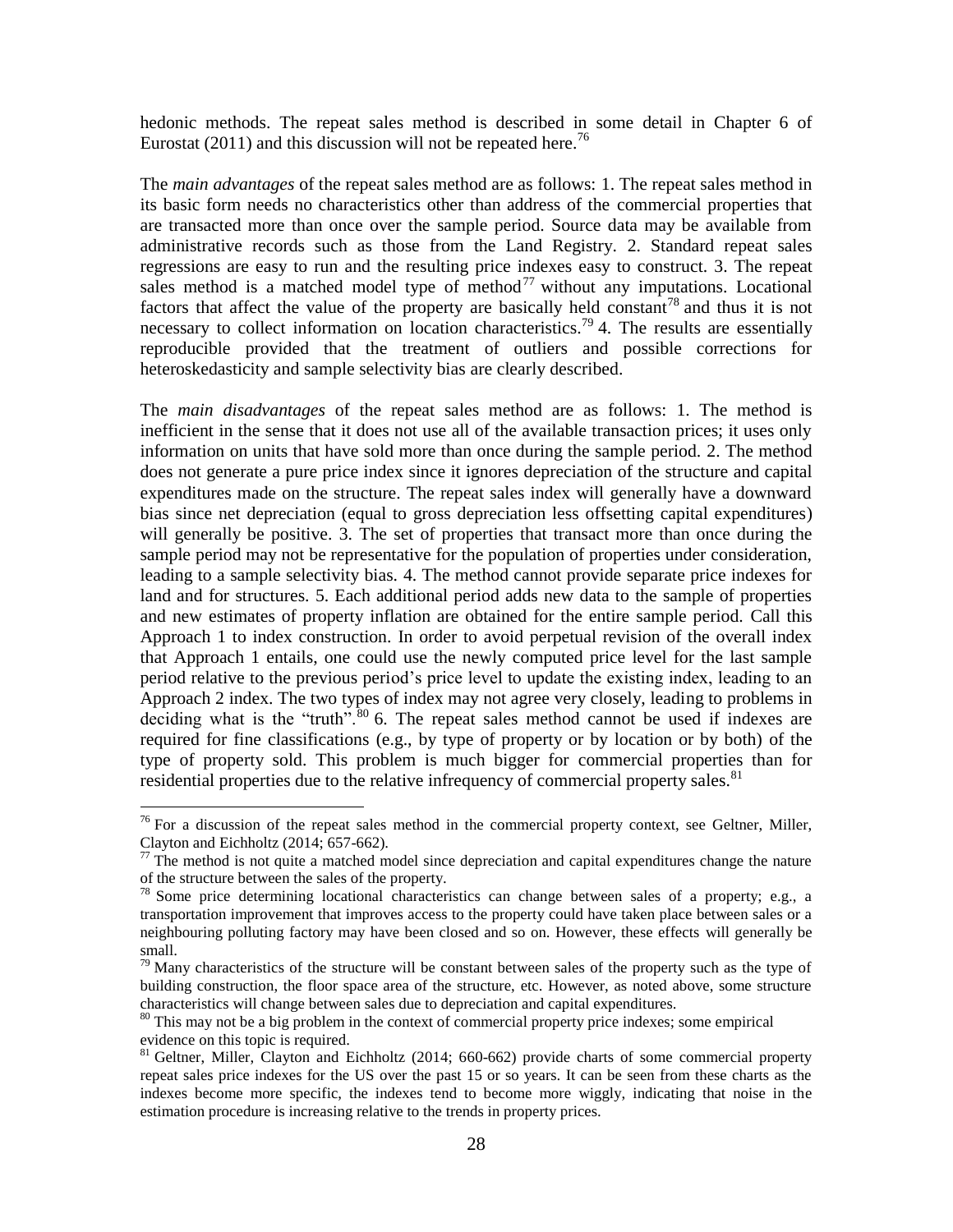#### **9.3 Appraisal Based Methods**

 $\overline{a}$ 

The discussion in section 7 above illustrated how the appraisal method can be used to construct an overall CPPI and its land and structure components. The method can also be used to develop estimates for deterioration depreciation but additional information on births and retirements of buildings is required in order to form estimates for demolition depreciation, which will not be picked up by the hedonic regression.

How exactly are appraised values (or assessed property values for taxation purposes) formed? Basically, a mixture of methods are used, including ratio methods, estimation of expected discounted cash flows, comparable property comparisons,<sup>82</sup> and formal or informal hedonic regression methods. <sup>83</sup>

It can be seen that appraised values are necessarily only estimates of market values (prices at which commercial properties are transacted) and hence will have a range of uncertainty around them. Commercial property appraisals generally have the following two characteristics; <sup>84</sup> appraised values tend to be smoother than market values and they tend to lag behind the turning points in market values.

Existing commercial property price indexes based on appraisals simply compare the appraised value of a group of properties with the corresponding appraised value of the same group of properties in a base period. These indexes are not pure price indexes since they do not adjust for depreciation and capital expenditures and thus it is likely that they have a downward bias (compared to a hedonic price index) due to net depreciation of the structure over time.<sup>85</sup>

Are appraised or assessed values reliable enough to be used for national statistical purposes? Appraisers do have an incentive to "get things right" since when a sale of an appraised property is actually sold, the sale price can be compared with the assessed value and if the discrepancy is too great, the appraisers reputation will be adversely affected which in turn may lead to reduced work for the appraiser in the future. Assuming that appraised values are supposed to approximate market values, official assessments of property value for tax purposes should be approximately unbiased on average since the tax authority will want to make the assessed values as large as possible to maximize tax revenue while the property owners will want assessed values to be as low as possible in order to minimize their property tax bills. Thus there will be incentives for the assessments to be approximately in line with market values.<sup>86</sup> Thus if commercial property price indexes are required at a relatively fine

 $82$  The appraised or assessed value of a particular property is valued at the sale price of a comparable property that sold in the period under consideration.

 $\frac{83}{3}$  See Geltner, Miller, Clayton and Eichholtz (2014; 634-656) for an excellent summary of how appraisals are made in practice.

<sup>&</sup>lt;sup>84</sup> See the chart and surrounding discussion in Geltner, Miller, Clayton and Eichholtz (2014; 655) for an illustration of these points.

<sup>&</sup>lt;sup>85</sup> Diewert and Shimizu (2014) in their study of Tokyo commercial office buildings called this type of index an *asset value index*. They found that the asset value index generated by their sample of commercial properties had a downward bias of about 0.4 to 0.7 percentage points per year compared to corresponding "true" price indexes.

<sup>&</sup>lt;sup>86</sup> Assessed values may be slightly too low on average in order to minimize appeals by property owners. However, market based assessments cannot drift too low since every time a property is sold, the selling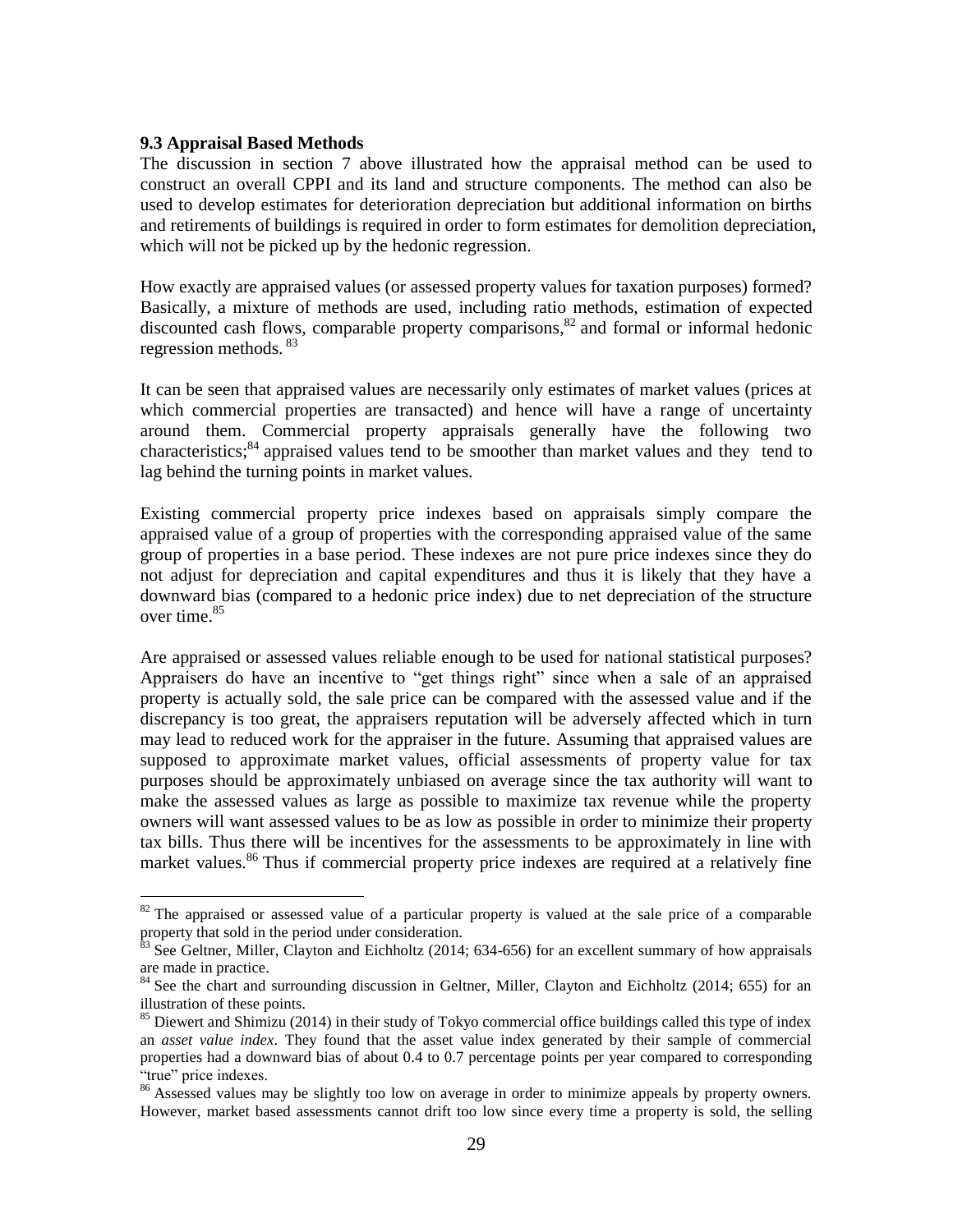degree of disaggregation (say by detailed industry and by region or location), then working with market based assessed values is likely to lead to the most accurate indexes.

If appraisals are only made infrequently, then the appraised value information for the base period can be combined with information on sales of commercial properties to form a type of modified repeat sales method. This method is called the SPAR method (Sale Price Appraisal Ratio method) and it is described fully in Chapter 7 of Eurostat (2011). This method is used in practice by several countries but it suffers from the same bias problem as the Repeat Sales method and the direct comparison of assessed values method: these methods will tend to have a downward bias due to their neglect of net depreciation. The *advantages and disadvantages of the SPAR method* for constructing property price indexes in the context of residential housing were discussed in Chapter 7 of Eurostat (2011) and this discussion is also relevant in the present context.

The *advantages of the builder's model* hedonic regression approach for constructing commercial property price indexes that was used by Diewert and Shimizu (2014) and explained in section 7 above are: 1. It generates relatively smooth price indexes. 2. It generates not only an overall commercial property price index but it also generates a separate component land price index. (It requires an exogenous construction cost index which is used to provide a structure component price index). 3. It generates evidence based estimates of deterioration depreciation rates for commercial property structures. 4. It does not have a known bias. All other methods, with the exception of the hedonic regression method applied to property sales data, are likely to be biased because of their net depreciation bias. 4. It can generate property price indexes at a very disaggregated level if market based assessed values for taxation purposes are available and made on a frequent basis. 5. The informational requirements are intermediate between the large requirements for the hedonic regression approach applied to property sales and the small requirements for the repeat sales approach. It requires information on assessed or appraised values of the commercial property, the floor area and the age of the structure, capital expenditures on the property and an exogenous construction price index that is applicable for the structure on the property.

The *disadvantages of the method* are: 1. Although the informational requirements are less than the requirements for a hedonic regression model, they are still more than the requirements for the repeat sales method. 2. The assumed form for the structure depreciation function may not be "correct" and the depreciation estimates generated by the model may not be accurate. 3. The assessed value information may not be accurate. In particular, it is likely that the assessed values lag behind the corresponding "true" market values, leading to indexes which miss the turning points in market value based indexes.  $87$  4. The assumed depreciation rate for capital expenditures may not be correct. 5. Total property value may not be additive in its land and structure components.

## **9.4 Stock Market Based Methods**

price becomes the basis for the current period assessed value. This will influence the assessed values of "comparable" properties in the right direction.

<sup>&</sup>lt;sup>87</sup> See Shimizu and Nishimura (2006) on biases in appraisal information.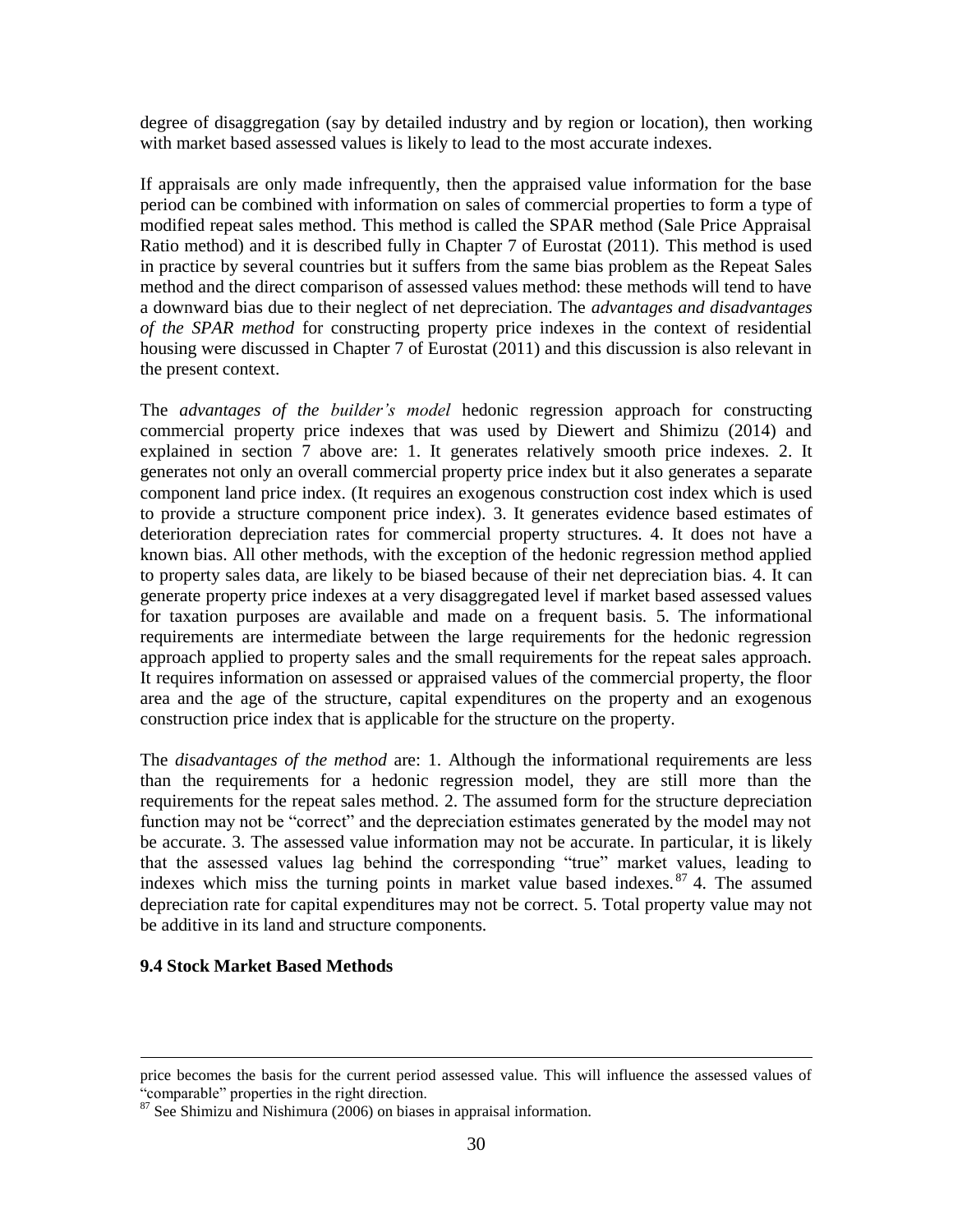A Real Estate Investment Trust (REIT) is a type of company (similar to a corporation) that must engage in commercial real estate investments. The following quotation explains their origin in the US and their nature:  $88$ 

"The REIT investment vehicle was created by Congress in 1960 through legislation called the Real Estate Investment Trust Act, which authorized a real estate ownership structure with tax treatment similar to that of mutual funds: a pass-through entity that distributes most of its earnings and capital gains. The idea was to do for commercial real estate investment what mutual funds had done for stocks; to provide small investors ("retail investors") a means to invest in a diversified portfolio of many individual assets without requiring a huge fortune to do so." David M. Geltner, Norman G. Miller, Jim Clayton and Piet Eichholtz (2014; 574).

Since 1960, REITs have spread to many countries. Since REITs trade on national stock markets, up to date market values for the equity portion of REIT asset value is available on virtually a daily basis. From annual and quarterly reports on the activities of a REIT to shareholders, one can determine the debt position of the REIT and then add this to the equity market value to get a good approximation to the market value of the properties owned by the REIT. If there are no additions or subtractions to the list of properties owned by the REIT, then a daily estimate of the market value of the REIT's commercial properties can be obtained and a daily asset value type of price index can be formed. Geltner, Miller, Clayton and Eichholtz (2014; 655) provide a chart of such a stock market based price index for US REITs over the period 1999 to 2011 and compare this index with a repeat sales index and a appraisal based index for the US commercial property market. As might be expected, the stock market based index is considerably more volatile than the other indexes but it has the advantage of showing turning points in the aggregate commercial property market before the other indexes indicate that cyclical turning points have occurred. The same chart also shows that at times, the stock market based index is rather far removed from the other indexes.<sup>89</sup> Day to day volatility of a stock market based index could be removed by averaging or smoothing the daily data but quarterly and annual volatility of the index makes stock market based indexes largely useless for national income accounting purposes.

The *advantages of a stock market based method* for constructing a commercial property price index are that it has relatively low informational requirements,<sup>90</sup> it generates indexes which indicate turning points sooner than alternative indexes, and it can easily be explained to the public.

The *disadvantages* of the method are: 1. It leads to very volatile indexes; i.e., while a stock market based index will indicate broad cyclical turning points, large quarterly fluctuations will make the index largely useless for national income accounting purposes. 2. The index is an *asset value index* and as such it does not take depreciation of the structures into account and thus will generally have a downward bias. 3. The index cannot be decomposed into

<sup>&</sup>lt;sup>88</sup> For additional information on REITs, see Chapter 23 in Geltner, Miller, Clayton and Eichholtz (2014).

<sup>&</sup>lt;sup>89</sup> The same type of phenomenon occurs in ordinary stock markets: the stock market based index of aggregate asset value is much more volatile than the corresponding replacement based index of asset value and the two measures of asset values can differ considerably over the course of a business cycle; see the literature on Tobin's (1969) Q.

<sup>&</sup>lt;sup>90</sup> Some care must be taken to account for the debt position of the REIT, to account for sales and acquisitions of properties and to ensure that there are no international properties but the required information is usually available in the quarterly and annual reports of the REIT.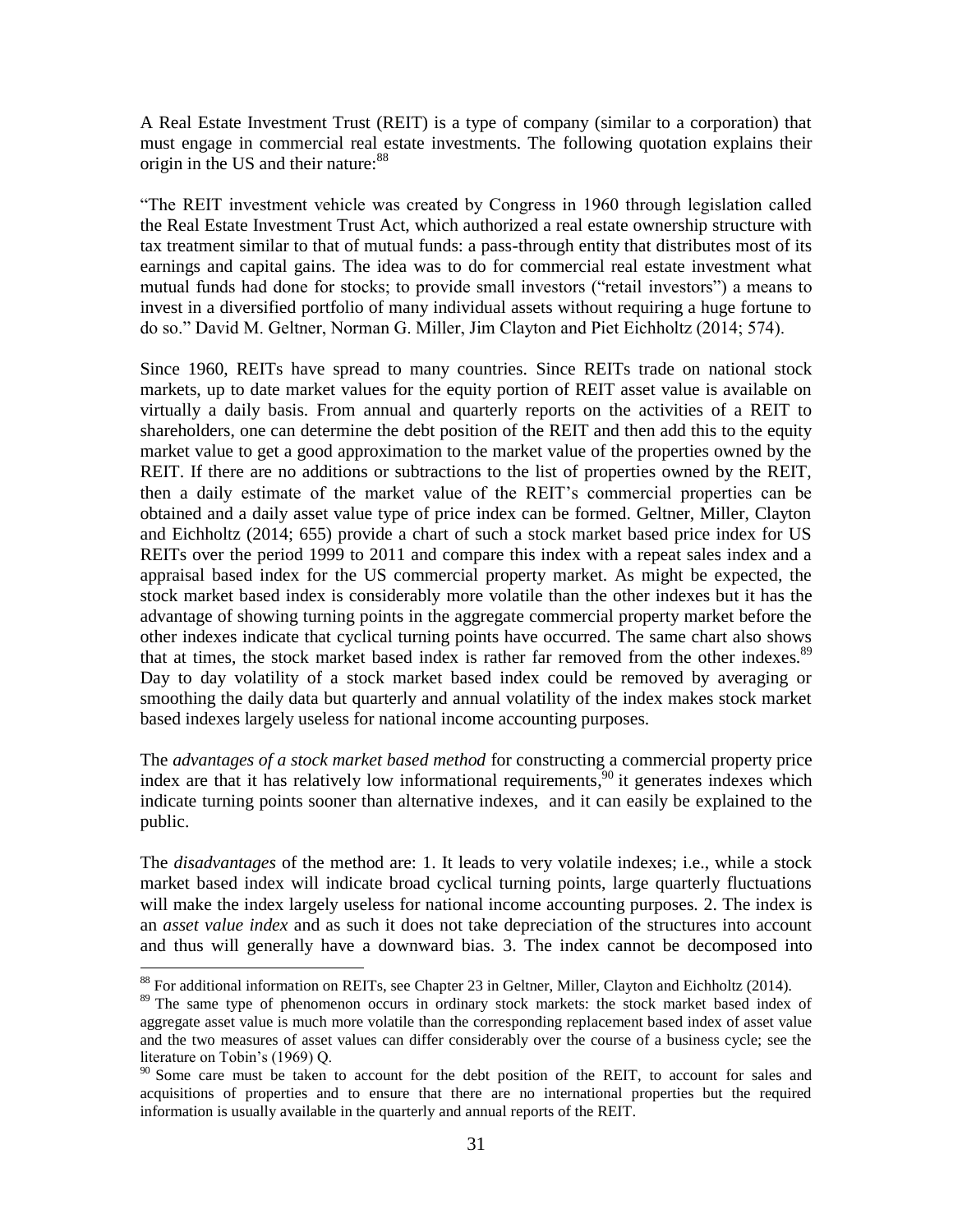structure and land components without additional information. 4. It will usually be very difficult to construct a family of regional and industry subindexes using the stock market approach since the largest REITs will generally hold properties in different regions and for different lines of business. Smaller REITs that may have a narrower focus may not trade very frequently and the resulting price indexes will be even more volatile than national indexes.

# **10. Conclusion**

This paper has provided an overview of measurement problems that national income accountants and price statisticians face in attempting to construct the production accounts for the commercial property sector in a county. The measurement problems encountered in measuring sectoral revenues, intermediate input and labour expenses are standard ones but the measurement problems in accounting for structure and land inputs are substantial. Thus sections 4-9 discuss the measurement problems associated with measuring the price of land and structures and the value of their contributions to production in the commercial property sector of an economy.

We highlight some important practical implications of our analysis. First, all of the methods for forming aggregate Commercial Property Price indexes that were discussed in section 9 above can be used to form rough approximations to a "true" aggregate CPPI but most of the methods are biased (due to their neglect of net depreciation of the structure on a commercial property) and, more importantly, cannot be used to obtain a breakdown of property value into structure and land components.

The two methods which can provide unbiased estimates for a CPPI and also provide a decomposition of property value into land and structure components are the *asset value hedonic regression models* described in section 7 and the (builder's model) *property sales hedonic regression models* described in section 9.2.2.

The property sales hedonic regression approach to the construction of property price indexes works reasonably well in the residential housing context but is unlikely to work well in the commercial property context due to the infrequency of property sales and the heterogeneity of commercial properties, which implies that many characteristics will have to enter the regression as independent variables in order to obtain a satisfactory model. The scarcity of commercial property sales means that this approach is unlikely to work well when disaggregated (by type of commercial property and by region) indexes are required.

Finally, at this point in time, it appears that that the builder's model applied to assessed or appraised values is the most promising approach. In order to obtain indexes at a disaggregated level, it will be necessary to use the assessed values of properties that local government authorities make for property tax purposes. Thus it will be useful for the national statistics agency to cooperate with the local taxation authorities to ensure that assessed values reflect market values and that assessments are carried out on a rolling year basis so that the assessed values are not out of date.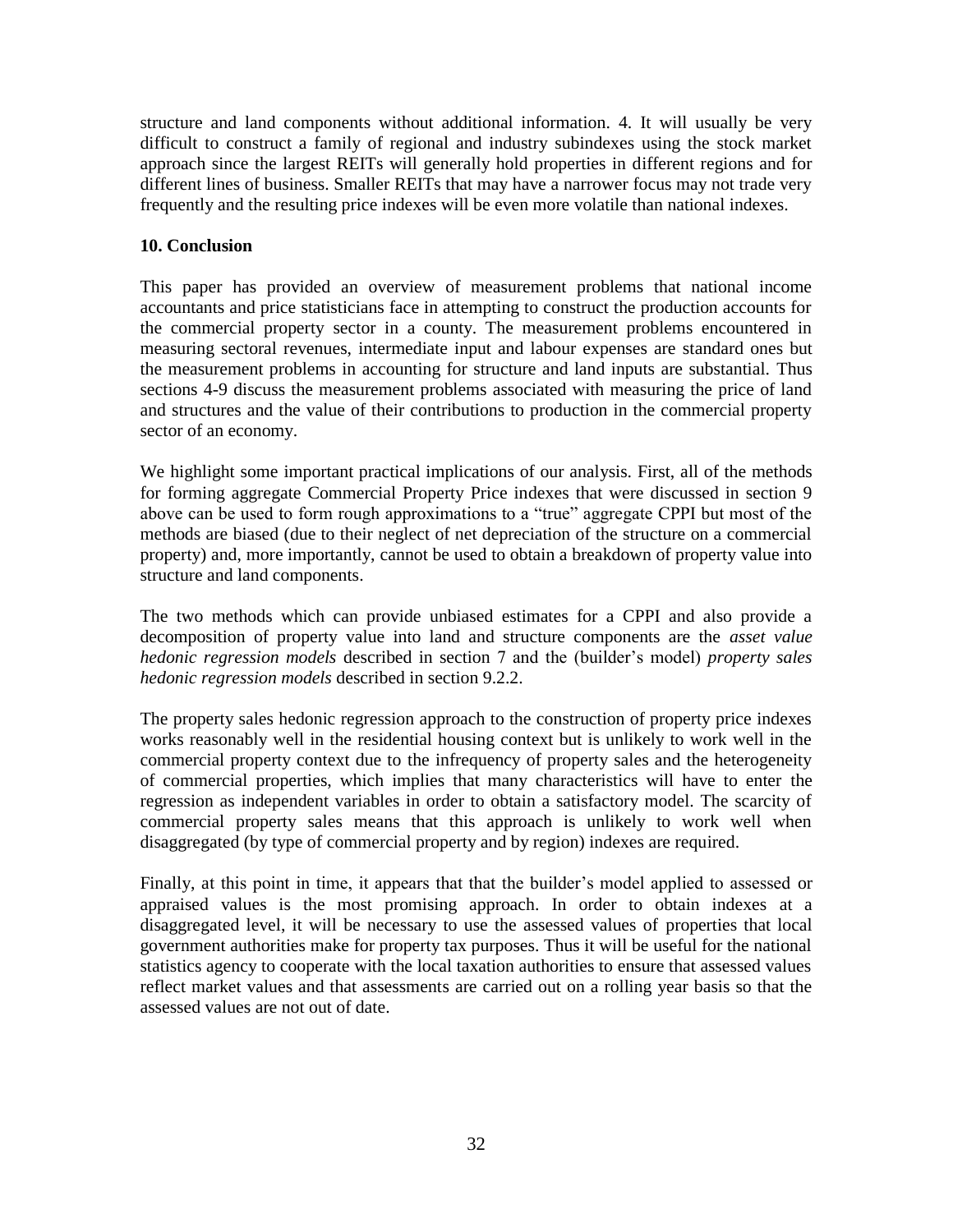#### **References**

- Bailey, M.J., R.F. Muth and H.O. Nourse (1963), "A Regression Method for Real Estate Price Construction", *Journal of the American Statistical Association* 58, 933-942.
- Baum, A. (1991), *Property Investment, Depreciation and Investment*, London: Routledge.
- Baum, A. and N. Crosby (2008), *Property Investment Appraisal*, 3rd Edition, Oxford: Blackwell.
- Baumol, W.J., J.C. Panzar and R.D. Willig (1982), *Contestable Markets and the Theory of Industry Structure*, New York: Harcourt, Brace, Jovanovich.
- Bokhari, S and D. Geltner (2012), "Estimating Real Estate Price Movements for High Frequency Tradable Indexes in a Scarce Data Environment", *Journal of Real Estate Finance and Economics*, 45:2, 522-543.
- Bokhari, S and D. Geltner (2014), "Characteristics of Depreciation in Commercial and Multi-Family Property: An Investment Perspective", unpublished paper, March 16.
- Cairns, R.D. (2013), "The Fundamental Problem of Accounting", *Canadian Journal of Economics* 46, 634-655.
- Christensen, L.R. and D.W. Jorgenson (1969), "The Measurement of U.S. Real Capital Input, 1929-1967", *Review of Income and Wealth* 15, 293-320.
- Christensen, L.R. and D.W. Jorgenson (1973), "Measuring the Performance of the Private Sector of the U.S. Economy, 1929-1969", pp. 233-351 in *Measuring Economic and Social Performance*, M. Moss (ed.), New York: Columbia University Press.
- Crosby, N., S. Devaney and V. Law (2012), "Rental Depreciation and Capital Expenditure in the UK Commercial Real Estate Market, 1993–2009", *Journal of Property Research* 29:3, 227–246.
- Davies, G.R. (1924), "The Problem of a Standard Index Number Formula", *Journal of the American Statistical Association* 19, 180-188.
- Deng, Y., D.P. McMillen and T.F. Sing (2013), "Matching Indices for Thinly-Traded Commercial Real Estate in Singapore", Department of Real Estate and Institute of Real Estate Studies, National University of Singapore, 21 Heng Mui Keng Terrace, #04-02, Singapore, 119613
- Devaney, S. and R. M. Diaz (2010), "Transaction Based Indices for the UK Commercial Property Market: Exploration and Evaluation Using IPD Data", University of Aberdeen Business School, Discussion Paper 2010-02.
- Diewert, W.E. (1978), "Superlative Index Numbers and Consistency in Aggregation", *Econometrica* 46, 883-900.
- Diewert, W.E. (1980), "Aggregation Problems in the Measurement of Capital", pp.433-528 in *The Measurement of Capital*, edited by D. Usher, Studies in Income and Wealth, Vol. 45, National Bureau of Economics Research, University of Chicago Press, Chicago.
- Diewert, W.E. (1992), "The Measurement of Productivity", *Bulletin of Economic Research* 44, 165-198.
- Diewert, W.E. (1995), "Functional Form Problems in Modeling Insurance and Gambling", *The Geneva Papers on Risk and Insurance Theory* 20, 135-150.
- Diewert, W.E. (2005), "Issues in the Measurement of Capital Services, Depreciation, Asset Price Changes and Interest Rates", pp. 479-542 in *Measuring Capital in the New*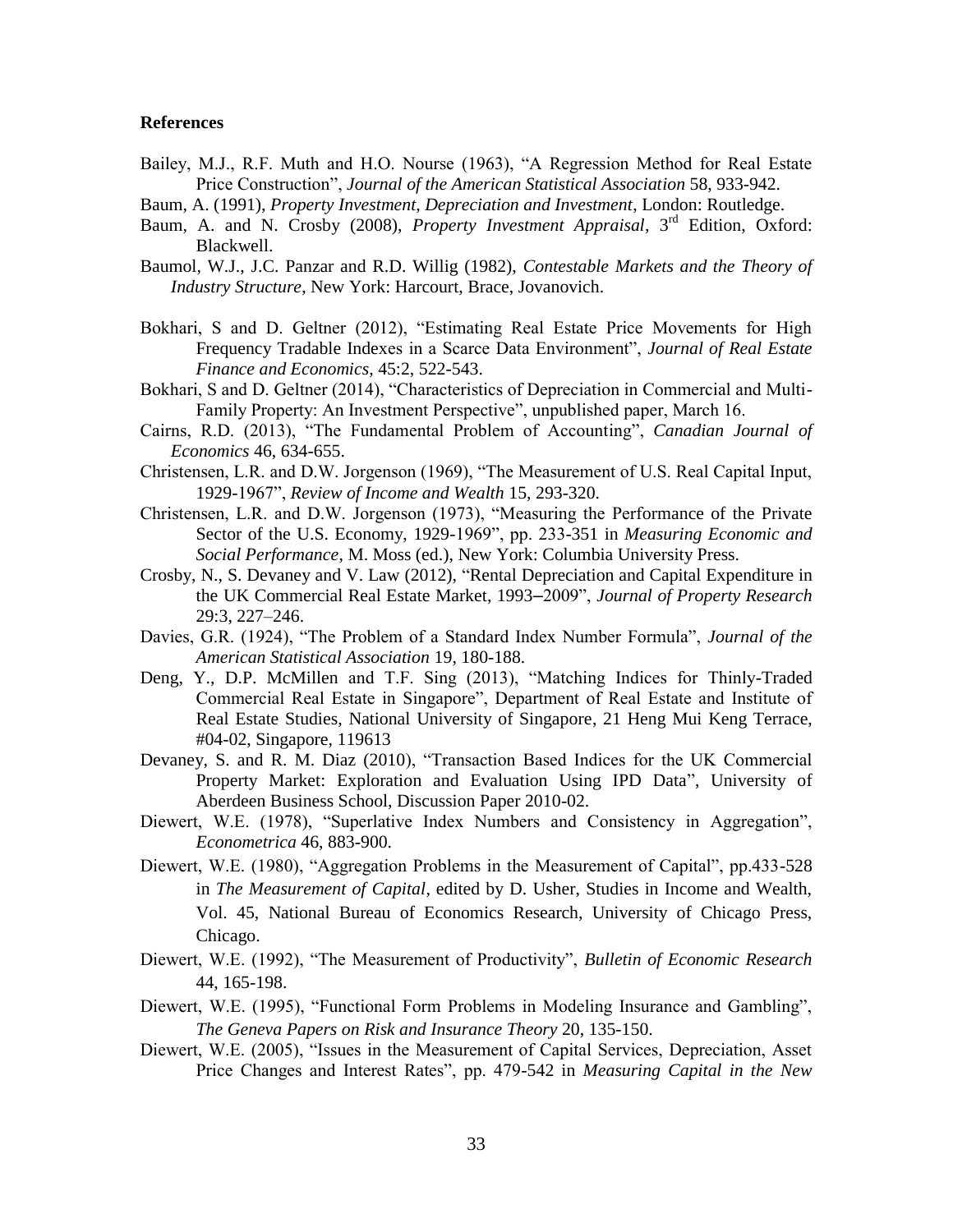*Economy*, C. Corrado, J. Haltiwanger and D. Sichel (eds.), Chicago: University of Chicago Press.

- Diewert, W.E. (2009), "The Aggregation of Capital over Vintages in a Model of Embodied Technical Progress", *Journal of Productivity Analysis* 32, 1-19.
- Diewert, W.E. (2010), "Alternative Approaches to Measuring House Price Inflation", Discussion Paper 10-10, Department of Economics, The University of British Columbia, Vancouver, Canada, V6T 1Z1.
- Diewert, W.E. (2011), "The Paris OECD-IMF Workshop on Real Estate Price Indexes: Conclusions and Further Directions", pp. 87-116 in *Price and Productivity Measurement, Volume 1, Housing*, W.E. Diewert, B.M. Balk, D. Fixler, K.J. Fox and A.O. Nakamura (eds.), Trafford Publishing.
- Diewert, W.E. and K.J. Fox (2014), "Sunk Costs and the Measurement of Commercial Property Depreciation", Discussion Paper 14-06, Vancouver School of Economics, University of British Columbia, Vancouver, Canada, V6T 1Z1.
- Diewert, W.E., J. de Haan and R. Hendriks (2011), "The Decomposition of a House Price Index into Land and Structures Components: A Hedonic Regression Approach", *The Valuation Journal* 6, 58-106.
- Diewert, W.E., J. de Haan and R. Hendriks (2014), "Hedonic Regressions and the Decomposition of a House Price index into Land and Structure Components"' Forthcoming in *Econometric Reviews*.
- Diewert, W.E., A.O. Nakamura and L.I. Nakamura (2009), "The Housing Bubble and a New Approach to Accounting for Housing in a CPI", *Journal of Housing Economics* 18:3, 156-171.
- Diewert, W.E. and C. Shimizu (2013), "Residential Property Price Indexes for Tokyo", Discussion Paper 13-07, School of Economics, The University of British Columbia, Vancouver, Canada, V6T 1Z1. Forthcoming in *Macroeconomic Dynamics*.
- Diewert, W.E. and C. Shimizu (2014), "Alternative Approaches to Commercial Property Price Indexes for Tokyo", Discussion Paper 14-08, Vancouver School of Economics, University of British Columbia, Vancouver, Canada, V6T 1Z1.
- Dixon, T.J., N. Crosby and V.K. Law (1999), "A Critical Review of Methodologies for Measuring Rental Depreciation Applied to UK Commercial Real Estate", *Journal of Property Research* 16:2, 153-180.
- Eurostat (2011), *Residential Property Price Handbook*, J. de Haan and W.E. Diewert (eds.), Luxembourg: Eurostat, November 8 version. [http://epp.eurostat.ec.europa.eu/portal/page/portal/hicp/methodology/hps/rppi\\_handb](http://epp.eurostat.ec.europa.eu/portal/page/portal/hicp/methodology/hps/rppi_handbook) [ook](http://epp.eurostat.ec.europa.eu/portal/page/portal/hicp/methodology/hps/rppi_handbook)
- Feenstra, R.C. and W.E. Diewert (2001), "Imputation and Price Indexes: Theory and Evidence from the International Price Program", Discussion paper 01-10, The Department of Economics, The University of British Columbia, Vancouver Canada, V6T 1Z1. http://faculty.arts.ubc.ca/ediewert/dp0110.pdf
- Fisher, I. (1911), *The Purchasing Power of Money*, London: Macmillan.
- Fisher, I. (1922), *The Making of Index Numbers*, Boston: Houghton-Mifflin.
- Fisher, J., D. Gatzlaf and H. Pollakowski (2007), " A Quarterly Transaction-Based Index of Institutional Real Estate Investment Performance and Movements in Supply and Demand", *Journal of Real Estate Finance and Economics* 34(1), 5-33.
- Fisher, J., D. Geltner, and R.B. Webb (1994), "Value Indices of Commercial Real Estate: A Comparison of Index Construction Methods", *Journal of Real Estate Finance and Economics* 9, 137-164.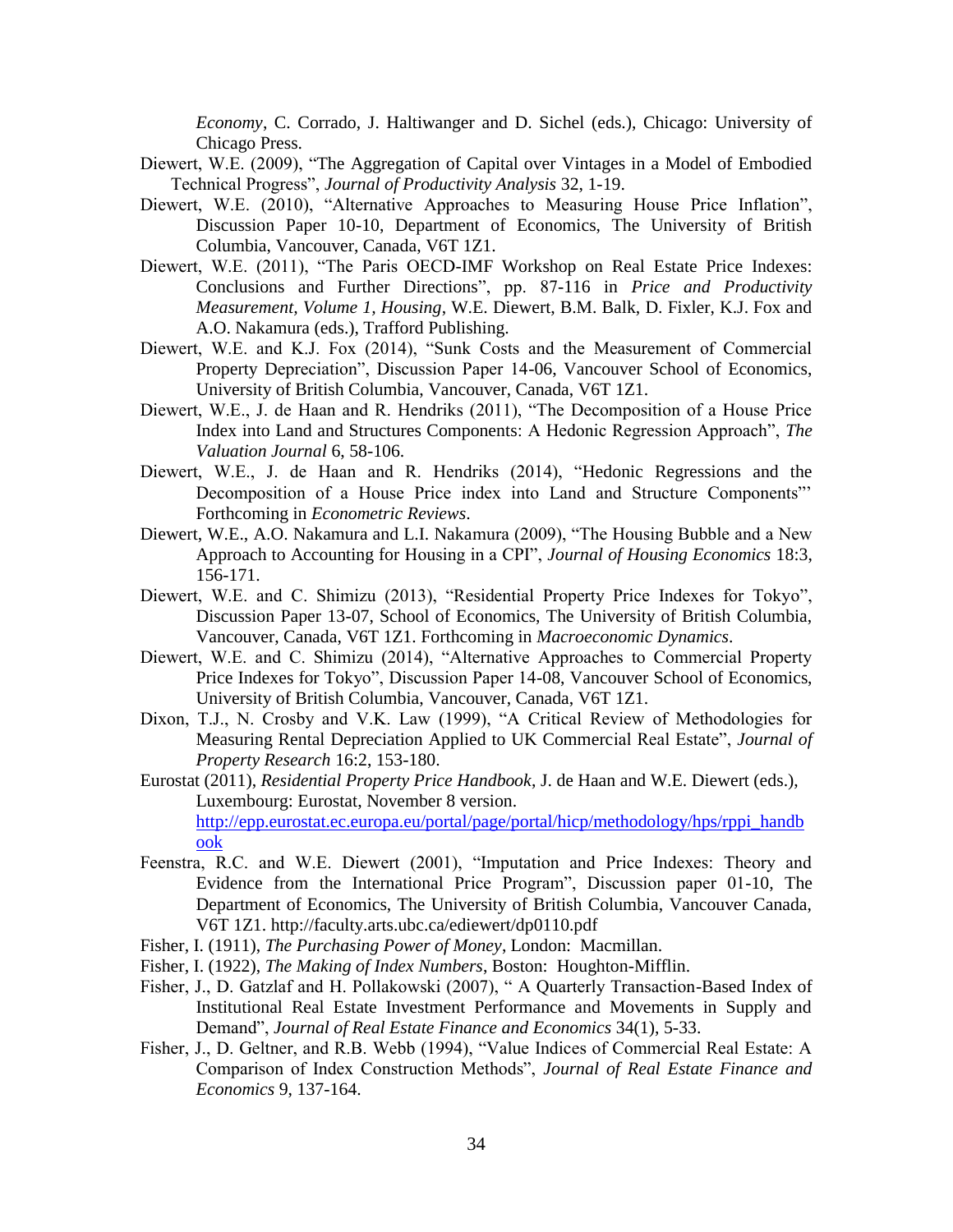- Fisher, J., D. Geltner, and H Pollakowski (2007), "A quarterly transactions-based index of institutional real estate investment performance and movements in supply and demand", *Journal of Real Estate Finance and Economics* 34, 5-33.
- Geltner, D.M. (1997), The Use of Appraisals in Portfolio Valuation and Index Construction*, Journal of Property Valuation and Investment* 15, 423*-*448*.*
- Geltner, D.M., N.G. Miller, J. Clayton and P. Eichholtz (2014), *Commercial Real Estate: Analysis and Investments*, Mason OH: OnCourse Learning.
- Geltner, D.M., H. Pollakowski, H. Horrigan, and B. Case (2010), "REIT-Based Pure Property Return Indexes", *United States Patent Application Publication*, Publication Number: US 2010/0174663 A1, Publication Date: July 8, 2010.
- Gordon, J. and E. Shapiro (1956), "Capital Equipment Analysis: The Required Rate of Profit", *Management Science* 3, 102-110.
- Hicks, J.R. (1946), *Value and Capital*, Second Edition, Oxford: Claredon Press.
- Hill, P. (2000); "Economic Depreciation and the SNA"; paper presented at the 26th Conference of the International Association for Research on Income and Wealth; Cracow, Poland.
- Hill, R.J. and T.P. Hill (2003), "Expectations, Capital Gains and Income", *Economic Inquiry* 41, 607-619.
- Hotelling, H. (1925), "A General Mathematical Theory of Depreciation", *Journal of the American Statistical Association* 20, 340-353.
- Hulten, C.R. and F.C. Wykoff (1981), "The Estimation of Economic Depreciation Using Vintage Asset Prices", *Journal of Econometrics* 15, 367-396.
- ILO/IMF/OECD/UNECE/Eurostat/The World Bank (2004), *Consumer Price Index Manual: Theory and Practice*, Peter Hill (ed.), Geneva: International Labour Office.
- IMF/ILO/OECD/UNECE/Eurostat/The World Bank (2004), *Producer Price Index Manual: Theory and Practice*, Paul Armknecht (ed.), Washington D.C.: International Monetary Fund.
- Jorgenson, D.W. (1963), "Capital Theory and Investment Behaviour", *American Economic Review* 53:2, 247–259.
- Jorgenson, D.W. (1989), "Capital as a Factor of Production", pp. 1-35 in *Technology and Capital* Formation, D.W. Jorgenson and R. Landau (eds.), Cambridge MA: The MIT Press.
- Jorgenson, D.W. and Z. Griliches (1967), "The Explanation of Productivity Change", *The Review of Economic Studies* 34, 249-283.
- Komatsu, Y., Y. Kato and T. Yashiro (1994), "Survey on the Life of Buildings in Japan", *Strategies & Technologies for Maintenance & Modernization of Building*, CIB W70 Working Commission on Management, Maintenance and Modernization of Buildings, Tokyo International Symposium, 111-118.
- Laspeyres, E. (1871), "Die Berechnung einer mittleren Waarenpreissteigerung", *Jahrbücher für Nationalökonomie und Statistik* 16, 296-314.
- Lowe, J. (1823), *The Present State of England in Regard to Agriculture, Trade and Finance*, second edition, London: Longman, Hurst, Rees, Orme and Brown.
- Paasche, H. (1874), "Über die Preisentwicklung der letzten Jahre nach den Hamburger Borsennotirungen", *Jahrbücher für Nationalökonomie und Statistik* 12, 168-178.
- Peasnell, K.V. (1981), "On Capital Budgeting and Income Measurement", *Abacus* 17:1, 52- 67.
- Schmalensee, R. (1989), "An Expository Note on Depreciation and Profitability under Rate of Return Regulation", *Journal of Regulatory Economics* 1, 293–298.